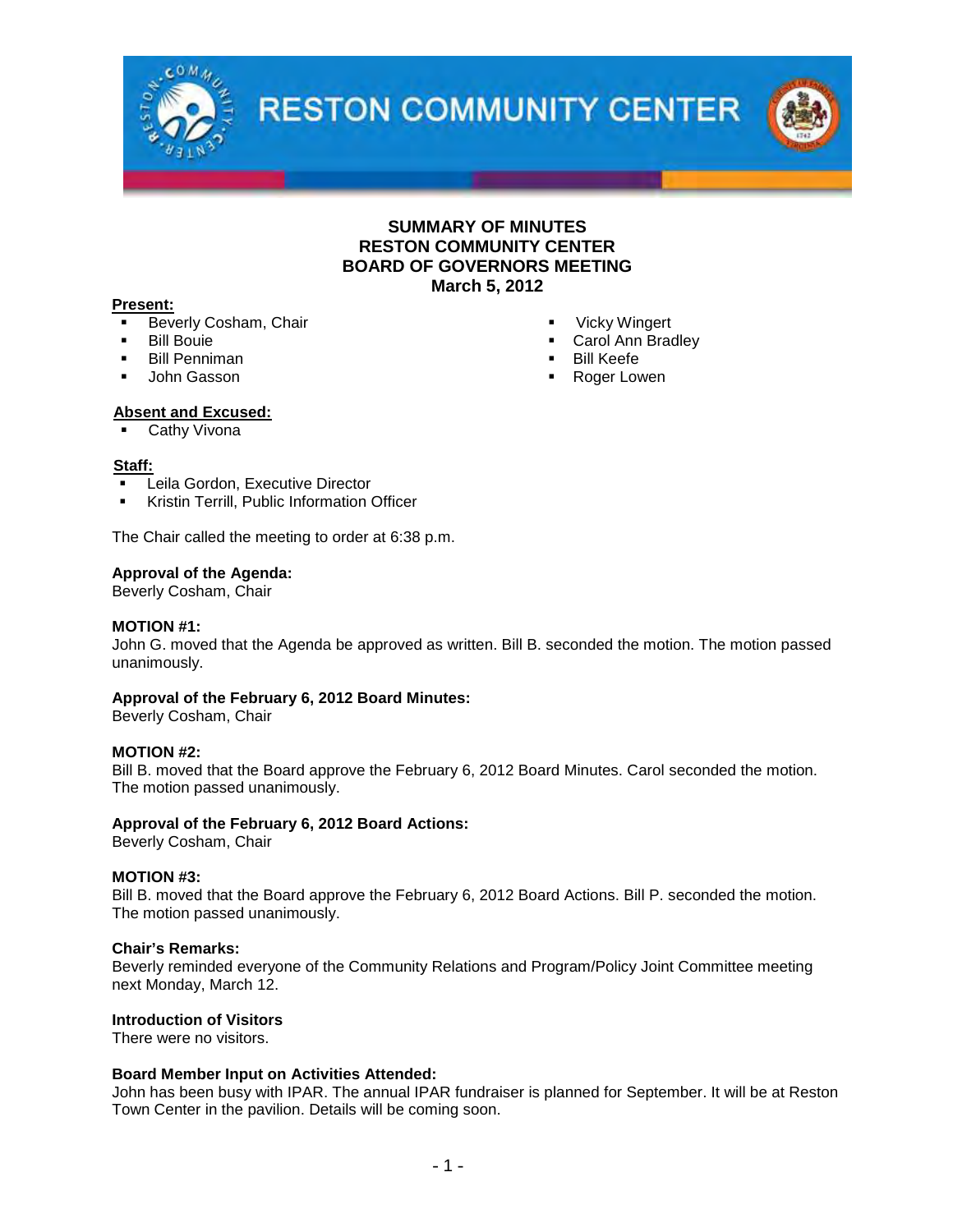## March 5, 2012 Board of Governors Meeting Minutes

Vicky attended the Community Relations and Program/Policy Joint Committee Meeting on February 13. She was impressed with all of the people that attended and their enthusiasm and engagement with RCC.

Carol was also impressed with the diversity and level of participation at the Community Relations and Program/Policy Committee Meeting and was pleased with all of the positive feedback. She also attended the Reston Divas concert at the Reston Museum. She is on the planning committee for the 2013 Reston Dr. Martin Luther King, Jr. Birthday Celebration. Next year the Dr. Martin Luther King, Jr. holiday and the presidential inauguration are on the same day so we may have scheduling challenges. The group received feedback that this year's events on Monday created a long day and maybe a Sunday afternoon program would be better. They are going back to the community for reactions about this. Carol asked Board members to ask groups they work with what they think about RCC's Dr. Martin Luther King, Jr. Celebration and provide feedback. She also suggested creating a monthly email or some other way of communicating regularly with community groups.

Bill P. also attended the Community Relations and Program/Policy Joint Committee Meeting and like others he was impressed by the community engagement and input. He has also been working in the woodshop and expects to finish a table soon.

Bill B. has attended IPAR meetings, CenterStage performances, Park Authority meetings, and the Community Relations and Program/Policy Joint Committee Meeting.

Roger also went to the Community Relations and Program/Policy Joint Committee Meeting and was also impressed by the number of people who attended. He commended Leila and the staff for raising awareness about this meeting and ensuring that it would be productive.

Bill K. attended the Hot Club of Detroit performance with Larry Coryell and very much enjoyed it. He also noted that the Reston Master Plan Task Force is approaching the discussion of Reston's village centers and RCC should also keep that in mind in terms of what potential we see for the village centers.

Beverly attended the Community Relations and Program/Policy Joint Committee Meeting and a Reston Community Orchestra retreat, and participated in the Reston Divas concert with Menda Ahart and Felicia Kessel-Crawley. The concert was very popular and they had to turn people away due to space limitations. The Reston Community Orchestra is planning a fundraiser which will be held in the RCC community room in April. Bev has also been working with Leila and Linda Ifert on the search committee for RCC's new Arts and Events Director, and participated in a Wii senior exercise session at RCC on Friday.

## **Community Relations and Program/Policy Joint Committee Report**

See attached report.

Carol Ann asked how the staff responds to the different comments shared at the meeting. Leila explained that staff members will each address specific feedback in their areas as appropriate. Some of the comments were specific to certain areas, and those that were less specific will be addressed in a larger group like new program suggestions. Some comments also pertained to larger, longer-term issues like facilities and capital improvements. At the meeting we will discuss the status of where we are now and respond to the suggestions and feedback provided. In some cases there might be budget implications and staff will give recommendations on that. Several community members have indicated that they will be attending this meeting; others may not. It will be a smaller group than the first meeting.

Beverly shared that the high school student who spoke at the Community Relations and Program/Policy Joint Committee Meeting was very enthusiastic about Nnenna Freelon's participation in the Reston Dr. Martin Luther King, Jr. Celebration and her visit to South Lakes High School and shared performance with the SLHS choir. The interaction RCC generates between artists and high school students and the quality of the performers we have been bringing in is very exciting and meaningful to students. Bev also noted that she recently heard a group on the radio that had also performed as part of our Dr. Martin Luther King, Jr. Celebration weekend, and was pleased that this impressive group had performed in Reston.

## **Approval of the Committee Report**

Beverly Cosham, Chair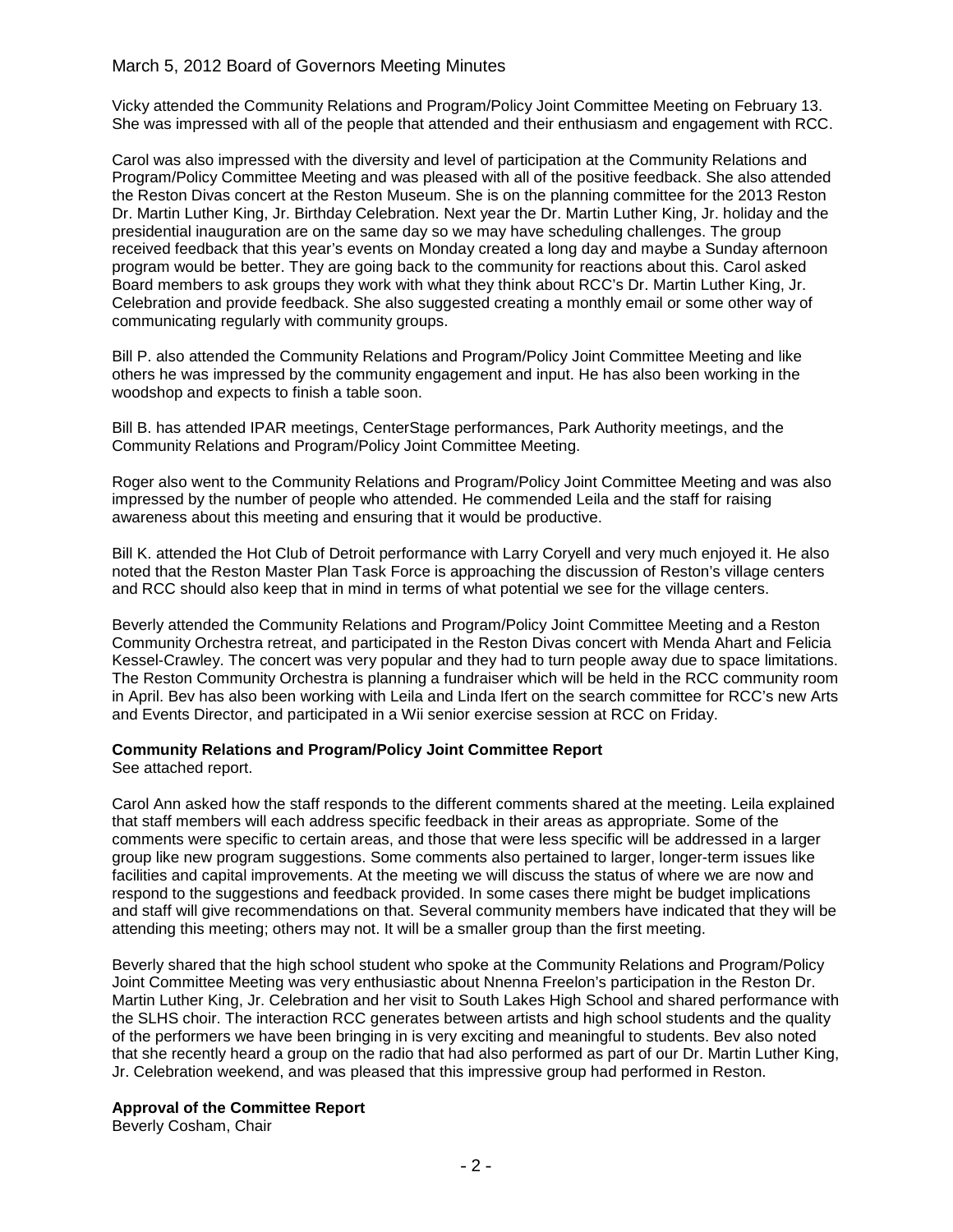March 5, 2012 Board of Governors Meeting Minutes

## **MOTION #4**

Bill B. moved that the Board approve the February 13, 2012 Community Relations and Program/Policy Joint Committee Report. Carol seconded the motion. The motion passed unanimously.

## **Executive Director's Report:**

See attached report.

## **Old Business:**

There was no old business.

## **New Business:**

Bev announced that she now has a blog on Reston Patch and Bill B. mentioned that he does too. Bev also has a Facebook page. She reminded everyone of the next Community Relations and Program/Policy Joint Committee Meeting next Monday, March 12 at 6:30 p.m. at RCC Hunters Woods.

## **MOTION #5:**

Bill B. moved that the meeting be adjourned. Bill P. seconded the motion. The motion passed unanimously.

The Chair adjourned the meeting at 7:02 p.m.

(1)**R**  $\cancel{\approx}$  $\frac{1}{\sqrt{2}}$ 

William Penniman, Board Secretary

March 12, 2012 Date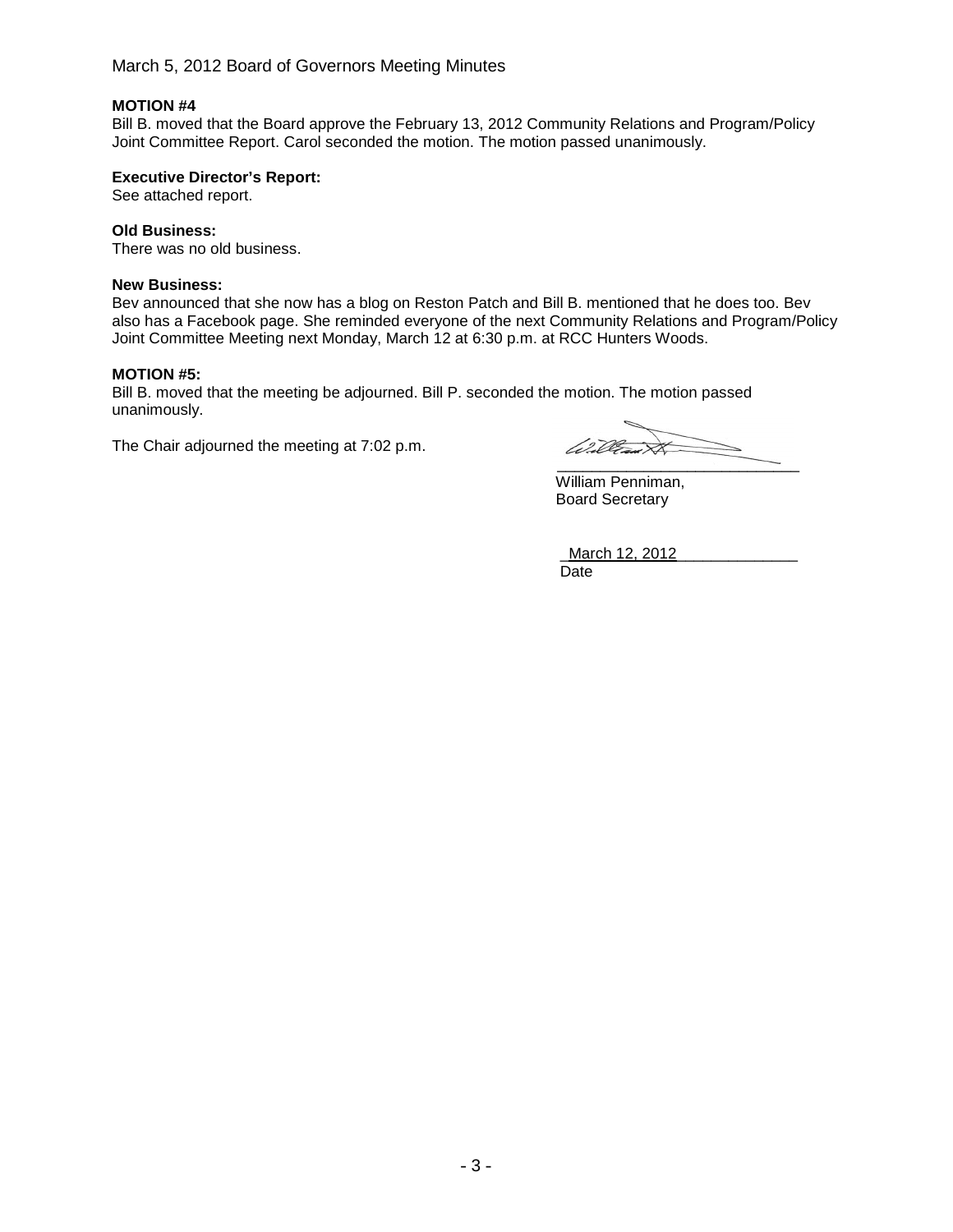**BOARD ACTIONS TAKEN AT BOARD OF GOVERNORS MEETING ON MARCH 5, 2012**

- **12-0305-1 Bd That the Board approve the agenda.**
- **12-0305-2 Bd That the Board approve the February 6, 2012 Board minutes.**
- **12-0305-3 Bd That the Board approve the February 6, 2012 Board actions.**
- **12-0305-4 Bd That the Board approve the February 13, 2012 Community Relations and Program/Policy Joint Committee Report.**
- **12-0305-5 Bd That the meeting be adjourned.**

William  $\overbrace{\phantom{xxxxx}}$ 

William Penniman, Board Secretary

March 12, 2012 Date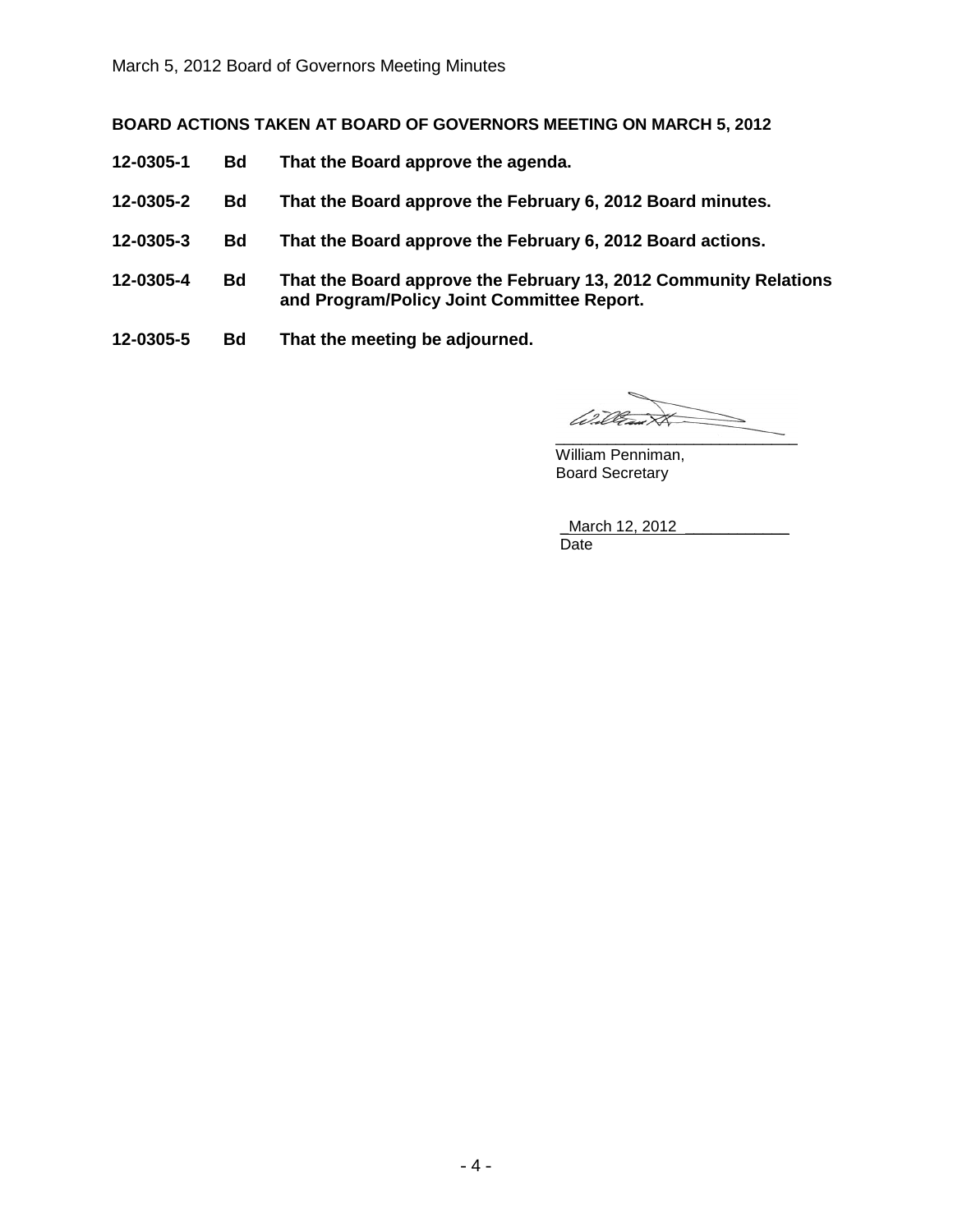



Executive Director's Report February, 2012

## **Administration**

February involved many team meetings to deliberate on the status of the Third Quarter Budget Submission for the FY12 Budget. Staff teams reviewed their revenues and expenditures as of the end of December and completed spread sheets to project the second half of the year's spending and whether or not revenue projections would be achieved. The results were compiled and submitted to Fairfax County's Department of Management and Budget after review and approval by the Board of Governors.

Current staff focus is on managing the revised spending accordingly and also doing the necessary planning for the conversion of our payroll to the Human Capital Management (HCM) software component that will occur in mid-June of this year. As with the Finance and Logistics (FILO) layer of the FOCUS project, this will necessitate several changes to our procedures and to the methods we use to exercise appropriate oversight of payroll expenditures. While change is continuing to be a challenge across the County, I am confident that RCC is being effectively and ably prepared to absorb new approaches without any negative impact to our employees.

## **Programs**

Planning is already taking place for FY13 program activity; the fall 2012 program guide copy is due in the month of March. For the upcoming year, this coincides nicely with the many great programming suggestions and comments received at the combined Community Relations and Program/Policy Committees' meeting held in February. The staff reports regarding the feasibility of the ideas presented, and the related costs to implement, will occur on March  $12<sup>th</sup>$  at 6:30 p.m. The meeting in February was very exciting; a great cross-section of our many partners' and patrons attended providing excellent feedback and ideas.

## **Executive Director**

Meetings attended in February included: IPAR and Reston Town Center public art project meetings, meetings with Reston Association and Fairfax County Park Authority to discuss the Parks, Recreation and Culture staff report to the Reston Master Plan Task Force; Human Services agency head meetings with Deputy County Executive Pat Harrison; "Welcome" remarks for a Leadership Fairfax event on aging in place; a community leadership meeting convened by the United Way and Reston Interfaith to discuss youth opportunities in communities; a tour/meeting for Northern Virginia Parks and Recreation agency heads at RCC Lake Anne; "Rail to Dulles" briefing; and a Sustainable Reston Committee meeting to spur participation in the household pledge effort.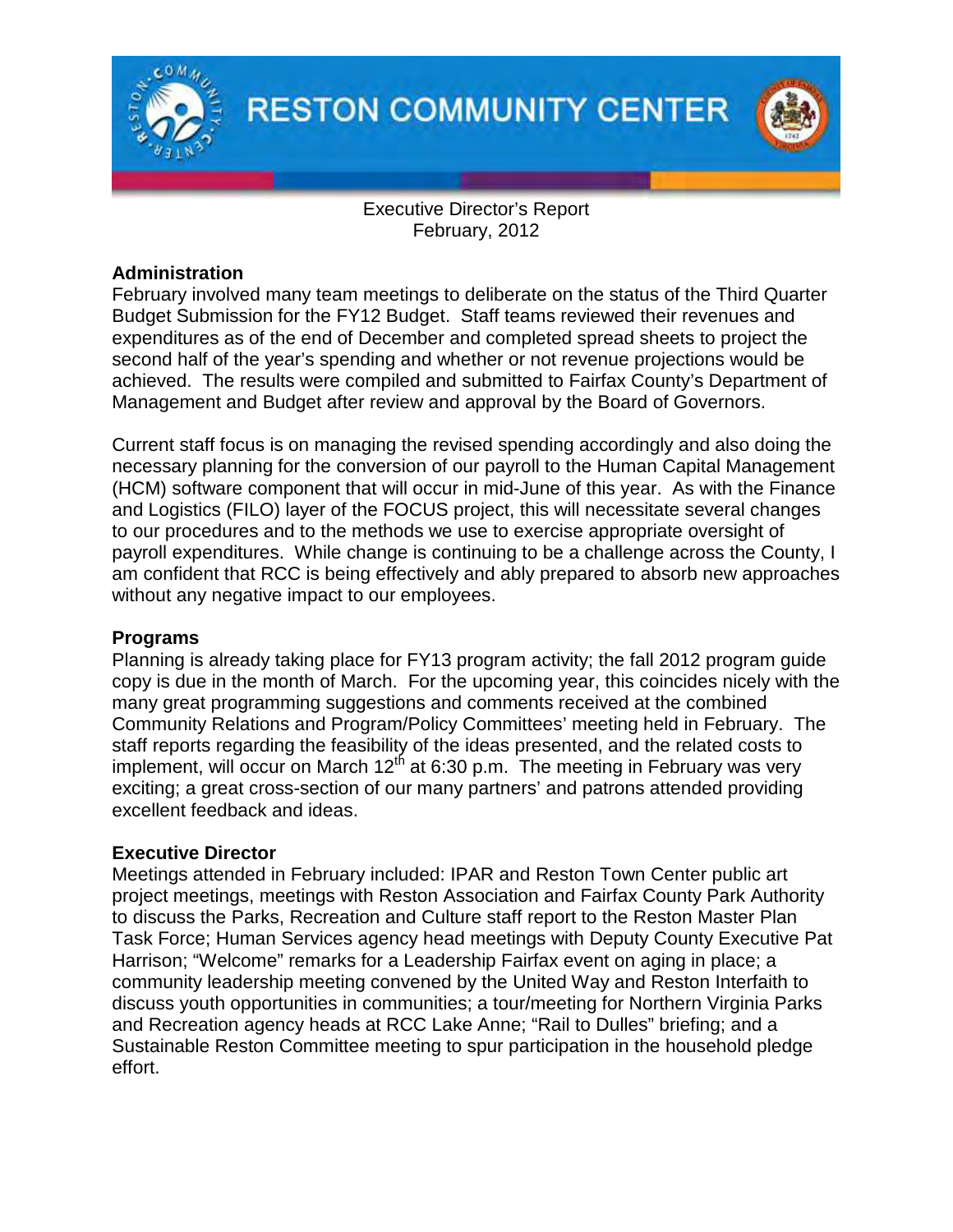

## **MEMORANDUM**

**DATE:** February 17, 2012

**TO:** RCC Board of Governors

**FROM:** Bill Penniman Chair, Community Relations Committee

> Bill Bouie Chair, Program/Policy Committee

**SUBJECT:** February 13, 2012 Community Relations and Program/Policy Joint Committee Meeting

The Community Relations and Program/Policy Committees met in a joint session on Monday, February 13, 2012.

Present were:

- **Bill Penniman, Community Relations** Committee Chair
- **Bill Bouie, Program/Policy** Committee Chair
- **Beverly Cosham, RCC Board Chair**

Absent and Excused:

**Bill Keefe** 

Attending from the RCC Staff:

- **EXECUTE:** Leila Gordon, Executive Director
- Thomas Ward, Deputy Director
- **BeBe Nguyen, Media Director**
- **Eileen Boone, Leisure and Learning Director**
- **E** Linda Ifert, Acting Arts and Events **Director**
- **Kevin Danaher, Community Events Director**
- **Cheri Danaher, Arts Education Director**

The meeting was called to order at 6:33 p.m.

- Cathy Vivona
- John Gasson
- Carol Ann Bradley
- Roger Lowen
- **•** Vicky Wingert

- Kenny Burrowes, Teen Programs **Director**
- **Karen Brutsche, Senior Adult** Programs Director
- Tim Elcesser, Financial Specialist
- Renata Wojcicki, Finance Director
- Pam Leary, Customer Service Manager
- Joe Leary, Aquatics Director
- Brian Gannon, Booking Manager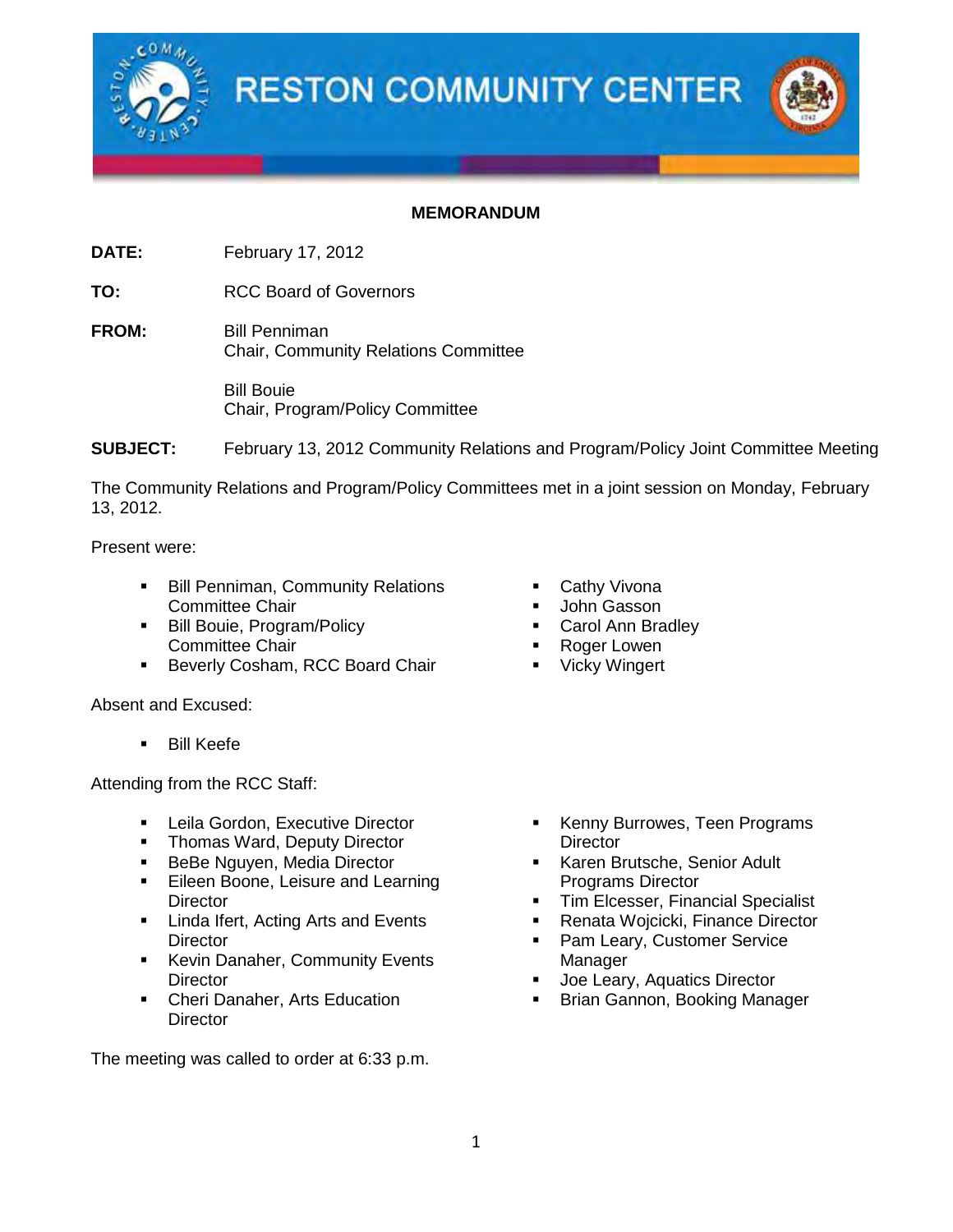Leila welcomed attendees and provided a brief overview of the history and purpose of the annual community input meeting. She introduced the Reston Community Center Board of Governors and staff members.

Bill Penniman, Chair of the Community Relations Committee, welcomed the audience, provided an overview of the purpose of the committee, and encouraged the attendees to share input, thoughts and suggestions. He announced that the next Community Relations Committee meeting will be held on March 12.

Bill Bouie, Chair of the Program/Policy Committee welcomed Hunter Mill District Supervisor Cathy Hudgins and Bob Simon. Bill B. provided a brief overview of the purpose of the meeting and stated that this is an exciting meeting for RCC and we cherish community members' input. He explained that the gathering of community input is a two-month process, commencing at this February meeting. The staff and Board will review the ideas gathered from the meeting and determine which to move forward with in the future. New programming and collaborations will likely be planned for the next budget cycle, which means that most programs will likely be reflected in the FY14 budget.

Leila Gordon explained the public statement process for the meeting. She encouraged speakers to limit their comments to 3-5 minutes and noted that after all registered speakers had provided their comments, the floor would open for any other audience members to give additional input.

## **Community Member Statements**

**Hunter Mill District Supervisor Cathy Hudgins** thanked the RCC Board of Governors and staff for the opportunity to speak. She noted that collaborating with RCC is integral to the work of the Hunter Mill District and stated that Reston is a real pulse of the Hunter Mill District. Ms. Hudgins discussed the upcoming Phase I and Phase II of the Metro Rail project. Phase I is anticipated to be completed by 2014. She explained the formation of the Reston Metro Access Group (RMAG), which is comprised of citizens dedicated to ensuring Reston will have a pedestrian-friendly environment when Metro arrives. RMAG is partially funded by Fairfax County. They have already identified the need for additional crosswalks from North to South. On the subject of redevelopment, five years ago Hunter Mill District purchased the Crescent Apartments in Reston. Ms. Hudgins's office is currently issuing a Request For Proposal (RFP) for developers to have the opportunity to address redevelopment possibilities for the Crescent community. She also discussed the opportunities that exist with proffered land. The area that surrounds the North County Government Center, to include the Reston Regional Library, Police Station, and Health Department, is a vital land bay and she is working with the community to determine how to redevelop the area. She asked those gathered to consider how we can improve access for the next generation and suggested that we need to think creatively and plan for those living in Reston in 2030-2040. She stated that she hopes Reston community members keep in mind the issues happening in the larger community and that Hunter Mill District is a community partner in those efforts.

**Joe Ritchey, representing Initiative for Public Art Reston (IPAR)**, began by stating that IPAR would not exist if not for RCC and claimed that RCC's support, both financial and programmatic, has been integral to the success of the initiative. He expressed his personal thanks to Leila Gordon, the RCC Board of Governors, the RCC staff, and Supervisor Hudgins. He detailed recent collaborations including the Glade Underpass project in coordination with Hunters Woods Elementary School, describing that the engagement between the artist and the elementary students will shape the participants for the rest of their lives. A current project is occurring at the Hyatt Park at Reston Town Center and with the support of RCC, IPAR is nearing the commencement of construction. Additionally, IPAR is currently partnering with the Reston Historic Trust to enhance the Lake Anne area with key milestones occurring in the spring and fall of 2012. Mr. Ritchey commented that IPAR also greatly enjoys having the opportunity to partner with RCC on a film and speaker series and encouraged audience members to attend future sessions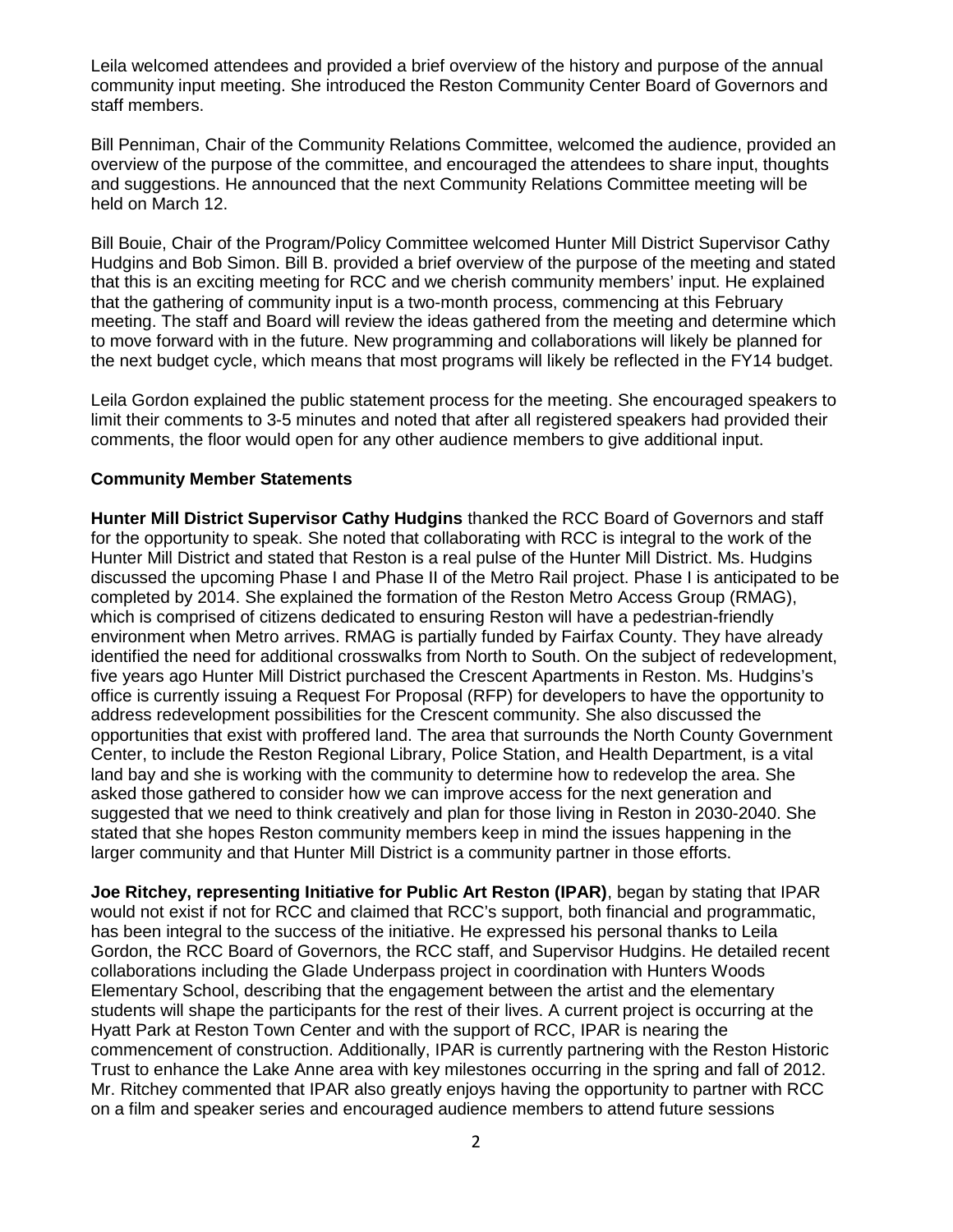because they are powerful and highly informative. He mentioned IPAR's participation in the Northern Virginia Fine Arts Festival and how much they enjoy sharing table space with RCC. He informed the audience that IPAR is working with RCC to include public art pieces in the Youth Art Month exhibit in March 2013. Finally, Mr. Ritchey encouraged RCC to continue to support IPAR and expand their reach to attract student involvement. See additional written comments from IPAR attached.

**Greg White and Lilia Jimenez, representing Reston Interfaith**, began by thanking RCC on behalf of Reston Interfaith (RI) and the residents it serves. Mr. White provided an overview of the work RI performs for residents and how much RI appreciates RCC's fee waiver program because it allows their clients to engage in recreational and social pursuits, which helps support and strengthen their relationships and quality of life. Ms. Jimenez also praised the recreational pursuits and fee waiver program that RCC provides. She also praised the senior adult programs and recommended that these be opened up or duplicated for non-seniors and to appeal to families. She highlighted the trips to venues such as Medieval Times, basic computer classes, and Monday movies. She would like to see more gardening classes including container gardening, a Family Movie night, and more collaboration with Southgate Community Center to provide Zumba, Yoga, a walking club, and other fitness programs that are within walking distance of those living in the Southgate area. She also expressed that some parents she has talked with find it difficult to sign up for RCC camps in February because it is so far in advance of the summer season and they are unsure of their summer plans. See additional written comments from Reston Interfaith attached.

**Steve Gurney, representing Reston for A Lifetime**, stated that there is absolutely no way Reston for a Lifetime could have accomplished what they have accomplished without the support of RCC. He seconded the idea of providing more family and intergenerational activities but then commented that he thinks RCC offers more of these types of programs than most other community centers in the area. His only recommendation was that RCC mail account statements to non-profit organizations that utilize the RCC facilities so that the organizations can have tangible proof of the savings they are incurring through collaboration with RCC.

**Diane Blust, representing Sustainable Reston**, explained that Sustainable Reston is a community initiative that is part of the greater group, Fairfax County Coalition for Smarter Growth. Ms. Blust commented that she was very happy to have the opportunity to work with RCC, Reston Association, and Supervisor Hudgins' office on the Sustainable Reston initiative, which included a forum and several ongoing educational programs. She is looking forward to continuing the collaboration and announced that Sustainable Reston has recently partnered with Reston Interfaith to start a garden plot at Cedar Ridge. She commented that she would like to see a Sustainable Officer as a part-time position, possibly with RCC, to work with all community organizations and agencies to coordinate and oversee sustainable practices and programs. She is also very excited about the upcoming Tuesday night film series with RCC in the fall of 2012 because it will expand and enhance the current film series occurring at Reston Association's Walker Nature Education Center. Ms. Blust offered the following recommendations for future programming: Home Energy Efficiency led by a Home Energy Auditor; Permaculture Design; Edible Forest Gardens (e.g. how to transform your yard into a food producing garden); Basic Vegetable and Container gardening classes; nutritional classes, possibly targeting Reston Interfaith clients, led by the Virginia Cooperative Extension; and Food Preservation classes to teach proper canning methods to allow community members to learn how to preserve food and thereby reduce their food-related expenses throughout the year.

**Amaarah DeCuir, Principal of Al Fatih Academy**, explained that she wanted to attend this meeting to officially introduce the school to the community, which consists of 250 students in Pre-K through Grade 8. She provided the mission and vision statement for the school, explaining that it is a model Islamic learning community that supports civic involvement and community service. Al Fatih students recently joined efforts with RCC to participate in the Dr. Martin Luther King, Jr.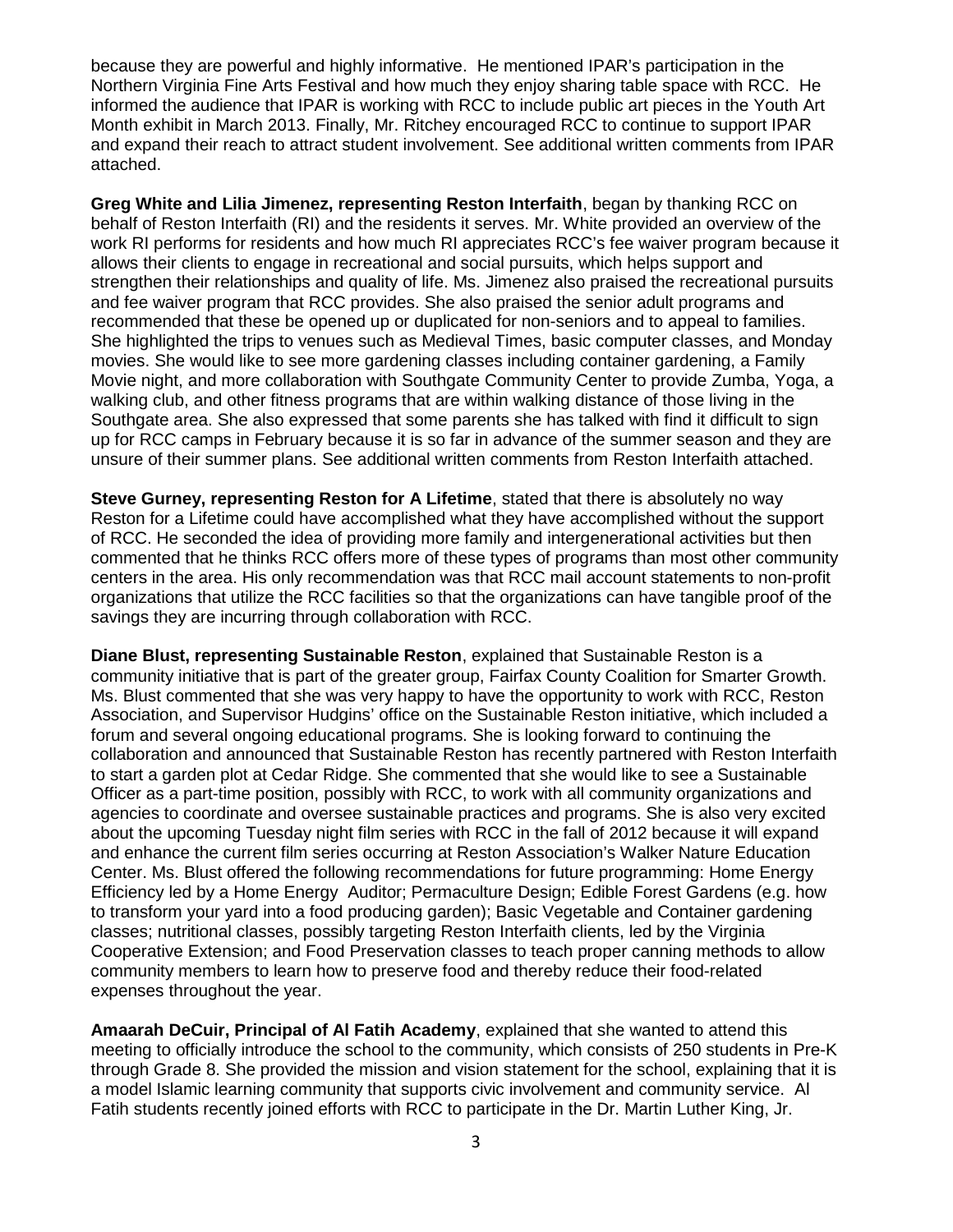Celebration. Members of the eighth grade class recited the last part of Dr. King's "I Have a Dream" speech during the event. She thanked the members of RCC's Good Neighbors group who visited the Academy a few weeks ago to distribute 40 handmade toys to the preschool classes. Ms. DeCuir concluded her comments by inviting community members to visit and take a guided tour of the school to learn more about their unique learning environment. See additional written comments from Ms. DeCuir attached.

**Thom Clement, representing the Osher Lifelong Learning Institute (OLLI)**, provided the audience with the background and purpose of OLLI, a senior adult educational organization in coordination with George Mason University. Essentially, the mission of OLLI is to provide stimulating courses and opportunities to active older adults. He stated that Reston has been identified as one of the best places to retire and there are a lot of competing interests. OLLI has nearly 1,000 members and approximately 300 living in the Greater Reston area, many near Lake Anne. Hence, one of the group's meeting sites is the Washington Plaza Baptist Church. He is very excited about a new partnership with RCC that will allow OLLI to host some classes at RCC Lake Anne in the Jo Ann Rose Gallery in exchange for proffered seats to the RCC senior adult program. RCC will have the opportunity to enroll non-OLLI members into future OLLI programs scheduled onsite at RCC. He also expressed his appreciation for Damian Sinclair and the Arts and Events staff team for their efforts to support the *Meet the Artist* series, which meets over a duration of 8 weeks in the CenterStage. He wrapped up his comments stating that these types of collaborative efforts are a win-win situation for Reston.

**Cheryl Terio-Simon, representing the Reston Historic Trust Museum**, stated she was pleased to have the opportunity to thank RCC. She informed the audience that Reston Historic Trust Museum is a non-profit organization sustained by volunteer efforts. She explained that the Museum can only accommodate 48 people indoors and she is appreciative of being able to use the Jo Ann Rose Gallery for special programs and events because it allows the Museum to attract and serve a larger group of people. She described several of the projects and collaborations the Museum is currently engaged in with RCC to provide programming to the community and identified two pending initiatives related to expanding the museum's multicultural outreach efforts and providing the schools with a menu of topics related to Reston's history that the docents can present in the classroom called "Museum in a Box." See additional written comments from the Reston Historic Trust attached.

**Stephanie Fillman, Vice President of Programs and Development for Prospera Initiatives**, explained that for the past four years, RCC has partnered with Prospera to implement the Heritage Language Literacy Club (HLLC) at Lake Anne Elementary School. This after-school club serves first through fourth grade Latino students to teach them to read and write in their family's native Spanish language. The club trains older students to serve as tutors to the younger students, who are called readers. Ms. Fillman stated that the program is very successful and very dear to the parents of all the students because it allows the families to maintain their native language while enabling the children to grow up with full reading, writing and oral skills in two languages, which also enhances their career opportunities in the future. Ms. Fillman encouraged RCC to continue with this current program and to consider expanding the program to serve speakers of other languages. See additional written comments from Prospera Initiatives attached.

**Padia Grant, representing the Fairfax County Department of Family Services**, thanked RCC for the opportunity to attend the meeting. She described the panoply of programs that the Department of Family Services provides, particularly those that serve parents raising children. She expressed her thanks for the upcoming partnership with RCC that will occur in the fall of 2012 with the implementation of the Nurturing Parent Program with a focus on African American Culture. She cited that African Americans comprise 9% of the county's population yet they are 30% of the County's foster care population. She closed her comments by thanking RCC and expressing her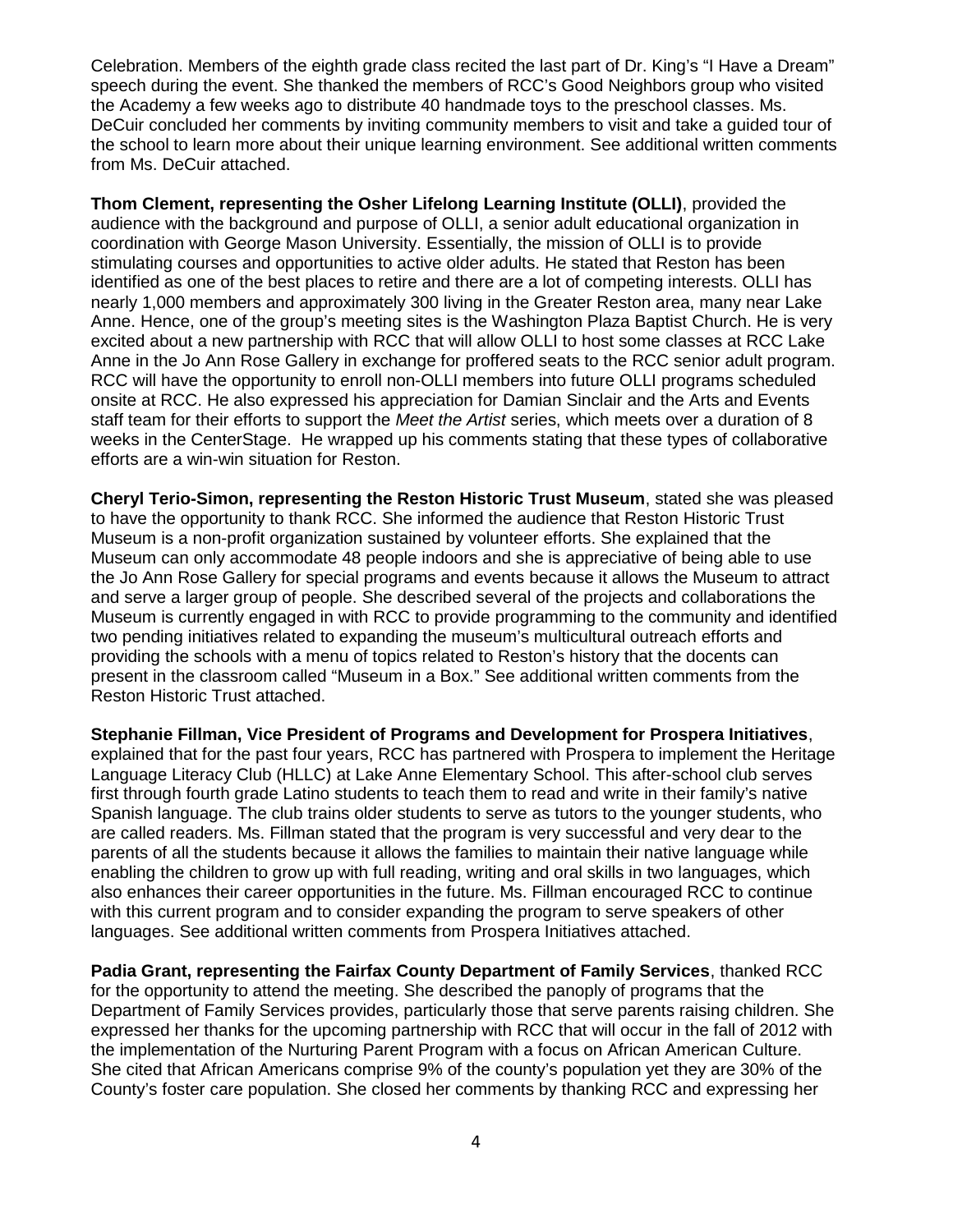desire for a long partnership between the agencies. See additional written information from the Department of Family Services attached.

**Larry Butler, Director of Parks and Recreation for Reston Association**, commended RCC on the breadth of its community partnerships, commenting that the collaborations between RCC and Reston Association have also greatly expanded in the past four years under the direction of Leila Gordon. He cited the following examples: IPAR, Reston Festival, Multicultural Festival, Sustainable Reston, Community Cookouts, DEAP, and the first annual Reston Kids Triathlon held in 2011. Mr. Butler enthusiastically endorsed the Reston Kids Tri and noted its success in attracting over 200 participants, 50 of whom were on scholarship. The parent of one of the participants was so inspired by her child's achievement that she herself embarked on a weight loss journey that resulted in her shedding 75 pounds. Mr. Butler said it is collaborations like this that drive the Reston community and it's something we should be proud of. He encouraged the RCC Board of Governors to continue to explore new collaborations and partnerships throughout the community.

**Michelle Moyer, representing the Reston Masters swim team**, informed the audience that the team consists of 150 members ages 18-80. She appreciates the long-standing good relationship with RCC, Joe Leary, Aquatics Director, and his staff. The pool serves all ages and all abilities from infants to the elderly. She described the lanes as being too crowded, and noted that there are limited hours for lap swimming and wait lists for many aquatic classes. She strongly encouraged the RCC Board of Governors to continue to investigate ways to provide more swimming opportunities and suggested partnering with other organizations to allow pool usage to accommodate RCC programs.

**Damian Sinclair, Executive Director of Greater Reston Arts Center (GRACE)**, began by describing how appreciative the GRACE Board members, staffers and volunteers are for the partnership with RCC that has resulted in tremendous programming such as the Northern Virginia Fine Arts Festival and a myriad of specialty workshops, classes and seminars. He explained that the support of RCC during the Fine Arts Festival is precisely what allows high quality, esteemed professional artists to perform at the event. He suggested that he would like to partner with RCC in the future to host a community dialogue to assess the needs of the community as it relates to programming in the arts.

**Holli Ploog, GRACE Board Chair**, stated that she was inspired by the comments tonight and complimented Reston on being a great community. On behalf of the citizens of Reston, as well as GRACE, she thanked the RCC Board of Governors.

**Lloyd Kinzer, President of the Reston Chorale**, thanked the RCC Board of Governors and staff members for their many years of cooperation. He commented that the Reston Chorale may be one of the few community organizations that existed in Reston prior to RCC because the Chorale performed at RCC's groundbreaking ceremony. He acknowledged that RCC is a center with many events and activities occurring at the same time. He also commented that scheduling has "vastly improved" over the years to deter scheduling conflicts, and he cited an example of a Chorale concert that one time performed at the same time as a large swim meet. Mr. Kinzer mentioned that the recent acoustical upgrades to the community room have been met with mixed reviews from Chorale members but, nonetheless, he wanted to thank the hardworking RCC staff team members who support the Chorale events by managing and coordinating the sound and lighting. He concluded his comments by firmly stating that the Reston Chorale and the Reston Community Orchestra would very much like a performing arts center in Reston.

**Rita Gigliotti, South Lakes High School Choral Director**, extended her thanks for the support and opportunities that RCC has provided to SLHS students over the years and its increased presence on campus more recently. She specifically highlighted the opportunities to work with the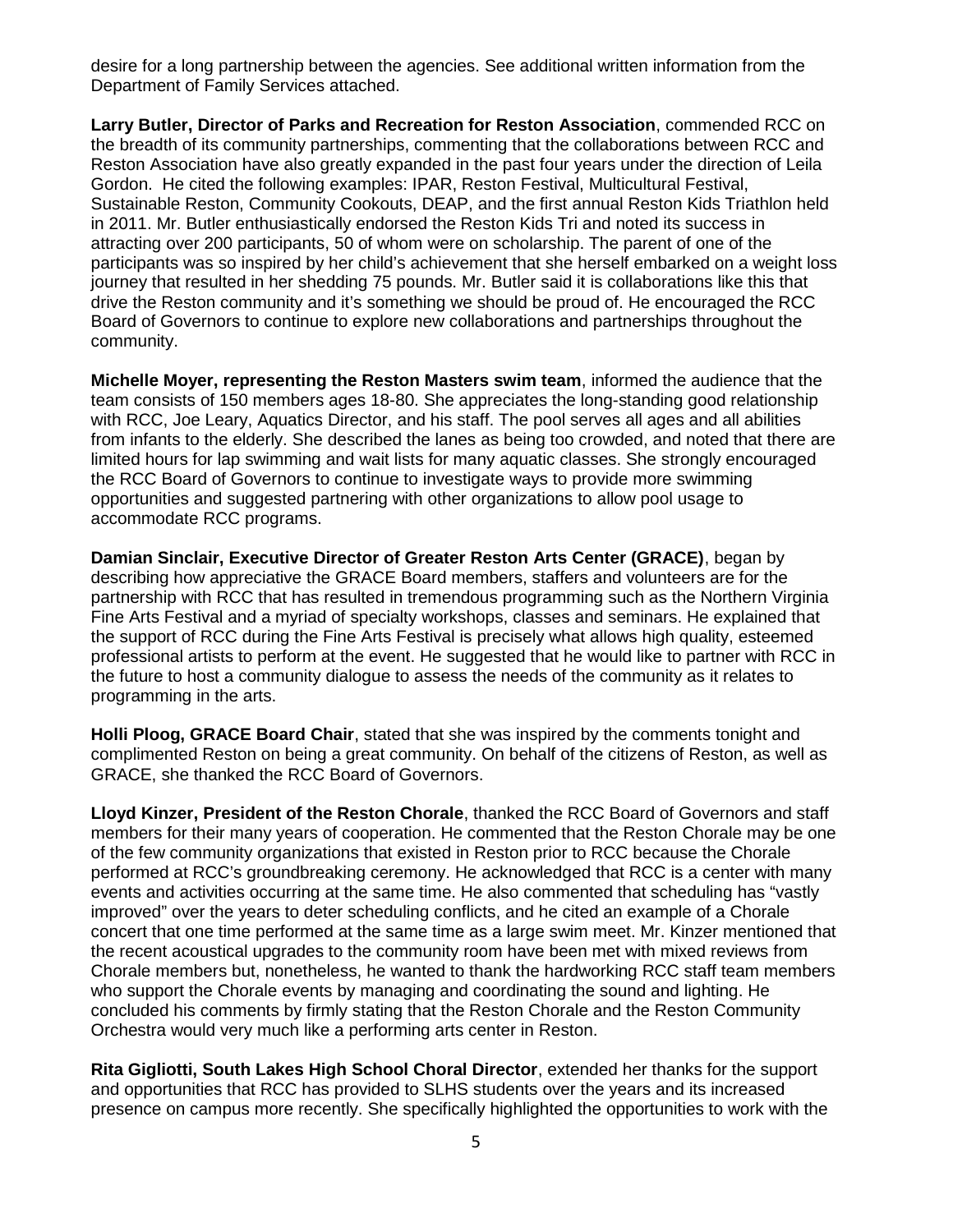RCC Arts and Events team, utilize the CenterStage, and participate in the artist residency activities this year that occurred in conjunction with the Professional Touring Artist series. She informed the audience that the school has dedicated the past year to stressing the importance of music and music advocacy to the students. Recently, RCC's former Arts and Events Director, Damian Sinclair, worked with Ms. Gigliotti to organize a day long retreat for all Reston music teachers ranging from grades K-12. The retreat was designed to discuss the community's greater goals for music education and was a powerful experience for the participants as it allowed them to convene together, meet new colleagues, and share ideas. In January, SLHS choral students performed with Nneena Freelon during the Dr. Martin Luther King, Jr. Celebratory event. A senior student, Abby Reed, spoke of the impact this had on her and her fellow peers. She cited how inspiring it was to meet Ms. Freelon and that having the opportunity to perform on stage with her was a "big jolt" to the students' confidence and was incredibly encouraging to those who want to pursue careers in music. Ms. Reed also stated that the Community Center is very important in making students feel like they belong and that they know how lucky they are. In conclusion, Karin Ottman, a parent of a SLHS student, stated she is a "huge advocate for music and arts" and would like to see the partnership between SLHS and RCC grow because the past few years have been a great start. See additional written comments from the SLHS Music Department attached.

**George Eckert, a Reston community member**, informed the audience that he was taking this opportunity to speak from a personal perspective. He has lived in Reston for 30 years and is a frequent participant in RCC programs. He provided background on the monthly Country Western dance and cited that it began after he came up with the idea and successfully encouraged a former RCC Executive Director to agree to the ongoing event. Mr. Eckert acknowledged that the monthly dance is very popular and RCC would benefit from offering line dancing classes, particularly daytime line dancing classes geared to older adults, to further support the monthly dance event. Additionally, Mr. Eckert strongly encouraged RCC staff to increase the number of programs offered, or provide more content in order to better utilize the facilities. He claimed that senior adult art classes have dropped from six offerings to one per season. He would like to see more art classes for senior adults, as well as art demonstrations from local artists, and specialty workshops. He acknowledged that there is a lot of demand for classes and waitlists ensue as a result. He also claimed that residency status is not vetted and verified by RCC staff during registration. Leila Gordon refuted that claim, to which Mr. Eckert responded that he thinks more can be done. He concluded his comments with, "On a whole, facilities are great, do more work on content".

Mr. Eckert's statement concluded the formal presentations from community members and representatives from community organizations.

Leila addressed the audience again and reiterated the process that will ensue at the conclusion of this meeting with the Board Members and staff members reviewing the input and determining which ideas to move forward with as they prepare for the FY14 budget cycle. She also took the opportunity to explain the differences between Reston and non-Reston participants and informed audience members that those who work in Reston are considered Reston residents because nearly 50% of RCC's revenue is generated from the special tax on commercial properties.

Leila then asked the audience if anyone had additional comments, ideas or suggestions. She acknowledged that the community's requests for a performing arts center and an expanded or new aquatic center have been noted. There were no other comments from the audience.

Beverly then rose and thanked the attendees for their participation in the meeting. She also acknowledged that RCC is planning to head the march toward a new pool and a performing arts center. She strongly encouraged the audience members to show their support and be strong advocates as RCC heads down this road.

The meeting was adjourned at 8:19 pm.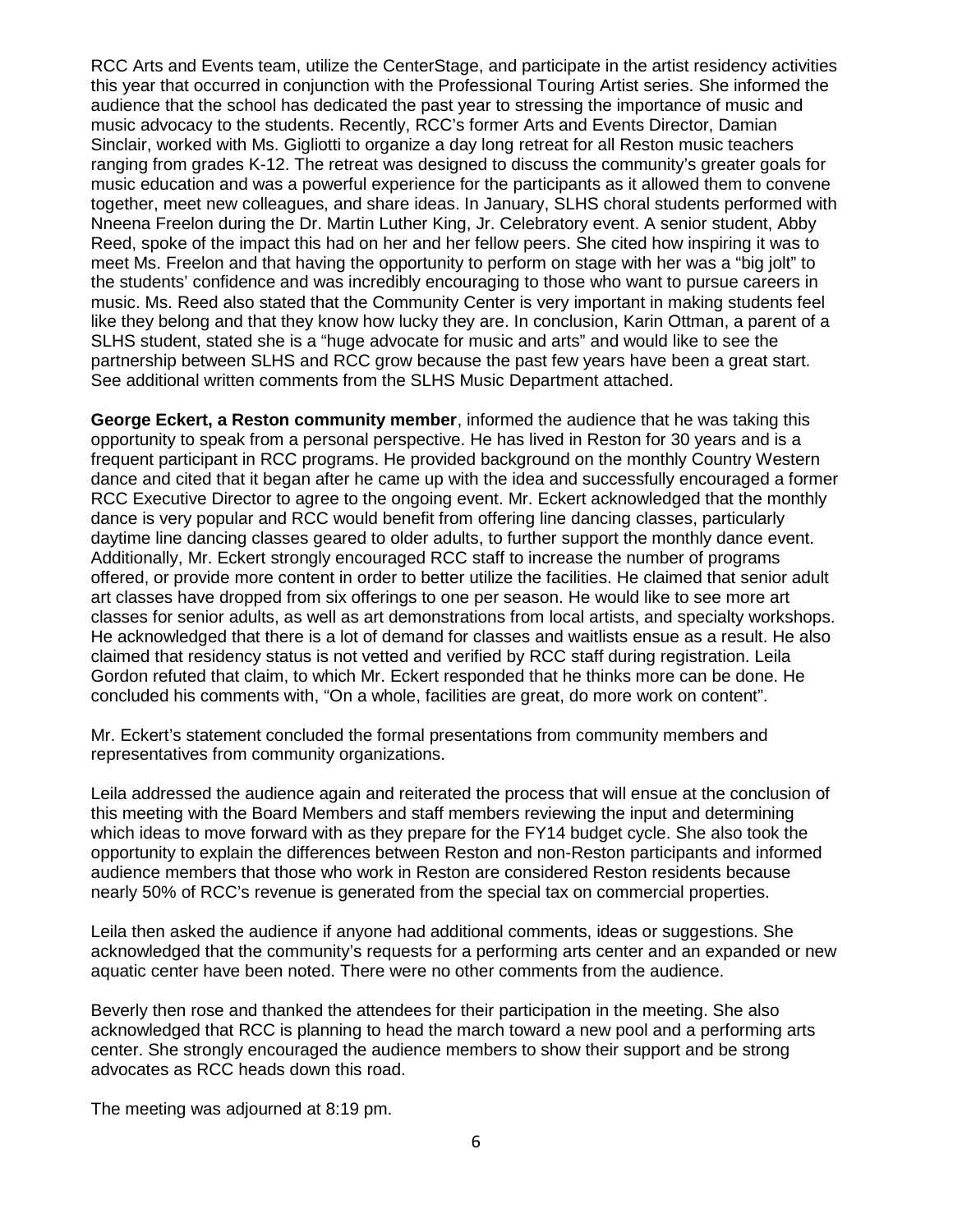

7

Meeting of Community Relations and Program/Policy Committees of the Reston Community Center Board of Governors February 13, 2012 at 6:30 p.m.



## **CONFIRMED SPEAKERS LIST**

The public may address the Board on matters regarding Reston's cultural, recreational, and leisure time amenities needs. Speakers will be called in the order that they signed in. Comments are limited to three (3) minutes for individuals and five (5) minutes for organizations. If you have materials for the Board, please give them to the Public Information Officer, BeBe Nguyen, before you begin speaking. Thank you.

|                |                                  | Organizational<br><b>Address</b><br><b>Name</b><br><b>Affiliation (if any)</b> |  | Phone                   |                                                                         |                                                   | <b>Email Address</b> | <b>Wish To</b><br><b>Speak</b> |  |
|----------------|----------------------------------|--------------------------------------------------------------------------------|--|-------------------------|-------------------------------------------------------------------------|---------------------------------------------------|----------------------|--------------------------------|--|
|                |                                  |                                                                                |  |                         |                                                                         | <b>Yes</b>                                        | <b>No</b>            |                                |  |
|                | Cathy Hudgins                    | <b>Hunter Mill District</b><br>Supervisor                                      |  | 703-478-0283            | catherine.hudgins@fairfaxcounty.gov                                     | X                                                 |                      |                                |  |
| 2.             | Joe Ritchey/<br>Anne Delaney     | Initiative for Public $Art -$<br>Reston, Inc.                                  |  |                         | Joe@prospectiveinc.com;<br>annedelaney@publicartreston.org              | X                                                 |                      |                                |  |
| 3 <sub>1</sub> | Greg White/<br>Lilia Jimenez     | COO, Reston Interfaith                                                         |  | 571-323-1432            | Greg.white@restoninterfaith.org<br>lilia.jimenezsi@restoninterfaith.org | X                                                 |                      |                                |  |
| 4 <sub>1</sub> | Heidi Merkel<br>(Maybe)          | Reston Master Plan<br>Special Study Task Force                                 |  |                         |                                                                         | X                                                 |                      |                                |  |
|                | <b>Steve Gurney</b><br>DANE BWST | Reston for a Lifetime                                                          |  | 1-800-394-9990<br>x1118 | sgurney@gwpi.net                                                        | X                                                 |                      |                                |  |
|                | 6. Amaarah DeCuir                | Principal, Al Fatih<br>Academy                                                 |  |                         | principal@alfatih.org                                                   | X                                                 |                      |                                |  |
|                | Thom Clement                     | Osher Lifelong Learning<br>Institute                                           |  |                         | tclemen5@gmu.edu                                                        | $\mathbf{X}$                                      |                      |                                |  |
| 8.             | Scott Brown                      | Head Coach, South Lakes<br>High School Swim Team                               |  |                         | SRBrown@fcps.edu                                                        | $\frac{\partial \mathbf{y}}{\partial \mathbf{x}}$ | $\times$             |                                |  |
| 9.             | Cheryl Terio-Simon               | <b>Reston Historic Trust</b>                                                   |  |                         | cterio@comcast.net                                                      | X                                                 |                      |                                |  |

 $\left\{ \left\vert \left\langle \mathbf{F}^{\dagger}\right\rangle \right\vert \leq\left\vert \mathbf{F}^{\dagger}\right\rangle \right\vert \left\langle \mathbf{F}^{\dagger}\right\rangle \left\langle \mathbf{F}^{\dagger}\right\rangle \right\} \leq\left\vert \mathbf{F}^{\dagger}\right\vert \left\langle \mathbf{F}^{\dagger}\right\rangle \left\langle \mathbf{F}^{\dagger}\right\rangle \left\langle \mathbf{F}^{\dagger}\right\rangle \left\langle \mathbf{F}^{\dagger}\right\rangle \left\langle \mathbf{F}^{\dagger}\right\rangle \left\langle \mathbf{F}^{\dagger$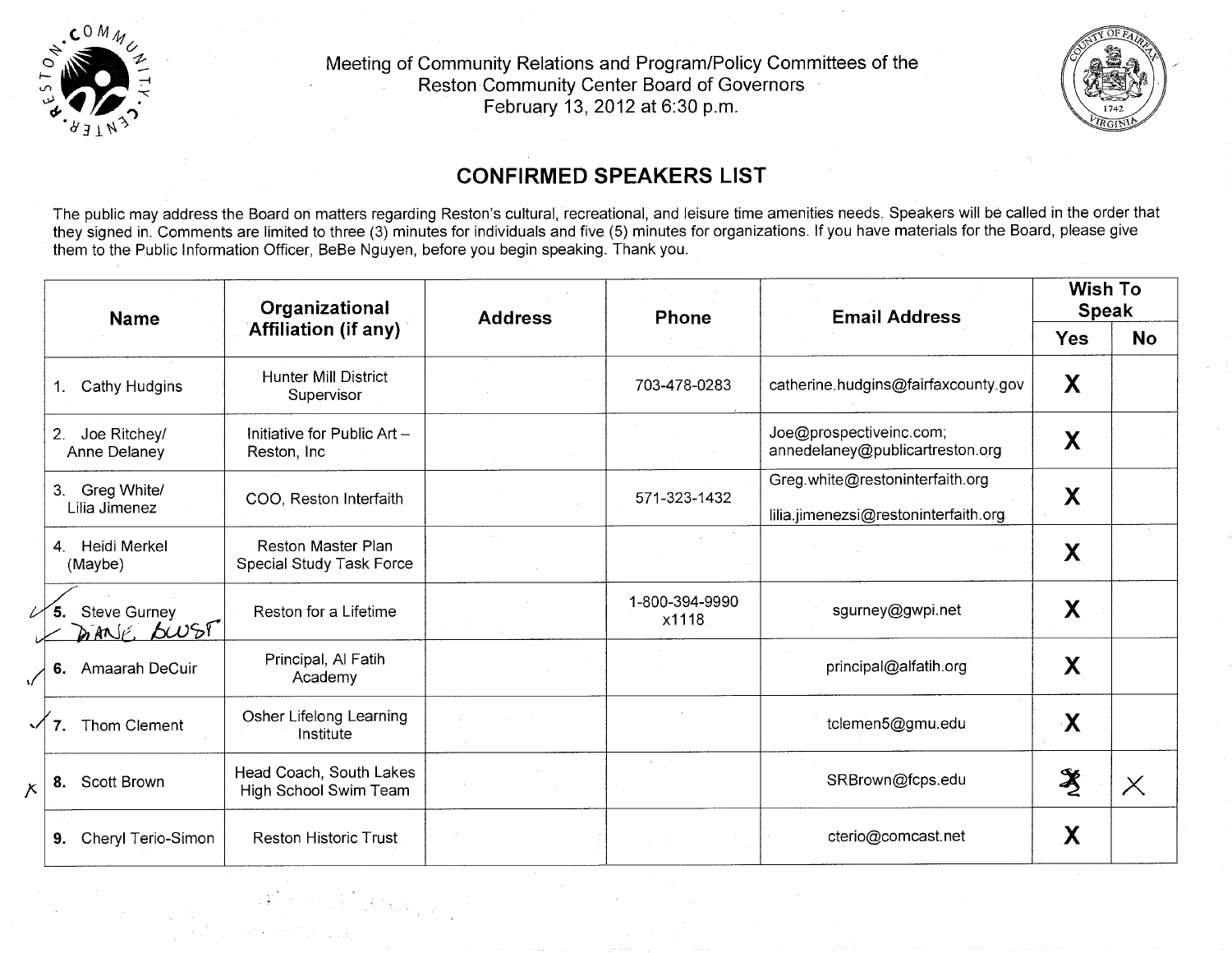



| スコエル<br><b>Name</b>                  | Organizational                                                  | <b>Address</b> | Phone            | <b>Email Address</b>                               | <b>Wish To</b><br><b>Speak</b> |           |
|--------------------------------------|-----------------------------------------------------------------|----------------|------------------|----------------------------------------------------|--------------------------------|-----------|
|                                      | <b>Affiliation (if any)</b>                                     |                |                  |                                                    | <b>Yes</b>                     | <b>No</b> |
| 10. Regla Armengal<br>(Maybe)        | Executive Director,<br>Prospera Initiatives (Lake<br>Anne HLLC) |                | 571-278-3996     | regla@prosperaweb.org                              | One Prsp<br>rep will<br>speak  |           |
| 1. Stephanie Fillman                 | Prospera Initiatives                                            |                |                  | sfillman@rocketmail.com                            | One Prsp<br>rep will<br>speak  |           |
| 12. Diane Blust                      | Sustainable Reston                                              |                |                  | dblust@comcast.net                                 | X                              |           |
| GRANT<br><del>Salvin Robertson</del> | Fairfax County<br>Department of Family<br>Services              |                | $703324$<br>3617 | PADIA.GRADNI<br>Galvin.Rebertson@fairfaxcounty.gov | X                              |           |
| กับคุณ Phelps                        | -Fairfax County<br>Department of Family<br>Services             |                |                  | -Mary.Phelps@fairfaxcounty.gov                     | 孝                              | $\times$  |
| 15. Michelle Moyer                   | <b>Reston Masters Swim</b><br>Team                              |                | 703-860-3049     | MichMoyer@aol.com                                  | X                              |           |
| 16. Larry Butler                     | <b>Reston Association</b>                                       |                | 703-435-6501     | lbutler@reston.org                                 | X                              |           |
| 17. Damian Sinclair/<br>Holli Ploog  | <b>Greater Reston Arts</b><br>Center                            |                |                  |                                                    | X                              |           |
| 18. Cynthia Hausdorff                |                                                                 |                |                  | chausdorff@juno.com                                | X                              |           |
| 19. Mary Ellen Craig                 |                                                                 |                |                  | mecreston@aol.com                                  | X                              |           |
| 20. Cynthia Donavin                  | Arts Community                                                  |                | 703-471-0750     | cdonavin@cbtnva.org                                |                                | X         |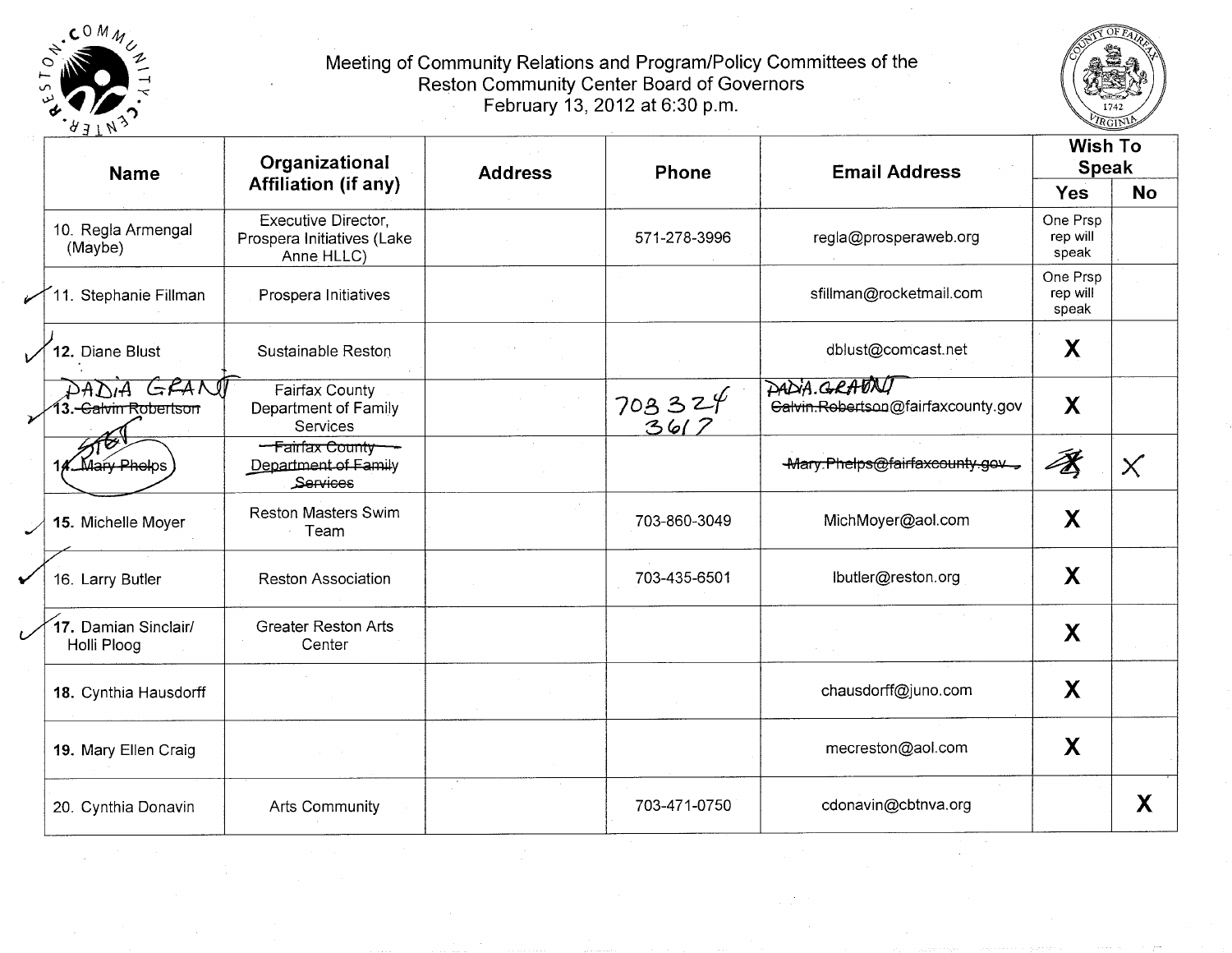



|                   | Organizational                  |                                                            |                 |                              | <b>Wish To Speak</b> |           |
|-------------------|---------------------------------|------------------------------------------------------------|-----------------|------------------------------|----------------------|-----------|
| <b>Name</b>       | <b>Affiliation (if any)</b>     | <b>Address</b><br>Phone                                    |                 | <b>Email Address</b>         | <b>Yes</b>           | <b>No</b> |
| 32.               |                                 | 11728 Tunbehead<br>Cur Zora<br>Gort Center Plwy<br>Gui Aas |                 | 703966 6182 9 Guy in relence |                      |           |
|                   | 33. Mary Phelps Dept. of Family |                                                            | $703324 - 7558$ |                              |                      |           |
| $\overline{34}$ . |                                 |                                                            |                 |                              |                      |           |
| 35.               |                                 |                                                            |                 |                              |                      |           |
| 36.               |                                 |                                                            |                 |                              |                      |           |
| $\overline{37}$ . |                                 |                                                            |                 |                              |                      |           |
| 38.               |                                 |                                                            |                 |                              |                      |           |
| 39.               |                                 |                                                            |                 |                              |                      |           |
| 40.               |                                 |                                                            |                 |                              |                      |           |
| $\overline{41}$ . |                                 |                                                            |                 |                              |                      |           |
| 42.               |                                 |                                                            |                 |                              |                      |           |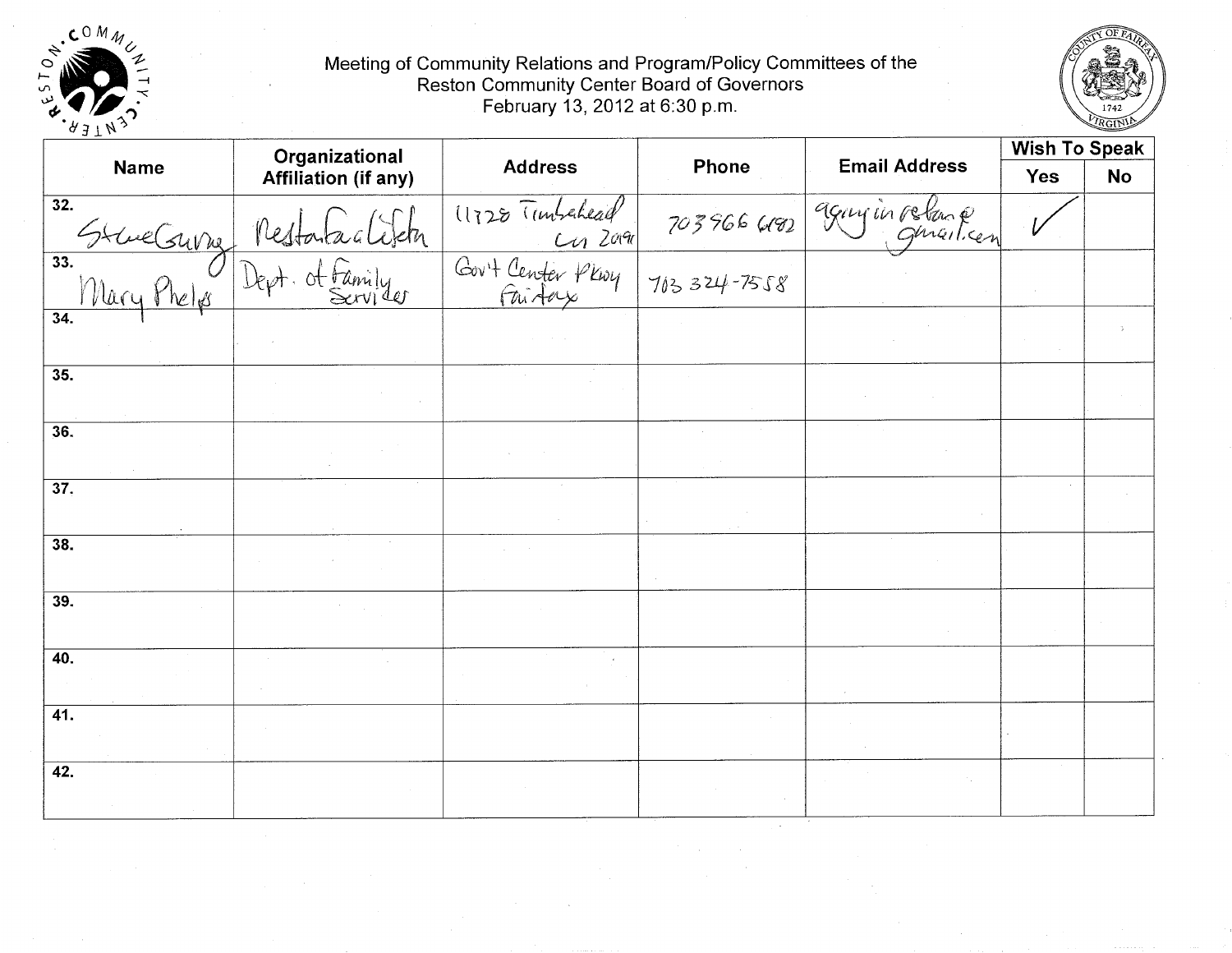



| ヘコエル             |                                                           |                |              |                      | <b>Wish To Speak</b> |           |
|------------------|-----------------------------------------------------------|----------------|--------------|----------------------|----------------------|-----------|
| <b>Name</b>      |                                                           | <b>Address</b> | Phone        | <b>Email Address</b> | Yes                  | <b>No</b> |
| 21. Lloyd Kinzer | Organizational<br>Affiliation (if any)<br>Pusident, power |                | 703-860-1328 | lwkinzer@gmail.com   | $\mathbf{X}$         |           |
| 22. David Lang   | Music Director, Reston<br>Chorale                         |                |              | dlangee@yahoo.com    | X                    |           |
| 23.              |                                                           |                |              |                      |                      |           |
| 24.              |                                                           |                |              |                      |                      |           |
| 25.              |                                                           |                |              |                      |                      |           |
| 26.              |                                                           |                |              |                      |                      |           |
| 27.              |                                                           |                |              |                      |                      |           |
| 28.              |                                                           |                |              |                      |                      |           |
| 29.              |                                                           |                |              |                      |                      |           |
| 30.              |                                                           |                |              |                      |                      |           |
| 31.              |                                                           |                |              |                      |                      |           |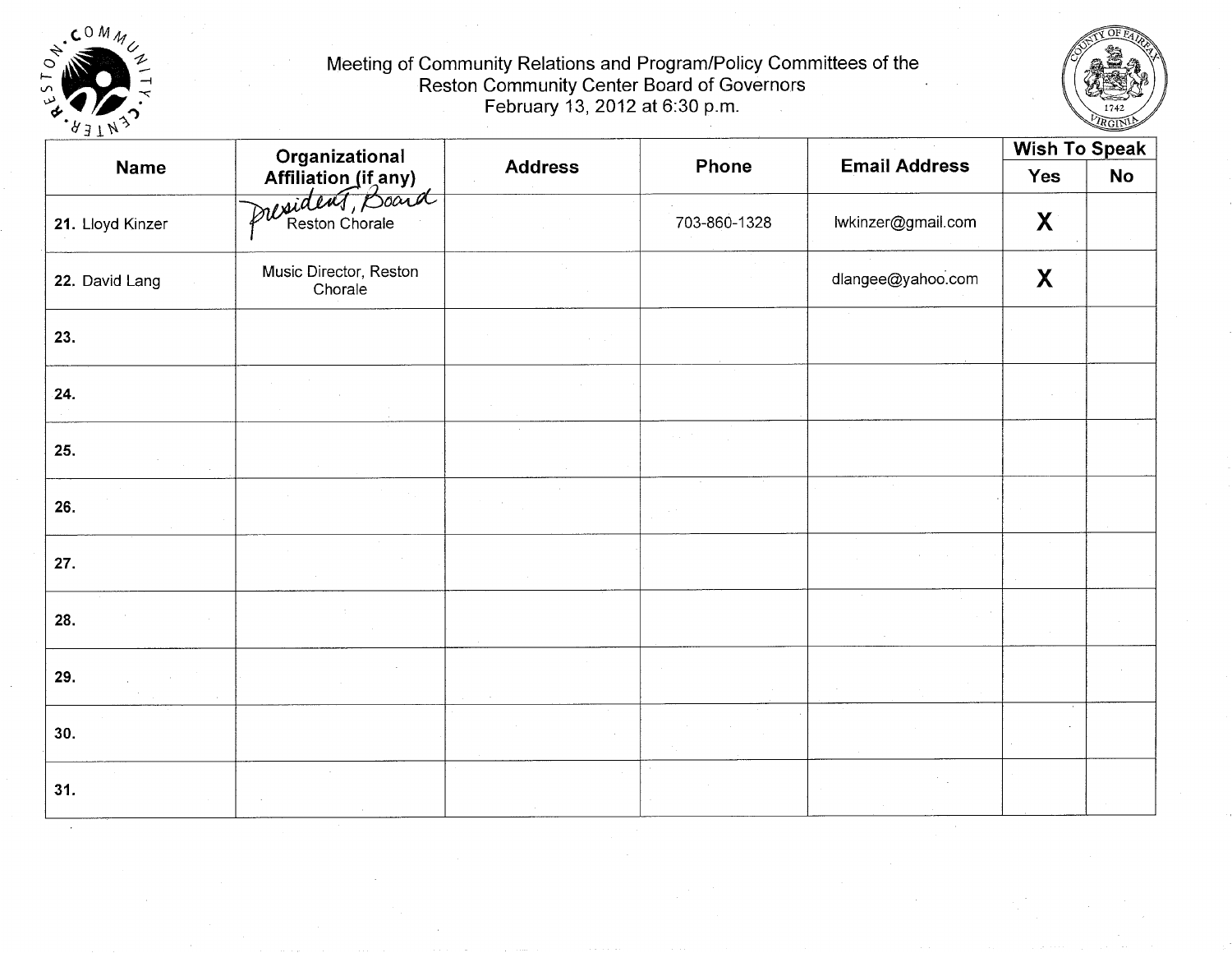



## **SIGN-IN SHEET**

The public may address the Board on matters regarding Reston's cultural, recreational, and leisure time amenities needs. Speakers will be called in the order that they signed in. Comments are limited to three (3) minutes for individuals and five (5) minutes for organizations. If you have materials for the Board, please give them to the Public Information Officer, BeBe Nguyen, before you begin speaking. Thank you.

|                              | Organizational              |                                                         |                                      |                                                           | <b>Wish To Speak</b> |           |
|------------------------------|-----------------------------|---------------------------------------------------------|--------------------------------------|-----------------------------------------------------------|----------------------|-----------|
| <b>Name</b>                  | <b>Affiliation (if any)</b> | <b>Address</b>                                          | <b>Email Address</b><br><b>Phone</b> |                                                           | <b>Yes</b>           | <b>No</b> |
|                              | RAUL CARZA CLOREER          | NORTH POINT DR<br>$1579$ APT, 101                       |                                      | $571 - 313 - 1534$ CARLICHTPA                             |                      |           |
| WHRIA GARZA CHARA VSCULUTEER |                             | Ĥ                                                       | 17                                   |                                                           |                      |           |
| 3. gecta chumbe              |                             | $\frac{11450 \text{ N}^{\text{up}} \text{shore}}{4909}$ |                                      | 703.855.3335 gchuontieggmeil                              |                      |           |
| 4. PRAKASH CHUMBLE           |                             |                                                         |                                      | $11450$ North Shop Tos. 855. 3337 (Steel undle 6) hotml.c |                      | $\chi$    |
| $\frac{5.8776.6244}{G$       | Choral Director             |                                                         |                                      |                                                           | $\times$             |           |
| 16. Dani Blust               | Sustainable<br>Reston       |                                                         |                                      |                                                           | ONLIST               |           |
| "Cenne Delawy                | IPAR                        |                                                         |                                      |                                                           |                      |           |
| HB. Abby Reed                | SLHS                        | 11827 Blue Spruce Road<br>resforva                      | 703 620 4645                         | AbbDab93@aolcom                                           | 10NUST               |           |
| $\frac{1}{9}$                |                             |                                                         |                                      |                                                           |                      |           |
|                              |                             |                                                         |                                      |                                                           |                      |           |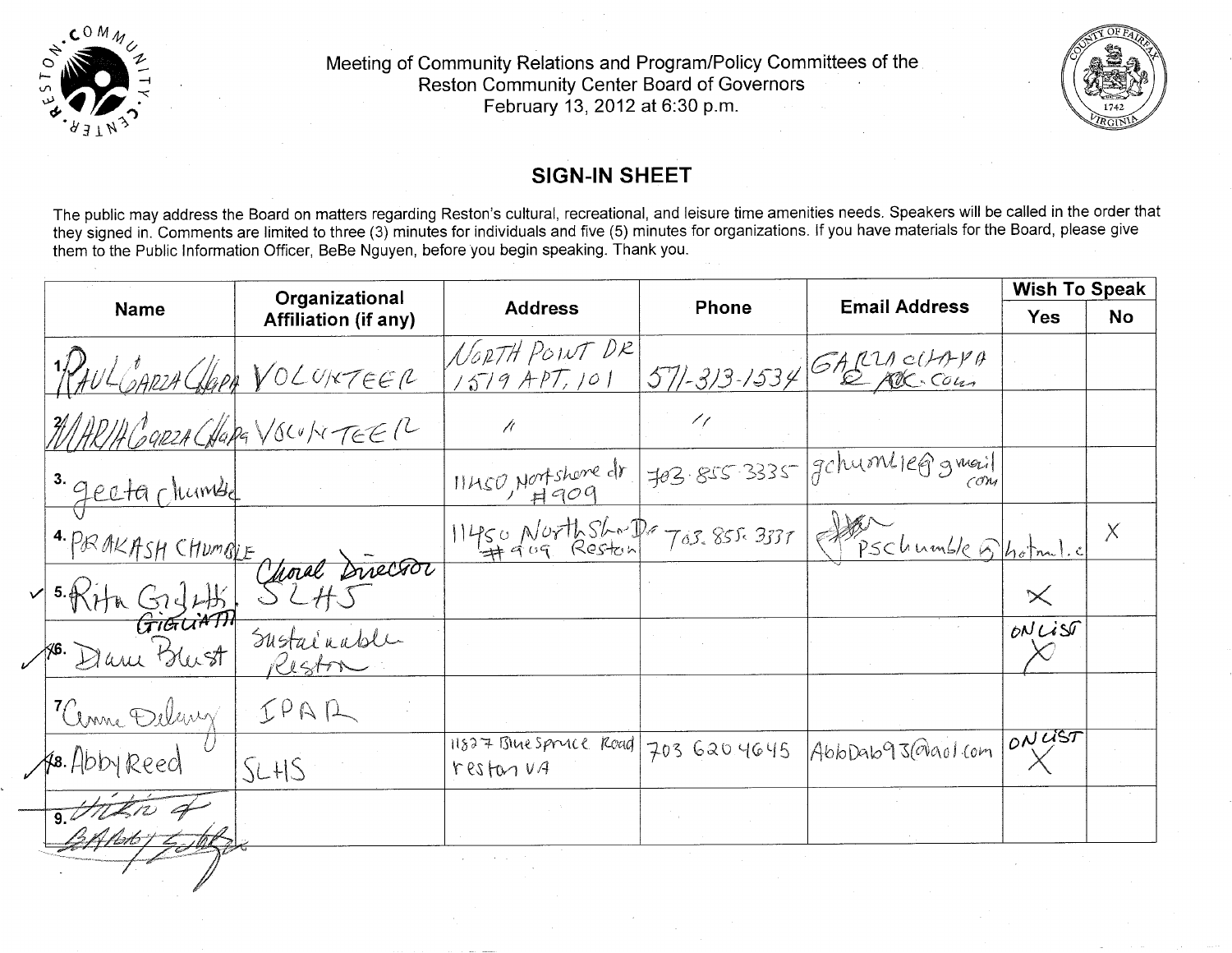



|                                  | Organizational              |                                       |                   |                                | <b>Wish To Speak</b> |              |
|----------------------------------|-----------------------------|---------------------------------------|-------------------|--------------------------------|----------------------|--------------|
| <b>Name</b>                      | <b>Affiliation (if any)</b> | <b>Address</b>                        | Phone             | <b>Email Address</b>           | <b>Yes</b>           | <b>No</b>    |
| George Ecker                     |                             | 2204055                               | 703<br>7580339    | GMETTEE<br>WEBTUNEE            |                      |              |
| 11.<br>Vanign Stellar            |                             |                                       |                   |                                |                      |              |
| $\overline{12}$ .<br>Sann Uttman | SLHS                        | T3Tl6 PelonicaRidge CF<br>Hernden, PA |                   | 703742.9794 Ottman vale        |                      |              |
| 13.<br>Ahom Clement              | OLLI                        | 4210 Reberts Re                       |                   | 703-503-1886 telemens@gma.edg  |                      |              |
| 14.                              | GRACE                       | 1990 Market St<br>Reston 20190        | 7036380727        | Ploghd veuzon.                 |                      |              |
| $\overline{15}$ .<br>Jagary      |                             | $R$ 2231 Couts<br>NECAL RESTON        |                   | 703-927-88/219-Yld@hotmail.com |                      | $\checkmark$ |
|                                  | DON TAYLOR LANTERN CLUSTER  | 1569 BRASS<br>CARTERN WAY             | $703 - 471 - 730$ | Atoylor V2@                    |                      | W            |
| 17.                              | S/anbruces RaTon Museum     |                                       |                   |                                |                      |              |
| $\overline{18}$<br>VIVIAN CANNON |                             | 1701 LAKE SHORE<br>CREST DRUTE RESTON |                   | VIVCan@comcast.                |                      |              |
|                                  |                             |                                       |                   |                                |                      |              |
| 20.                              |                             |                                       |                   |                                |                      |              |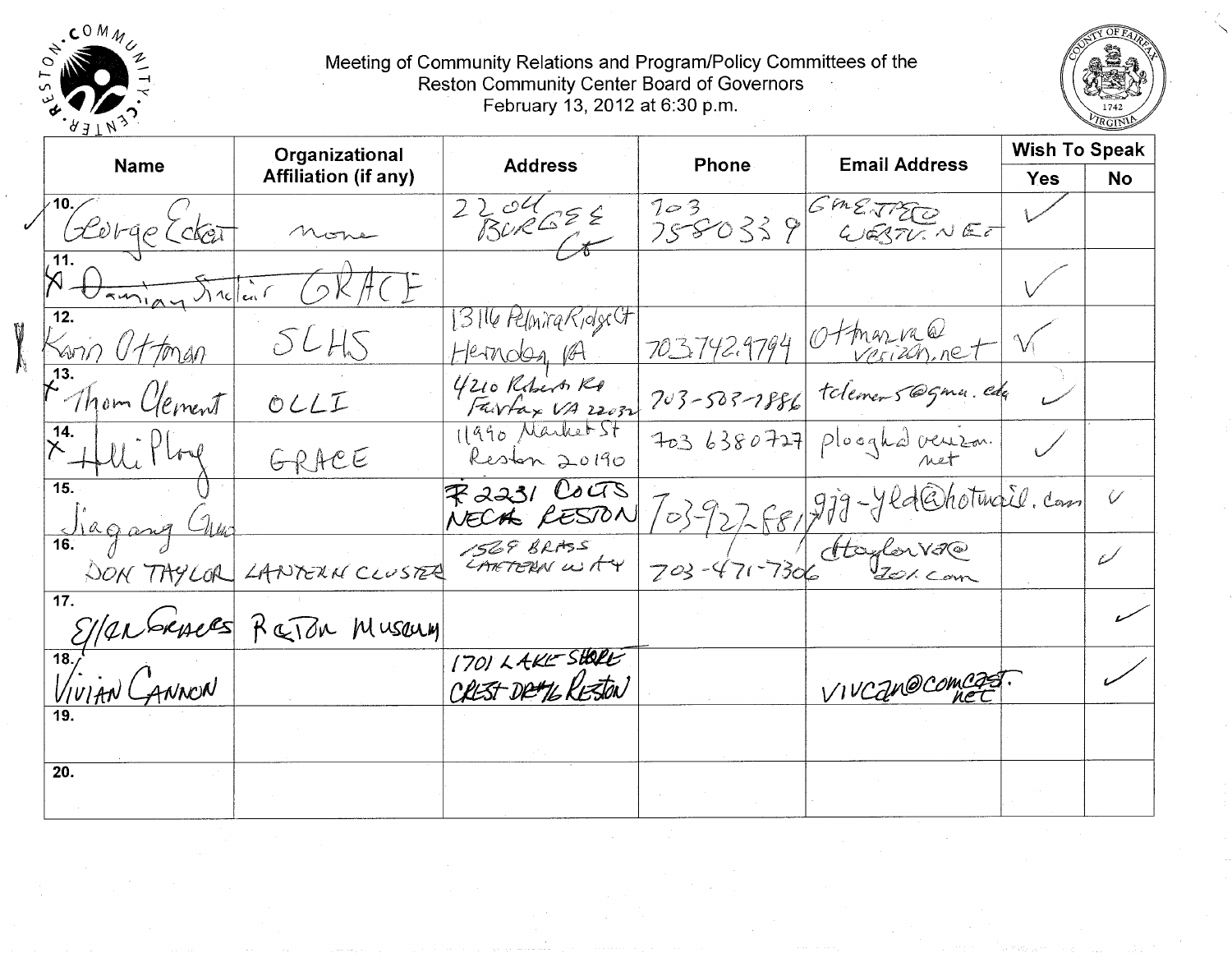



| ヘコナル              | Organizational                                                                                                                                                      |                                    |       |                                                                                                                                                                 | <b>Wish To Speak</b>        |           |
|-------------------|---------------------------------------------------------------------------------------------------------------------------------------------------------------------|------------------------------------|-------|-----------------------------------------------------------------------------------------------------------------------------------------------------------------|-----------------------------|-----------|
| <b>Name</b>       | <b>Affiliation (if any)</b>                                                                                                                                         | <b>Address</b>                     | Phone | <b>Email Address</b>                                                                                                                                            | <b>Yes</b>                  | <b>No</b> |
|                   |                                                                                                                                                                     | $\frac{1}{540}$ fin/s 703-437-9211 |       | 11540 Lunts 703-437-9211 deueyricky<br>11150 Survet Hele greg. White<br>Reder VA 5713239592 @restwinterfulth.org<br>Jemetry 20170 703)471-0750 pricade@ddmg.org |                             |           |
|                   |                                                                                                                                                                     |                                    |       |                                                                                                                                                                 |                             |           |
|                   | 21. Ricky Dahme resident<br>22. Areg White Inderfacen<br>23. Areg White Inderfacen<br>23. Burkey MCCgbe Theorie<br>24. Burkey RESTON<br>24. Burkey's COMMUNITY CNTR |                                    |       |                                                                                                                                                                 |                             |           |
|                   |                                                                                                                                                                     |                                    |       | 2310 COUTS NECK 703 435 8191 KCBURRENEROME                                                                                                                      | $\mathcal{F}_{\mathcal{F}}$ | $\times$  |
| $\overline{25}$ . |                                                                                                                                                                     |                                    |       |                                                                                                                                                                 |                             |           |
| $\overline{26}$ . |                                                                                                                                                                     |                                    |       |                                                                                                                                                                 |                             |           |
| $\overline{27}$ . |                                                                                                                                                                     |                                    |       |                                                                                                                                                                 |                             |           |
| 28.               |                                                                                                                                                                     |                                    |       |                                                                                                                                                                 |                             |           |
| 29.               |                                                                                                                                                                     |                                    |       |                                                                                                                                                                 |                             |           |
| 30.               |                                                                                                                                                                     |                                    |       |                                                                                                                                                                 |                             |           |
| 31.               |                                                                                                                                                                     |                                    |       |                                                                                                                                                                 |                             |           |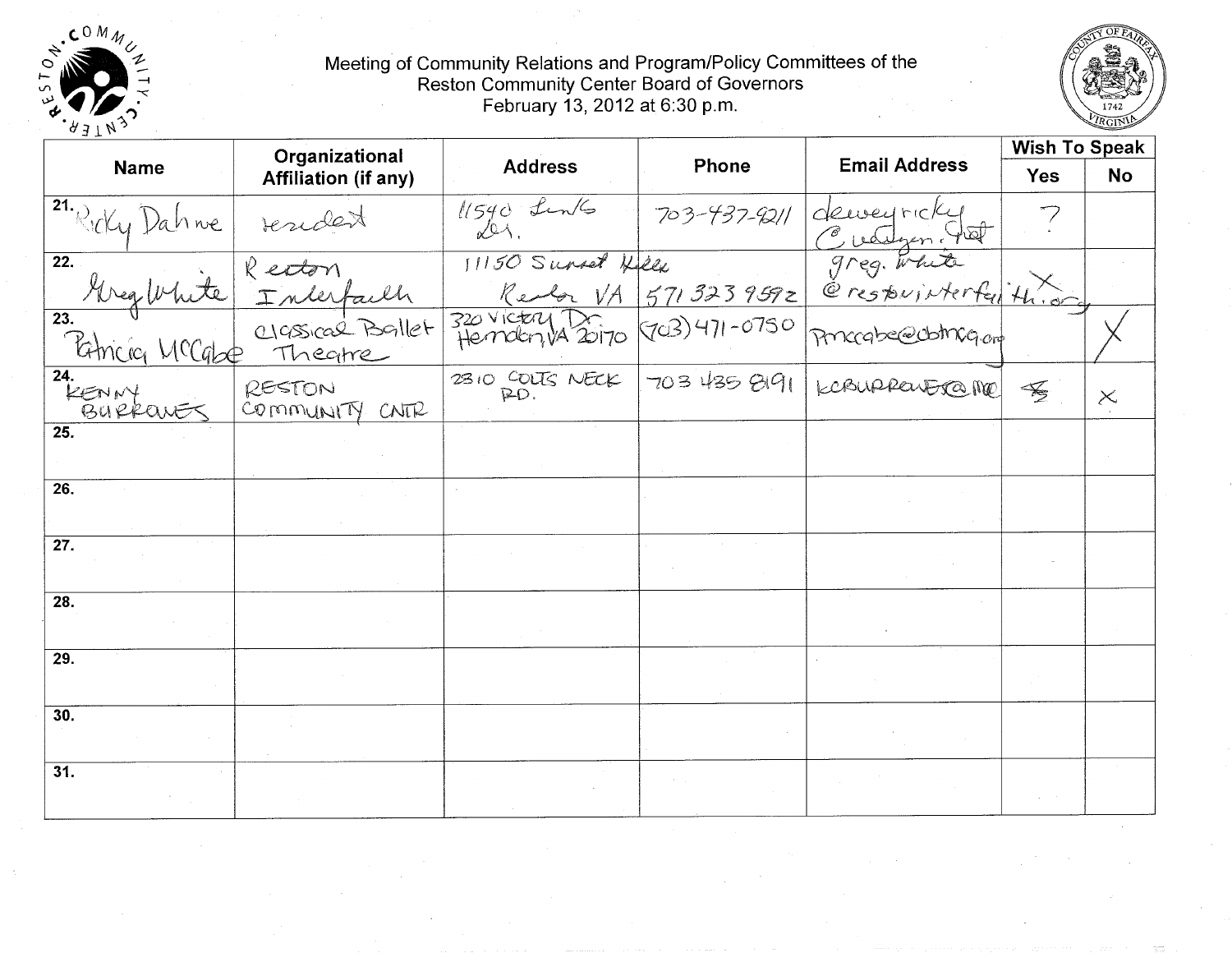



| $-1$ $+$ $+$          | Organizational              |                                                                  |              |                      | <b>Wish To Speak</b> |           |
|-----------------------|-----------------------------|------------------------------------------------------------------|--------------|----------------------|----------------------|-----------|
| <b>Name</b>           | <b>Affiliation (if any)</b> | <b>Address</b>                                                   | <b>Phone</b> | <b>Email Address</b> | <b>Yes</b>           | <b>No</b> |
| 43.<br>MARION ROGERS  |                             | $118575757$ RINI <sup>1</sup> ANS of 703-500-4457 marion1942hoep |              |                      |                      | $\times$  |
| 44.<br>Amaarah Delvir | Al Fath Academy             | $12300$ Phecreated                                               | 7034379382   | Principaleatatin.    | χ                    |           |
| $\overline{45}$ .     |                             |                                                                  |              |                      |                      |           |
| 46.                   |                             |                                                                  |              |                      |                      |           |
| 47.                   |                             |                                                                  |              |                      |                      |           |
| $\overline{48}$ .     |                             |                                                                  |              |                      |                      |           |
| 49.                   |                             |                                                                  |              |                      |                      |           |
| 50.                   |                             |                                                                  |              |                      |                      |           |
| $\overline{51}$ .     |                             |                                                                  |              |                      |                      |           |
| 52.                   |                             |                                                                  |              |                      |                      |           |
| 53.                   |                             |                                                                  |              |                      |                      |           |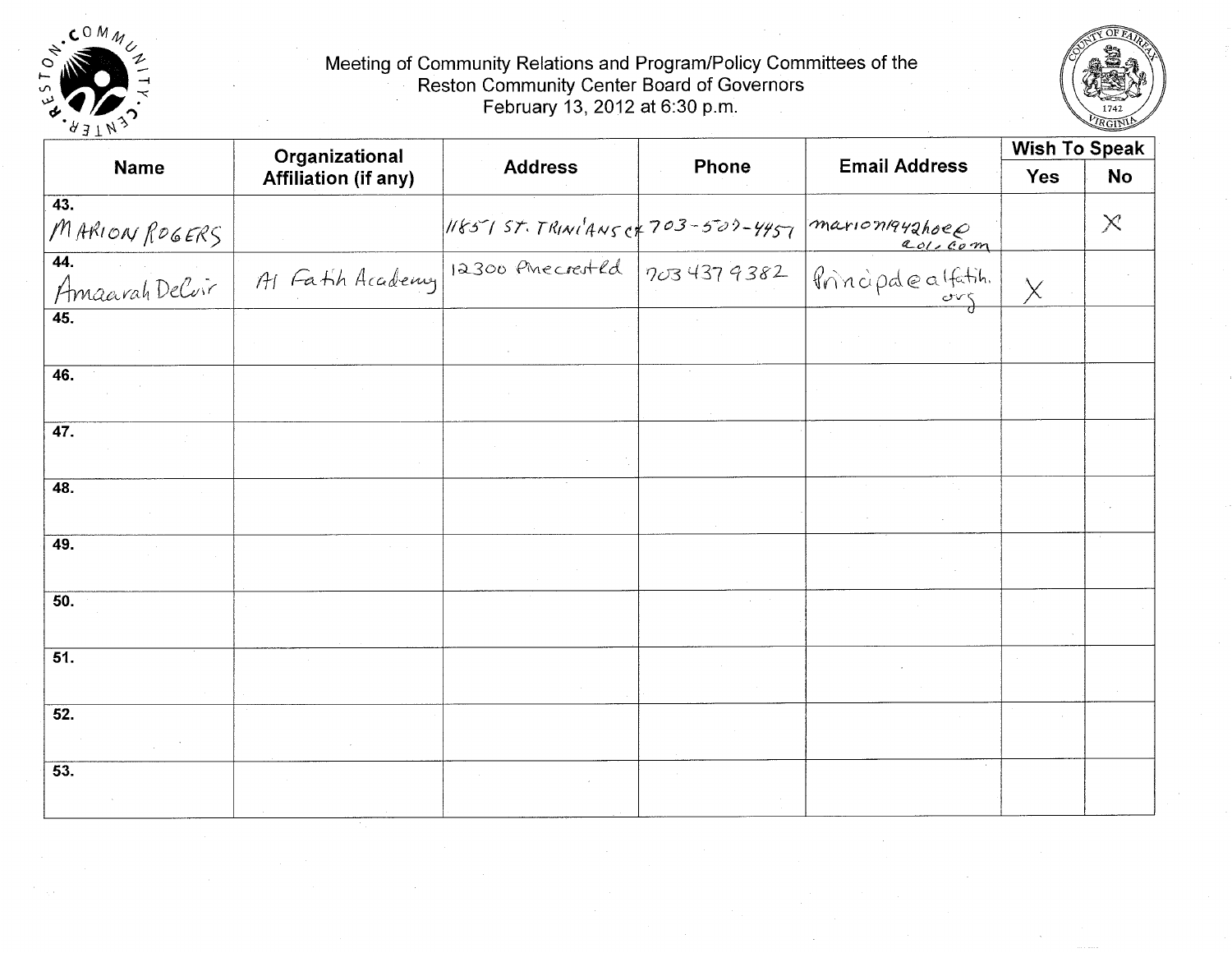As a founding partner organization, RCC is involved with IPAR in a number of ways. We are appreciative of this support and look forward to the activities in the coming year and going forward:

1. Public art projects:

RCC's support to new public art projects through community outreach. RCC has been a key partner in the development of its first two permanent public art projects:

a) Hyatt Park, Reston Town Center (2012). Partnership with IPAR, RTCA, Hyatt Regency Hotel

b) Glade Drive Underpass (2010). Partnership with IPAR, RA, Hunters Woods Elementary School for the Arts and Sciences

We value this significant partnership that enables IPAR and other Reston partners to develop new public artworks and outreach programs.

2. Public Art Film and Speakers Series In 2011-2012, three programs were presented as part of the Tuesday Night at the Movies program to create awareness about various subjects related to public art. We are very pleased with the partnership and the number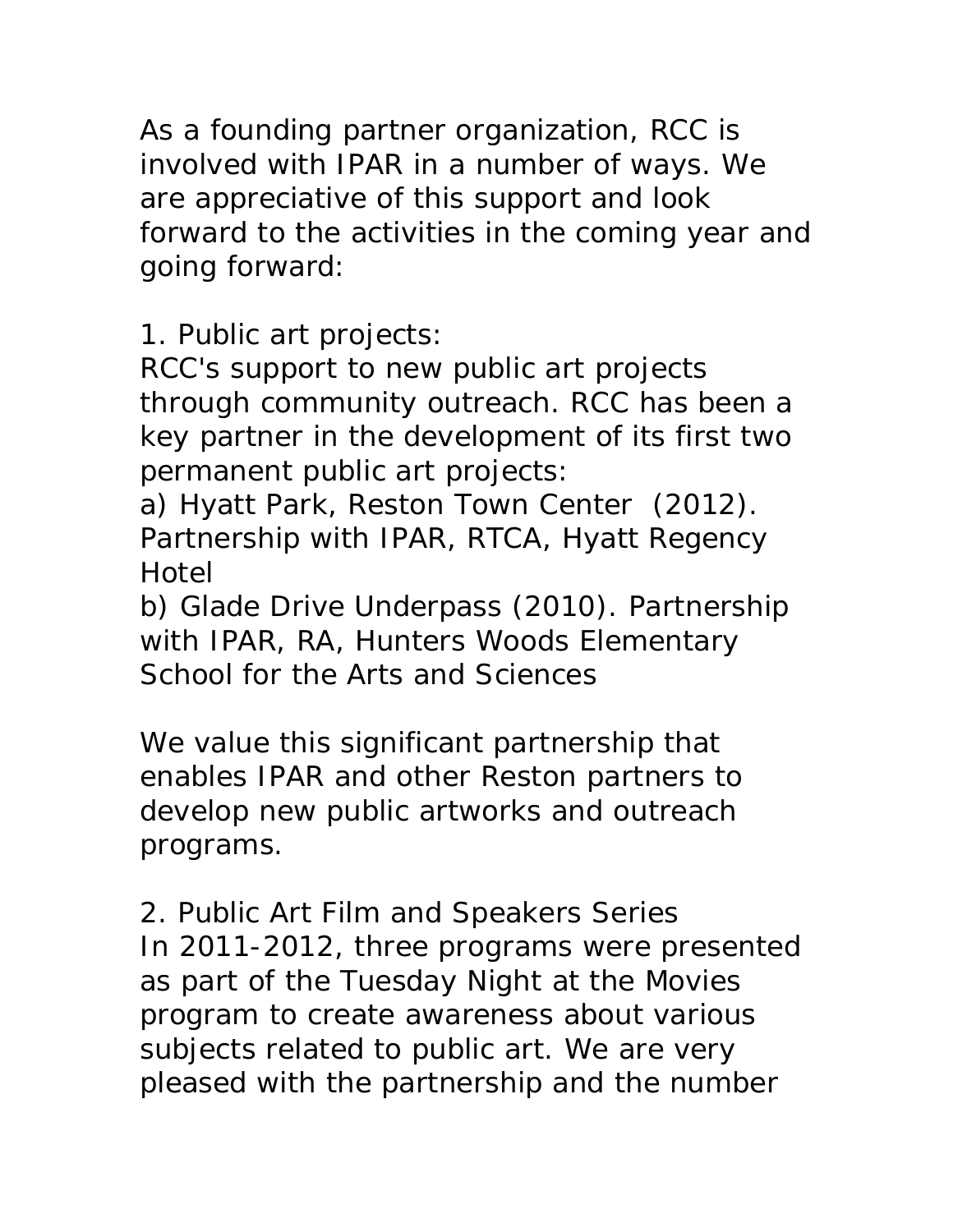of people who have attended the screenings. Sept., Nov., Dec. 2011 and May 8, 2012

We are very excited to continue the series in 2012-2013 with four more programs. Oct. 23, and Nov. 20, 2012, March 12 and April 9, 2013.

We would like this series to be made available to seniors and high school students, perhaps with projections scheduled during the day.

3. Northern Virginia Fine Arts Festival: Since 2010, RCC has enabled IPAR to participate in the festival by sharing its tent located visible location of Town Center. This event enables IPAR to reach out to a great number of visitors and we hope RCC will continue to offer this opportunity to IPAR.

4. We are also working with RCC Lake Anne Village Center and elementary school art teachers to develop a program on public art and an exhibition of artwork created by elementary school students during the Youth Art Month in March 2013. This project is one of the outreach programs being developed as part of the exhibition on Reston public art that will be presented in September 2012 at the Reston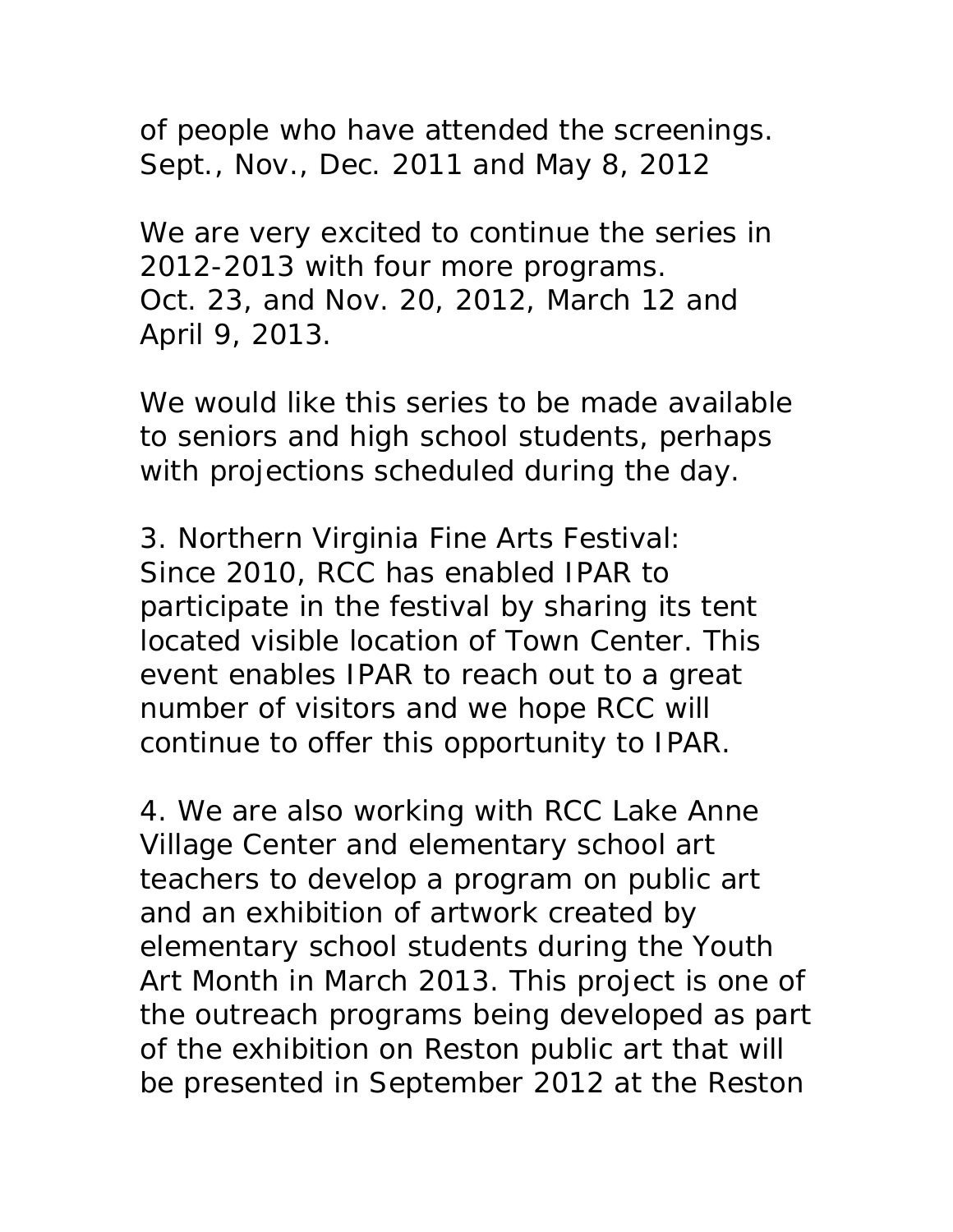Museum.

5. We look forward to other collaborations at Lake Anne Village Center around the proposed exhibit on Reston public art and outreach program at the Reston Museum.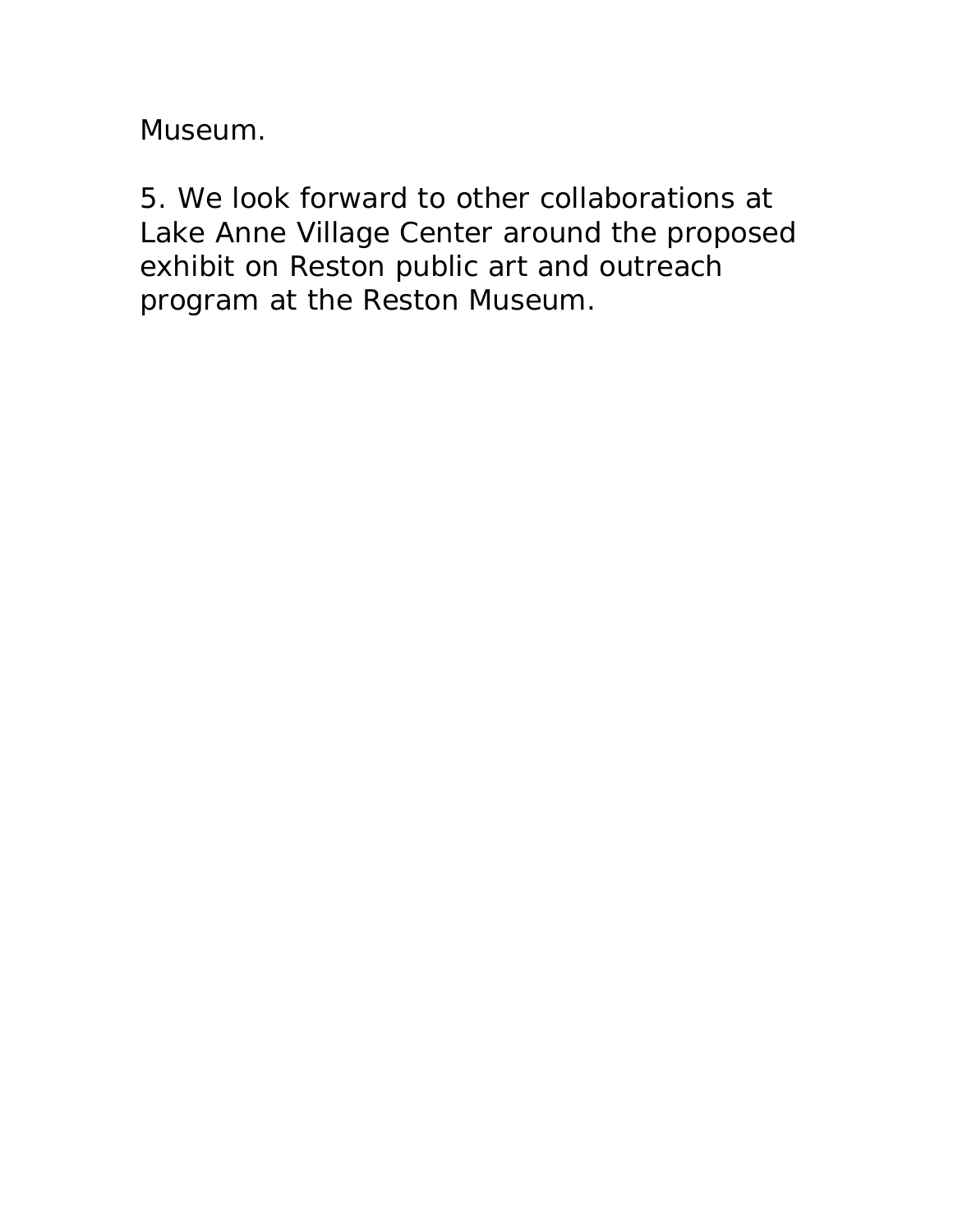## **RCC Joint Community Relations and Program/Policy Input Committee Meeting Feb. 13 at 6:30 pm RCC HW**

I would like to compliment the RCC for the ever growing variety of programs available at both locations and the many collaborative efforts t that are being offered together with area partners (GRACE, Walker Nature Center, RA, DES, etc.). Recently at Southgate Community Center we had the wonderful Teen Fest on Jan.7 and the MLK activities on Jan. 16. And also to thank you on behalf of the lower income community from our area that is served by the fee waiver program.

Suggestions, comments & ideas from Southgate residents and from ESSP Life Skill Survey most requested classes: **In no particular order:**

1. Family friendly movie night like RCC has for seniors (even replaying the same classic films they do on Movie Mondays)

- 2. (More) Yoga –
- a. applaud that a yoga class is now being offered in Spanish!
- b. All RCC yoga classes are offered at Lake Anne so would like to have
- c. One or more yoga classes in RCC HW and/or at Southgate Community Center

3. Walking club meet up places [at both RCC locations] – many people don't want to walk the RA trails by themselves and could have a monthly meeting (coffee session) to get to know other walkers

4. Gardening class (even container gardening) for those who want to grow things in limited spaces in apartments & townhouses

5. Programming for 11-17 year olds is very limited except for trips, game days

a. woodshop (only for adults)

b. Cheese making class (only for 6-10 yo) and others like this hands on classes

c. Swimming class for ages 13-17yo (after 6-12yo classes) are awkward, they have to go into classes with adults, which usually means Seniors, so they don't continue

6. Once a month Family swim night could have a special price (ie. \$5 per family); when read at first glance it seems it's a free swim, but upon arrival patrons must pay per person; not clear in the book

#### 7. Registration woes:

a. The online registration process not being available until the 15 of the month when the residents in district 5 have priority on the 1st & the lottery system- waiting to be notified if your registrations made it via mail is frustration - there has to be a better way to do this (left hanging)

b. Summer aquatics: having to register for classes by May 1 through August is difficult but if you don't sign up for 3 sessions back to back you cannot get your kids enrolled (need to have your plans firm that much in advance is hard for families; especially those with several children trying to making everything work, schedules & finances) c. Summer camp registration by Feb. 1 is way too early

8. Some of the senior only trips would be great if they were family friendly:

a. ie. This season trip to Medieval Times, herb fields

9. Some of the senior only classes would be great if they were available for a broader adult age range:

- a. Basic computer classes
- b. Internet basics
- c. need for computer classes above in Spanish!

10. Some of the adult only classes would be great if they were available for a youth age range: a. Voice classes

11. Some of the child only (under 5) classes would be great if they were available for a youth age range: a. Tumbling classes

- 12. Book clubs for other ages (currently only offered for seniors)
- 13. (More) Cooking classes especially ethnic foods
- 14. Monthly board game night, drop in, multigenerational, can join in others to play scrabble, monopoly, etc.
- 15. More family (child) friendly Center Stage Performances

Lilia Jimenez-Siuhengalu, Reston Interfaith Community Organizer for the Southgate Initiative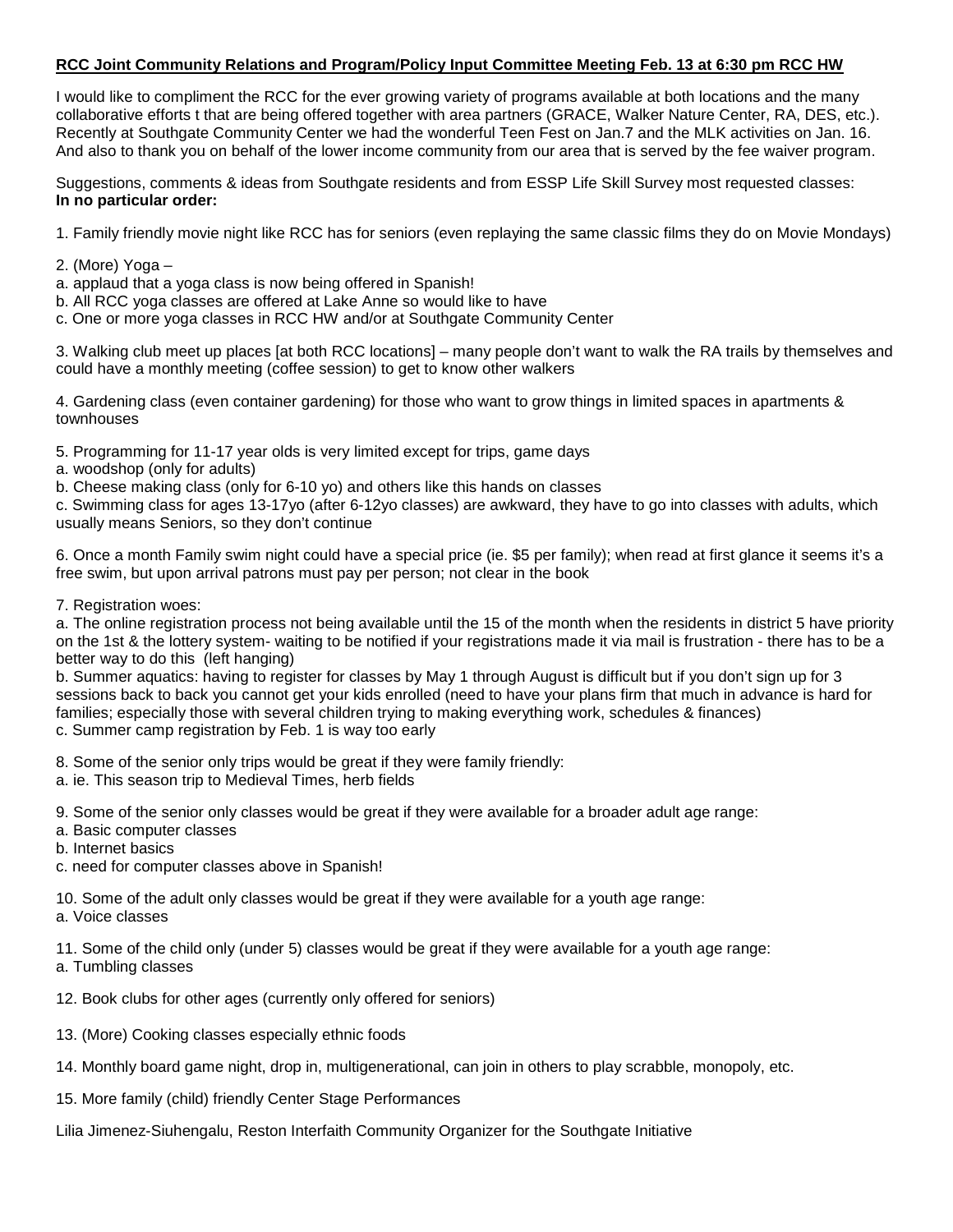

DATE: February 13, 2012

- TO: Reston Community Center Board of Governors Community Relations and Program/Policy Committees
- FROM: Amaarah DeCuir, Principal Al Fatih Academy 12300 Pinecrest Road, Reston
- RE: An Introduction to our School

To the distinguished members of the Reston Community Center Board of Governors Community Relations and Program / Policy committees,

I greet each of you with our Islamic words of peace, *As'salaamu Alaikum*, which is translated as "May the peace of God be with you.".

I wanted to attend this meeting this evening to introduce all of you to our school, Al Fatih Academy, one of your newest neighbors to join the Reston community this past year. Al Fatih Academy is a 13 year old community based institution, originally located in the Town of Herndon, most recently coming from Sterling in Loudoun County. We are a not for profit organization, with an official 501c3 status. We moved in to our Reston location in August 2011, a few weeks before the start of the new school year. Our school serves 215 students, preschool - 8th grade, about half of our families live in Fairfax County and the other half come from Loudoun County.

Our school was founded with the vision to be a model Islamic learning community that inspires a commitment to excellence in all aspects of life. Our mission is to cultivate and nurture a thriving American Muslim identity that balances religious, academic and cultural knowledge and imparts the importance of civic involvement and charitable work.

We would like to work closely with the Reston Community Center to help us achieve the goals of our mission statement: to impart the importance of civic involvement and charitable work within our local community. At the start of this year, our school joined efforts with the RCC to participate in the MLK Day celebration and community march. Our middle school students recited a portion of Dr. King's "I have a dream" speech for the local Reston neighbors. Later in January, members of the RCC Good Neighbors program visited our school to donate 40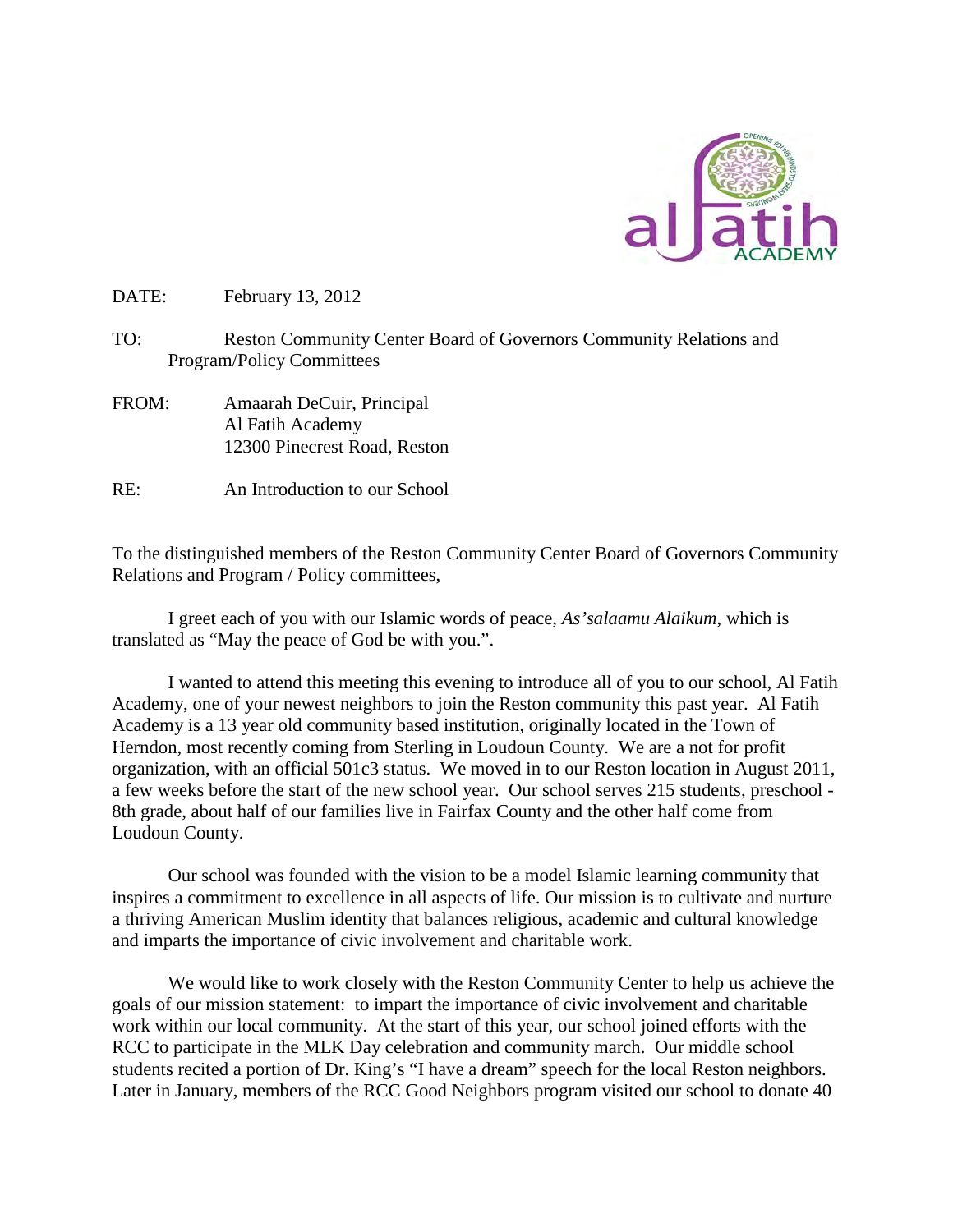wooden toys made by the loving hands of local senior citizens. Together, our preschool students played with the seniors as they explored the intricate designs of their new toys. Last week, our Hunter Mill School Board representative came to visit our school to establish a working relationship between Al Fatih Academy and Fairfax County Public Schools. We are currently planning to introduce our school to Ms. Catherine Hudgins, our Hunter Mill Supervisor. Al Fatih Academy has a strong interest in establishing a practice of community service and civic involvement here in our local area.

It is our hope that Al Fatih Academy will gain additional opportunities to work closely with our neighbors. In addition to civic work and community service, we are also strongly interested in interfaith partnerships. Please consider including our school community in any local interfaith efforts in the Reston community.

To learn more about our school, please come and visit us and take a tour of our school facility. We are excited to share with others our unique approach to classroom instruction. We look forward to working together with our Reston neighbors, and we appreciate the neighborly welcome that we have received thus far.

Thank you for this opportunity, if I can provide any additional information, please do not hesitate to ask.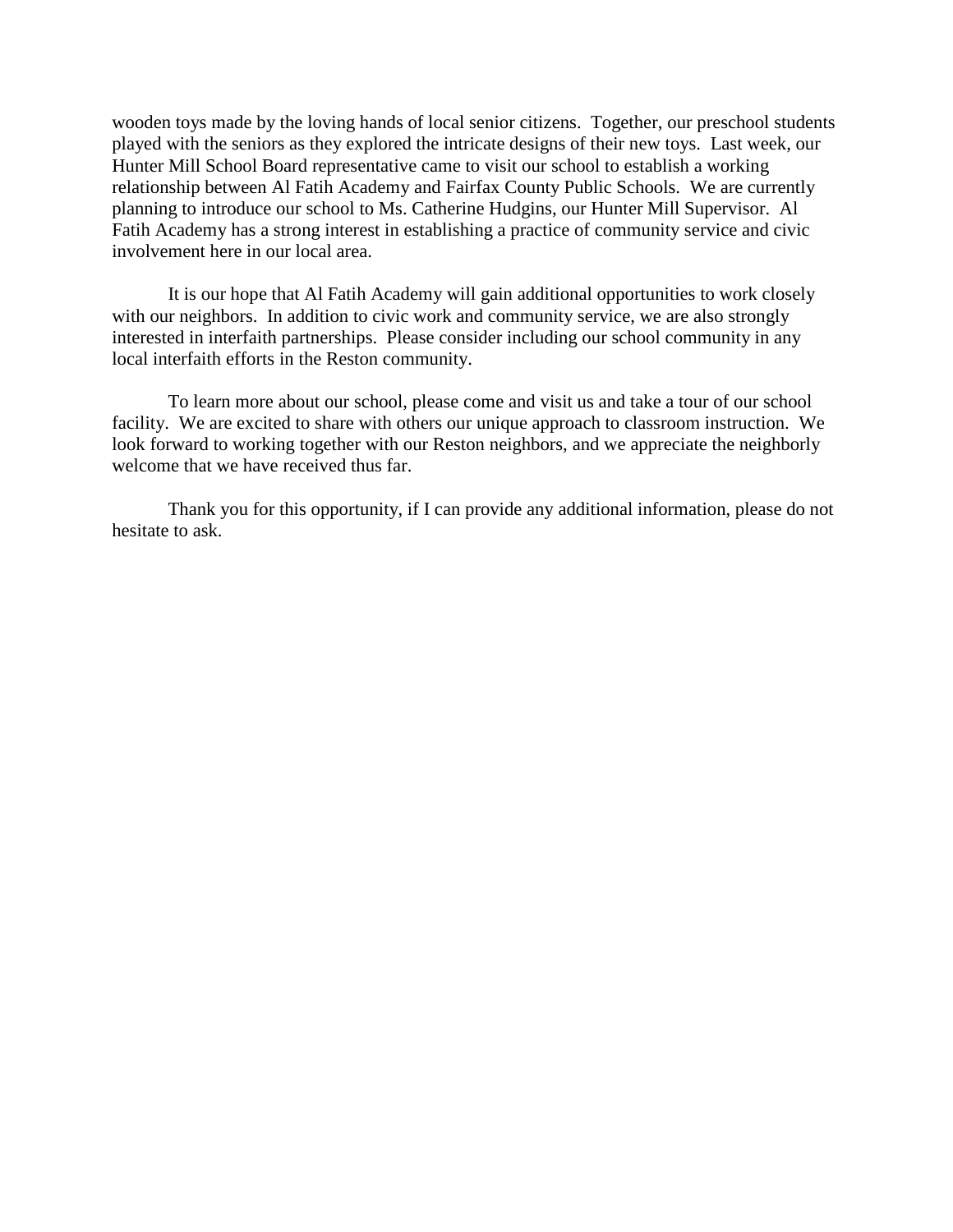## **RESTON HISTORIC TRUST RESTON COMMUNITY CENTER February 13, 2012**

The Board of Trustees of the Reston Historic Trust (RHT) is pleased to have this opportunity to thank the Reston Community Center's Board of Governors for its significant support of the RHT museum and programs.

RHT is a non-profit, membership-supported organization. Our activities and the Reston Museum are sustained primarily by volunteers and supplemented by two part-time contract employees. We are pleased to have recently expanded our Board membership to include several younger members of the Reston community.

## Ongoing programs include:

- RHT's **History Presentations** about the Wiehle family, the Bowman family and its distillery, the history of the land ownership before it became Reston and the Civil War actions in the area have been well attended.
- **Reston Walks** (there are 8 or 9 of these a year) introduce participants to the nature and history of our community.
- **Community programs** such as the recent Dulles Rail Update, musical performances, and oral histories are also popular.
- Our Featured Reston Artist Exhibits introduce our community to the artists who live among us and provide opportunities for local artists to display their work for sale.
- We are cooperating with **IPAR** (Initiative for Public Art in Reston) in producing an exhibit and performance at Lake Anne in mid-September.
- Founder's Day is an annual event celebrating the vision and realization of  $\bullet$ the vision of Reston. This year is the 48<sup>th</sup> anniversary. We are already planning and looking forward to the  $50<sup>th</sup>$  in 2014. It will also be the  $100<sup>th</sup>$ birthday of Bob Simon.
- The very popular **Reston Home Tours** showcase private homes  $\bullet$ demonstrating the broad spectrum of style, size and price that Reston has to offer, as well as special sites, such as the Delong Bowman House.

## New initiatives underway include:

- **Multicultural outreach** is a part of our efforts to honor the rich diversity of our community.
- Through School programs for  $4^{th}$ ,  $7^{th}$  and  $8^{th}$  grade students, we hope to present the history of Reston in a "Museum in a Box" format providing teachers with a menu of ways to engage young Restonians about our history.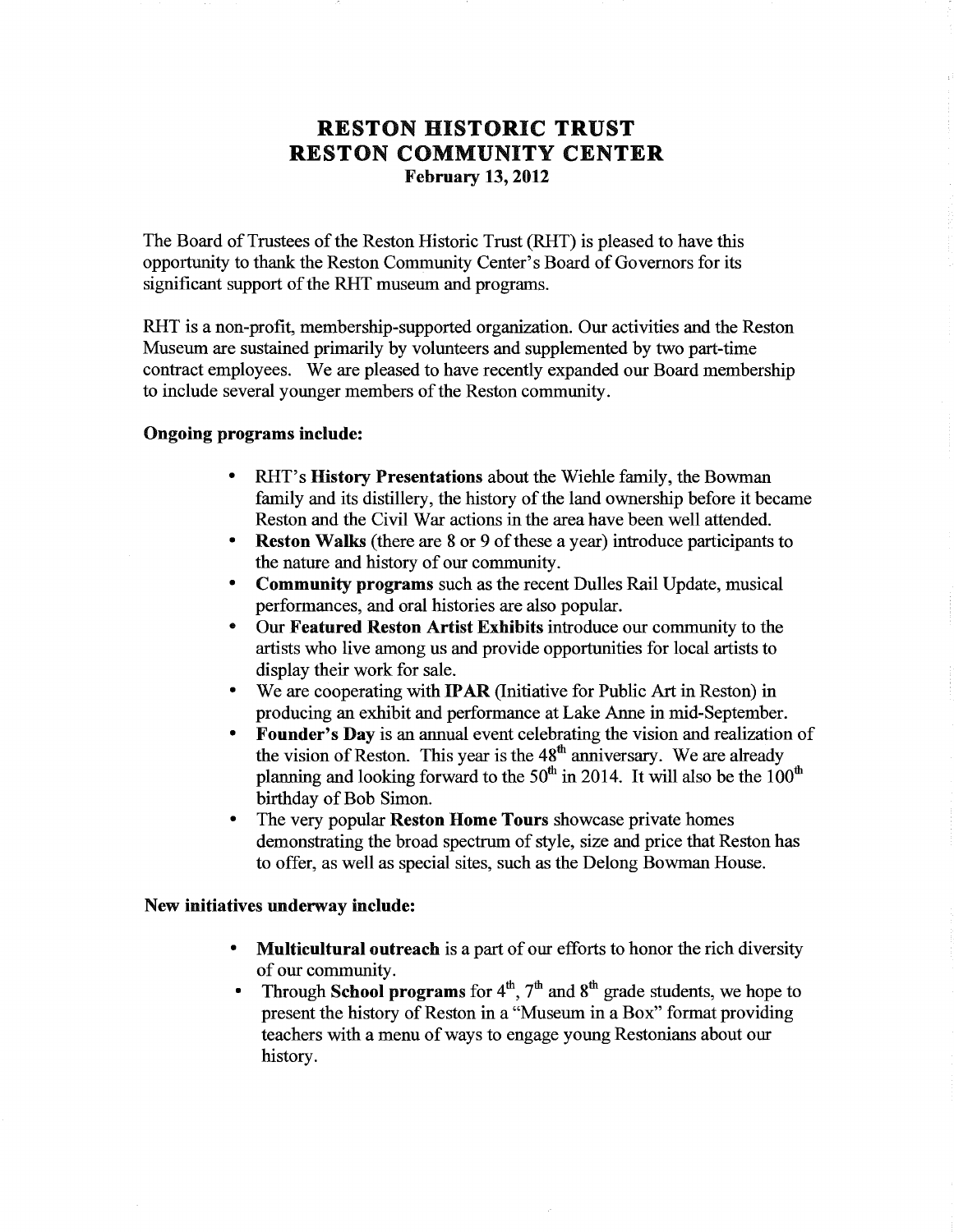

# **The Heritage Language Literacy Club Lake Anne Elementary School – Reston, Virginia**

Established in 2009 by the Reston Community Center in collaboration with Prospera Initiatives and Fairfax County Public Schools, The Heritage Language Literacy Club (HLLC) at Lake Anne Elementary School is an innovative after school program that serves at-risk Latino youth by:

- strengthening their bilingual reading, writing and oral skills; and
- building positive social relationships that prepare students for advanced education and leadership opportunities

From an initial group of thirty participants the HLLC program has continued to expand each year and currently serves approximately ninety students. The program has been a resounding success with all participants and has built strong community connections. Students, parents, and school staff have voiced their strong support for the expansion and continuation of this program. None of these successes would have been possible without the vision and commitment of the Reston Community Center and the staff members who have dedicated so much time and energy to the success of this program.

The following is Prospera Initiatives' outcomes report for the last full year of the program (2010-2012):

|                              | 2008-2009 | 2009-2010 | 2010-2011 | 2011-2012 |
|------------------------------|-----------|-----------|-----------|-----------|
| Grades                       | $1 - 2$   | $1 - 2$   | $1 - 3$   | $1 - 4$   |
| Readers who completed        | 20        | 20        | 39        |           |
| Readers who Participated     | 21        | 21        | 42        | 60        |
| <b>Tutors Received Award</b> | 9         | 10        | 19        |           |
| <b>Tutors Participated</b>   |           | 10        | 20        | 30        |
| <b>Total Participants</b>    | 30        | 30        | 62        | 90        |

## **Lake Anne Heritage Language Literacy Club Outcomes Report for 2010-2011 School Year**

**Readers are acquiring both the skills and attitudes that lead to increased literacy, success in school, pride in their native language and culture, and responsible behavior:**

94% of readers made progress over two or more reading levels during the longer session.

- 97% of readers report liking school and the HLLC.
- 89% of readers report that their tutors are caring and good friends to them.
- 93% of readers are proud to be Latino and speak Spanish.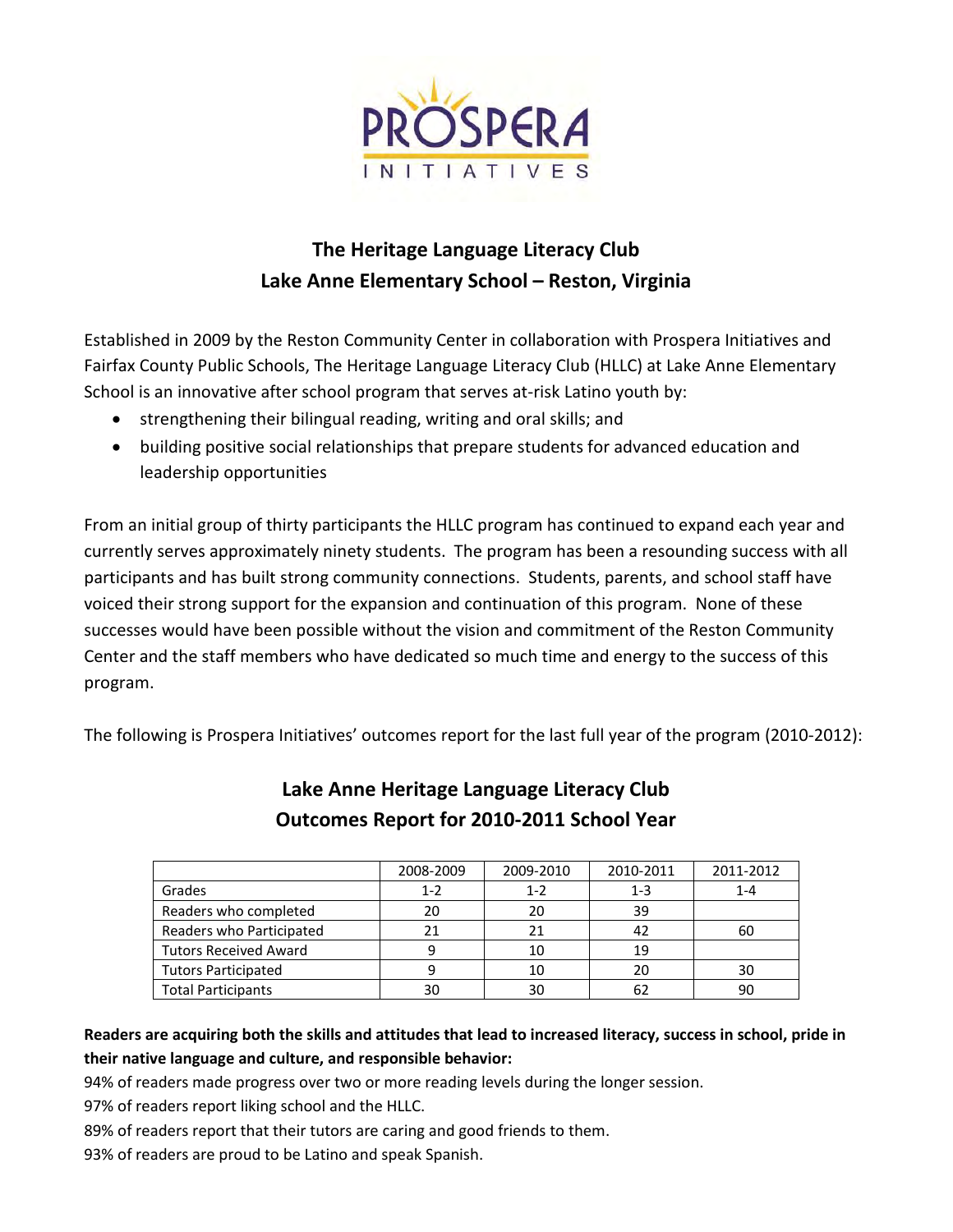100% of readers feel like part of the group in the HLLC. 94% of readers report resistance to gang activity. 100% of readers report that their parents value education. 96% of readers report that their parents help with homework.

## **Tutors are acquiring both the job and life skills and attitudes that lead to success in school, graduation from high school, continuing on to post-secondary education and professional careers:**

98% of tutors successfully completed the twenty-two week session, earning a savings bond.

100% have plans to stay in school and graduate from high school.

100% have a plan for their future that includes post-secondary studies.

100% have investigated college-prep classes, universities, or scholarships.

100% talk with their parents about college-prep classes or their education after they graduate from high school.

100% report that their parents value education and support them in school.

100% report that they are more responsible since they participate in the HLLC.

100% see themselves as capable of contributing to their community and their race.

100% understand the value of working hard now to reap greater benefits in the future.

100% agree that they are proud of being Latino and speaking Spanish.

100% report that participating in the HLLC has helped them avoid involvement in gang activity.

## **Parents are acquiring the skills and attitudes that help them support their child's education and build the "college bound" mindset:**

100% of parents read take-home books with their children.

100% of parents help their children with homework.

100% of parents agree that a good education is important for their child.

100% of parents strongly want to support their child's education at all levels.

100% of parents believe it is important that their child maintain his/her native language and culture while learning English.

100% of parents strongly believe that being bilingual is an advantage in the world of work.

100% of parents feel comfortable communicating with the club teachers and coordinator in Spanish.

67% of parents report feeling more capable of communicating with their child's school and participating in their child's education.

67% of parents report that their child has improved his/her reading and writing ability in Spanish.

67% of parents report communicating better with their child in Spanish than before he/she participated in the HLLC.

67% of parents believe their child has more confidence in reading and writing in Spanish due to his/her participation in the HLLC.

100% of parents have a vision of their child's future that includes continued study after he/she graduates from high school.

## **Quotes from Tutors:**

"This is the activity that I have enjoyed the most because I learn a lot about how to be a very good teacher and how to understand the children. Club de Lectura is very interesting because it helps the little kids and helps the big kids to remember that we were once like that. I also like it because I have learned to write much better than I did. Club de Lectura inspires me, relaxes me, and teaches me a lot about what I am, a Hispana who can be so much more than she thinks! Yes, I like Club de Lectura!"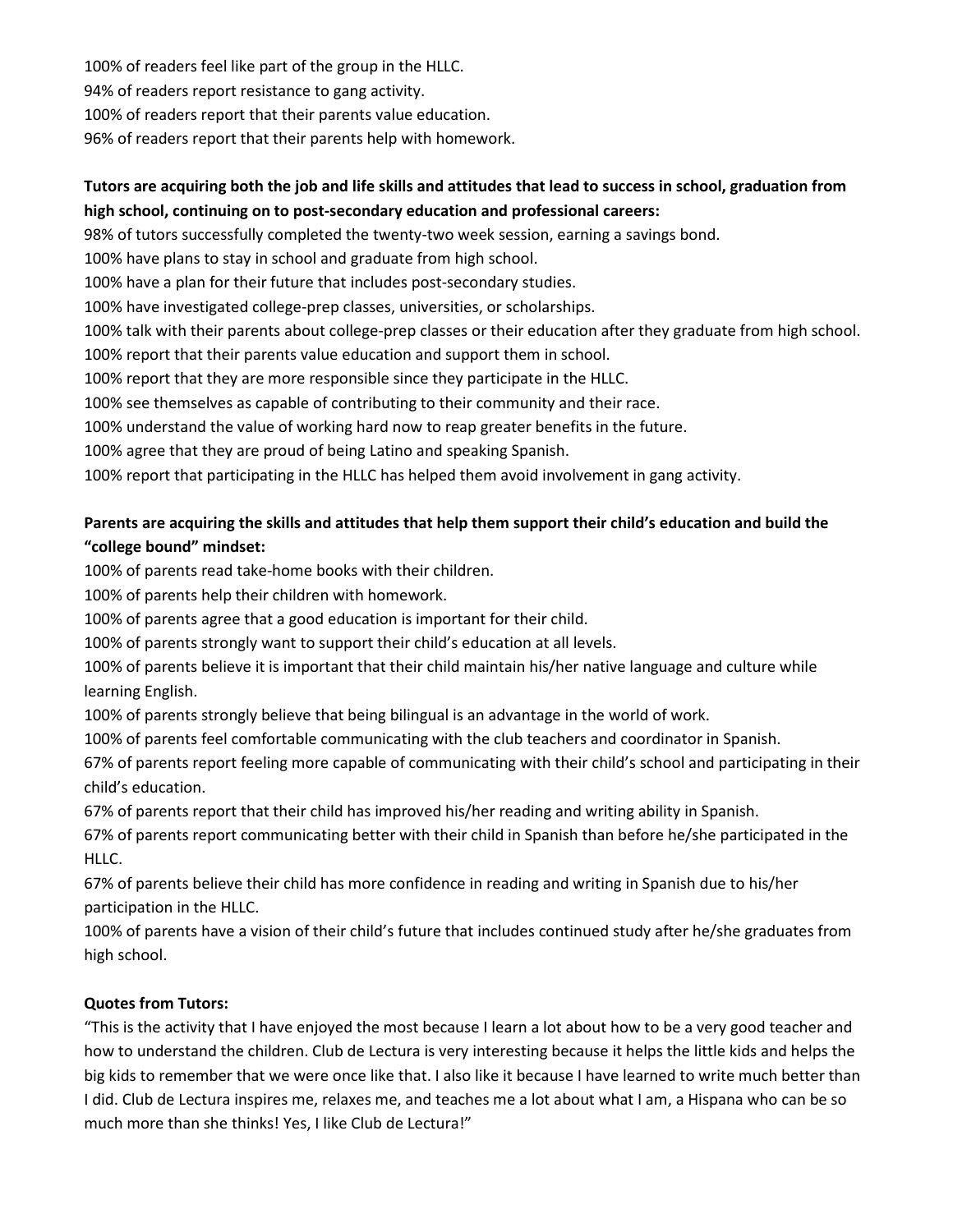"I feel happy at Club de Lectura. I have more confidence in myself. The Club has helped me be much more responsible. I feel good when I help a student. In the Club I have gotten to know more older tutors who are a good influence."

## **Quotes from parents of Readers:**

I am delighted with the program. I wish that it were longer hours and I hope it will continue for many years. It is very useful for the future of our children. I congratulate those responsible for their patience and hard work. Thank you so much.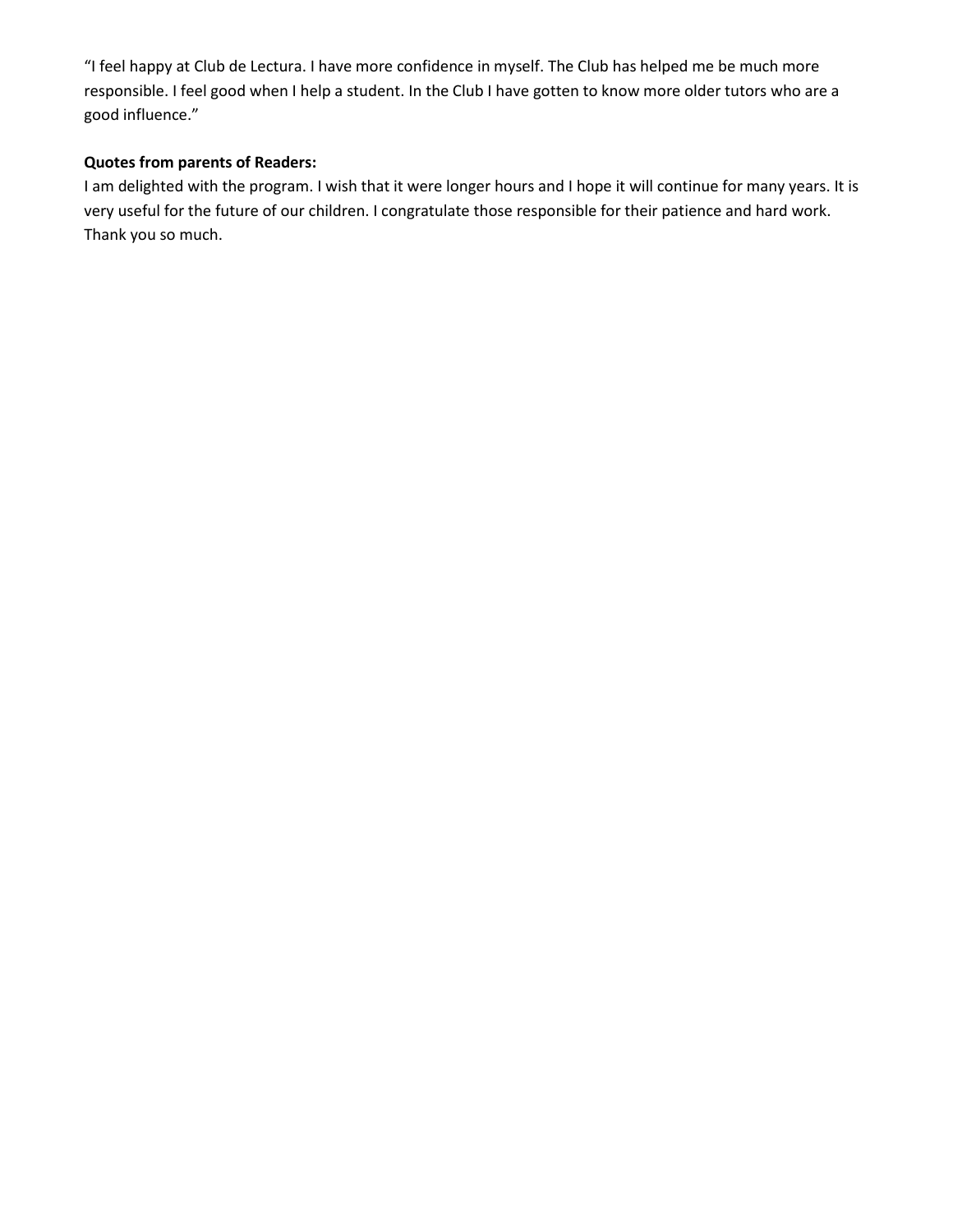| From:               | Slone, Krissa                        |
|---------------------|--------------------------------------|
| Sent:               | Wednesday, February 01, 2012 1:17 PM |
| To:                 | Terrill, Kristin C.; Boone, Eileen   |
| Subject:            | partnership brochure                 |
| <b>Attachments:</b> | parent_program_brochure.pdf          |

Hi Kristin, Here is a little write up about the program and partnering with organization like yours. Let me know if this works……..

Our mission with parenting education is to teach positive and effective ways parents can interact with their children at every age and stage of development. Any family living in Fairfax County who want to build healthy interactions and create positive change within their family is eligible to participate at no cost to the family. The program provides childcare and an evening meal in order for the entire family to attend and work on strengthening a strong, positive relationship among all members.

The capacity to offer parenting education depends on the community support. Our community volunteers and partners make this possible. The program implements how community organizations and parenting education can partner together in order to change lives and bring families together who want to learn better ways to raise their children.

I am sending you are brochure that describes the program and information about the partners. Let me know what else you might like. Krissa

Krissa Slone, MSW Department of Family Services Nurturing Parenting Program Social Worker III/Partnership Coordinator 703-324-7745 703-222-9759 (fax) Krissa.Slone@fairfaxcounty.gov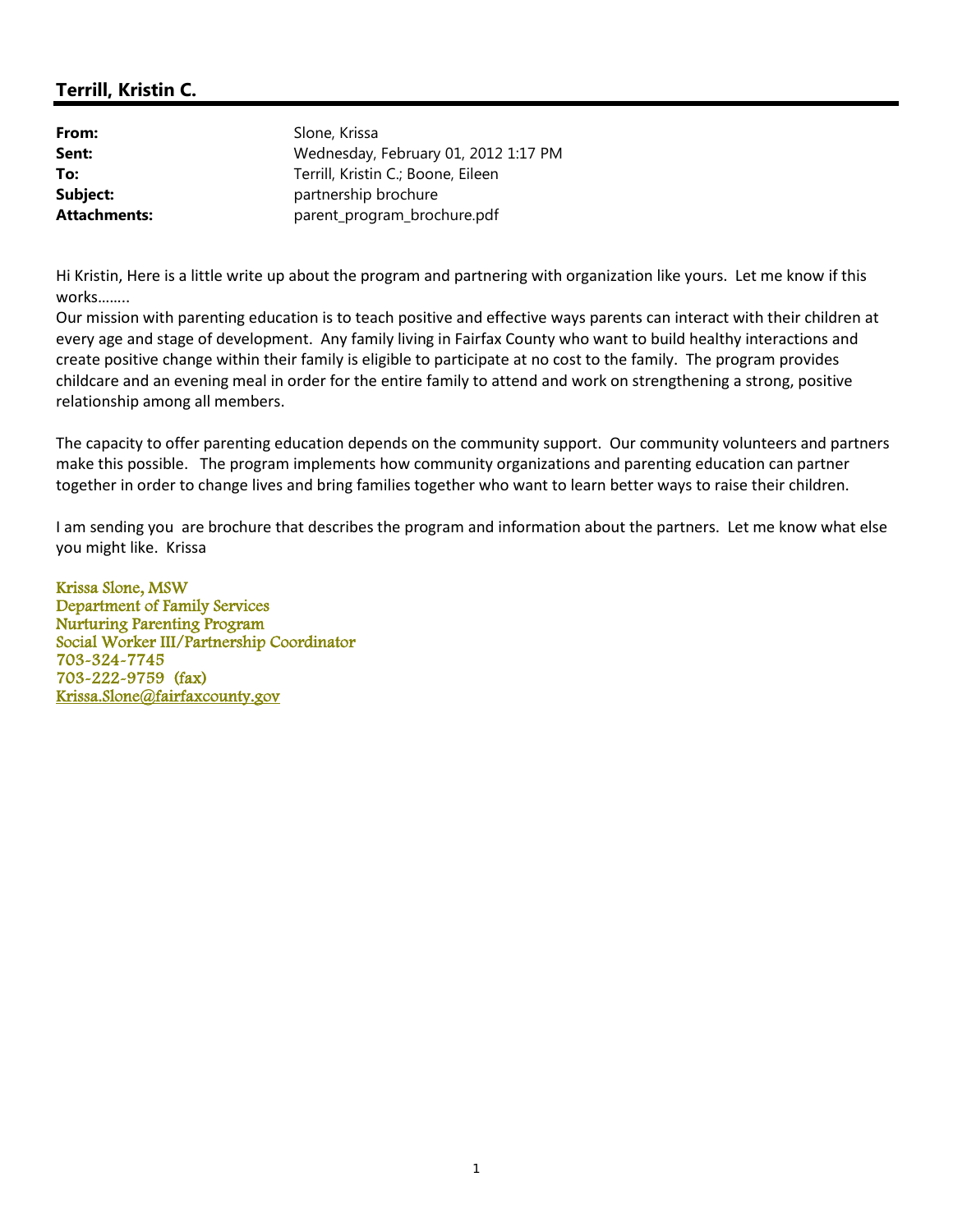#### ORGANIZATIONAL SUPPORT

The Department of Family Services parenting programs change lives. They bring together families who want to learn better ways to raise their children, who want to learn how to be kinder and more respectful to each other.

You can be a part of this life-changing effort by providing meeting space, food, money and – most importantly – your time.



**Join with Fairfax County's Department of Family Services as a nurturing parenting partner.**

**Together, we can make a difference that will last for generations.**



Fairfax County Department of Family Services Children, Youth and Families Division 12011 Government Center Parkway Fairfax, Virginia 22035

## For information about how to support parenting education, call: 703-324-7745; TTY 703-222-9452

www.fairfaxcounty.gov/dfs

Fairfax County is committed to a policy of nondiscrimination in all county programs, services and activities and will provide reasonable accommodations upon request. To request this publication in alternate formats, please call 703-324-5870; TTY 703-222-9452.

Together, we can make a difference that will last for generations.



How your organization can support

# **Parenting Education in Fairfax County**

FAIRFAX COUNTY DEPARTMENT OF FAMILY SERVICES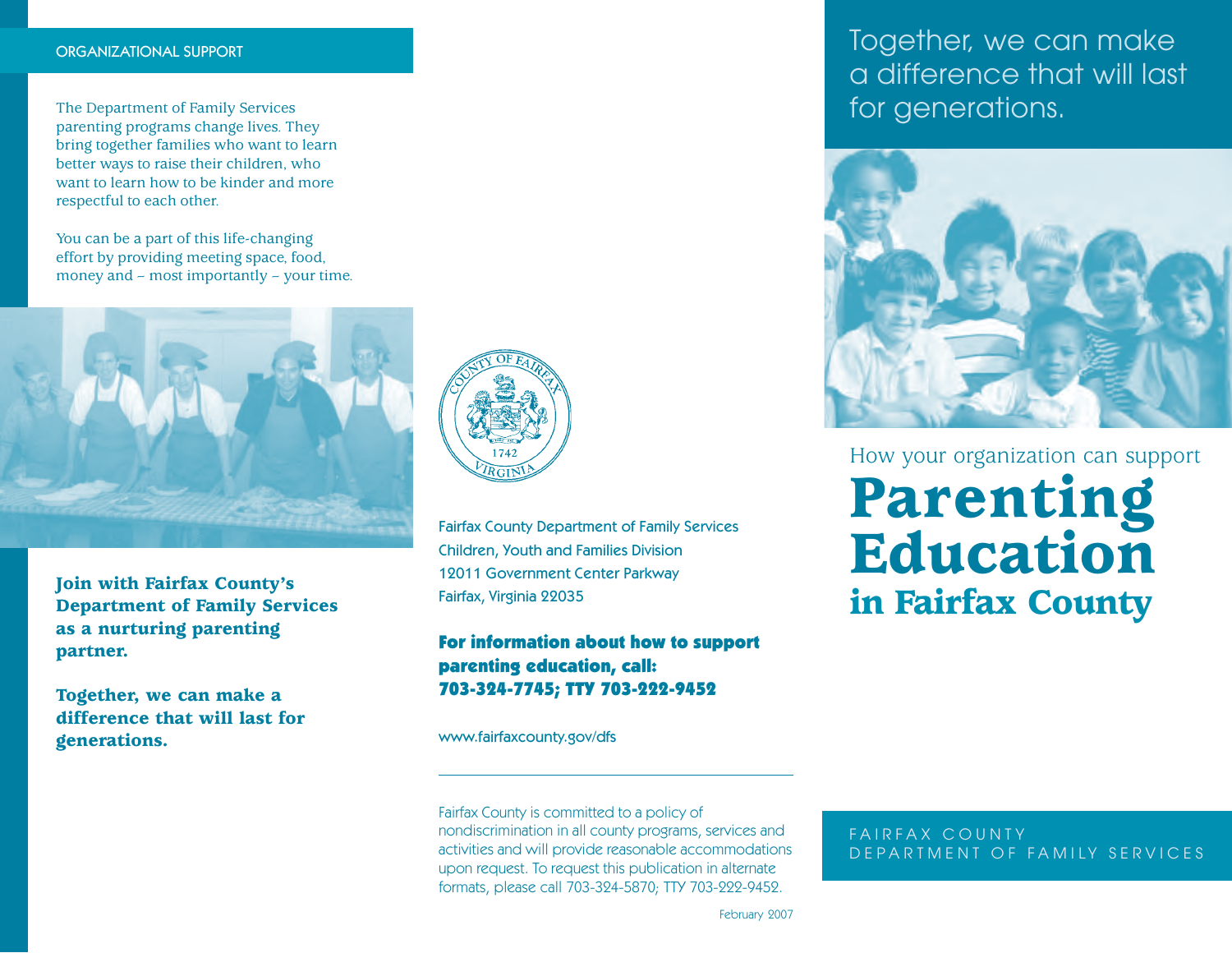#### NURTURING PARENTING

The parenting programs we use teach positive and effective ways parents can interact with their children at every age and stage of development. The focus is on the family – where children learn the values and beliefs that shape their futures. Parents and children learn together over several months. Volunteers provide an evening meal and child care for young children.

#### **What do parents and children learn?**

- Self-confidence.
- Alternatives to hitting, spanking and yelling.
- What to expect of children at different developmental stages.
- How to build strong, positive relationships among family members by increasing mutual understanding and respect.

#### **Who may particpate?**

Any family living in Fairfax County who wants to build healthy interactions and create positive change within their family is eligible. Participants must agree to complete the program as a family and should be comfortable participating in a group learning environment. Classes, dinner and child care are free to participants.



#### HOW YOU CAN HELP

The capacity to offer parenting education depends on community support. The program is free to participants and offers child care and an evening meal. Community volunteers make this possible.

#### **Here is how your organization can help:**

**PROVIDE FOOD** for 40 to 50 people. Approximately five volunteers are needed to prepare, serve and clean up from 4:30 to 7 p.m. Older teens are welcome to volunteer.

**PROVIDE CHILD CARE, with assistance** from our staff, for approximately six children who range in age from infant to four years old. Two or three volunteers are needed from 5:15 to 8 p.m. Older teens are welcome to volunteer.

#### **OTHER WAYS TO HELP**

- Volunteer to become trained to teach.
- Donate funds to help with the purchase of training materials, pay for child care or food.
- Sponsor or contribute to sponsoring a family throughout their participation in the program. The per family cost for a multi-week program is \$3,500.
- **Provide site for parenting classes.**

#### **CONTACT US**

For more information or to volunteer, please call 703-324-7745; TTY 703-222- 9452 or e-mail krissa.slone@fairfaxcounty.gov.

## **Thank you for supporting the Nurturing Parenting Program in our community.**

#### AVAILABLE PROGRAMS

#### **Parents with Children** *21 sessions*

(Newborn to 4 years old) *Offered in English and Spanish* Parents learn to recognize and understand feelings; nurturing parenting routines; alternatives to hitting; infant massage; child development; and ways to foster positive self-esteem in themselves and their children.

## **Parents with Children** *13 sessions*

(5 to 11 years old) *Offered in English and Spanish* Parents and children learn to increase their empathy; discover new ways to encourage appropriate behaviors; build self-concept and selfesteem; and learn how to have fun as a family.

#### **Parents with Children:**

**African-American Focus** *13 sessions* (5 to 11 years old) *Offered in English* Parents and children learn to increase their empathy; discover new ways to encourage appropriate behaviors; build self-concept and selfesteem; and learn how to have fun as a family. This curriculum also emphasizes how African-American history affects the current life process for African-Americans and includes topics such as the slave experience, transcending oppression and acculturation, spirituality and accessing resources.

#### **Parents with Adolescents** *12 sessions*

(12 to 18 years old)

## *Offered in English and Spanish*

Family members learn nurturing communication strategies; how to recognize each other's needs; how to understand the developmental stages of adolescence; and ways to build their own personal power, self-concept and self-esteem.

#### **Good Touch/Bad Touch ®**

#### (Pre-K to 6th grade)

This is a child abuse prevention curriculum designed to teach children special skills they need to stay safe. It teaches children to prevent or interrupt sexual abuse, deal with bullies, effectively handle sad or angry feelings, and stay safe from strangers who may cause them harm.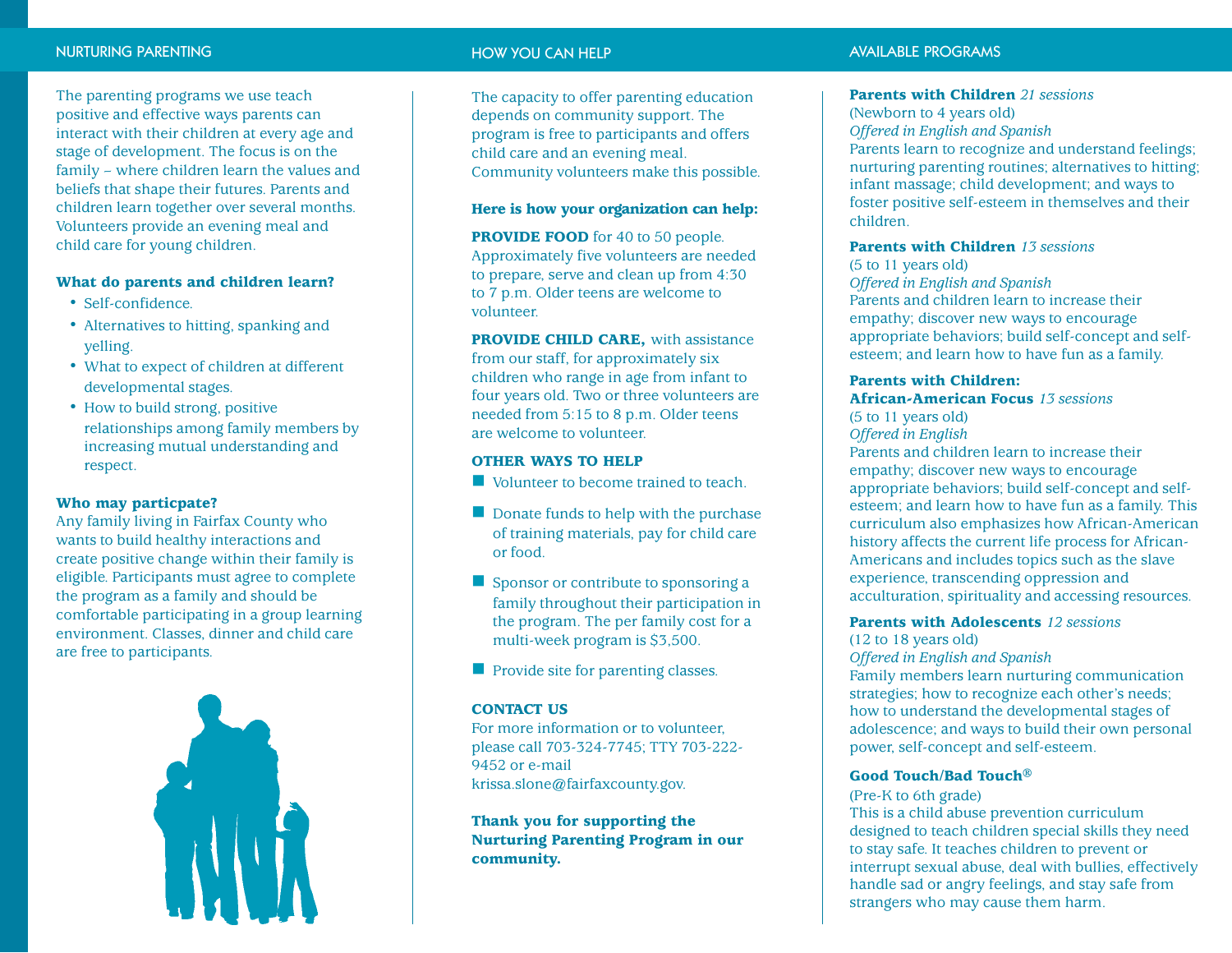From: Terrill, Kristin C. **Sent:** Wednesday, February 15, 2012 9:40 AM **To:** Terrill, Kristin C. **Subject:** FW: Reston Community Center Attachments: Reston Community Center.doc

**From:** Baldwin, Bryan [mailto:jbbaldwin@fcps.edu] **Sent:** Monday, February 13, 2012 8:22 AM **To:** Terrill, Kristin C. **Subject:** FW: Reston Community Center

Good morning,

I am sending a letter to you regarding the Reston Community Center's activities as they relate to our music and arts programs at South Lakes.

These events are wonderful; I have never taught in a community with so many possibilities for enrichment and engagement.

Sincerely,

Bryan Baldwin Orchestra / I.B. Music South Lakes High School 11400 South Lakes Drive Reston, Virginia 20191

703.715-4586 *phone* 703.715-4597 *fax*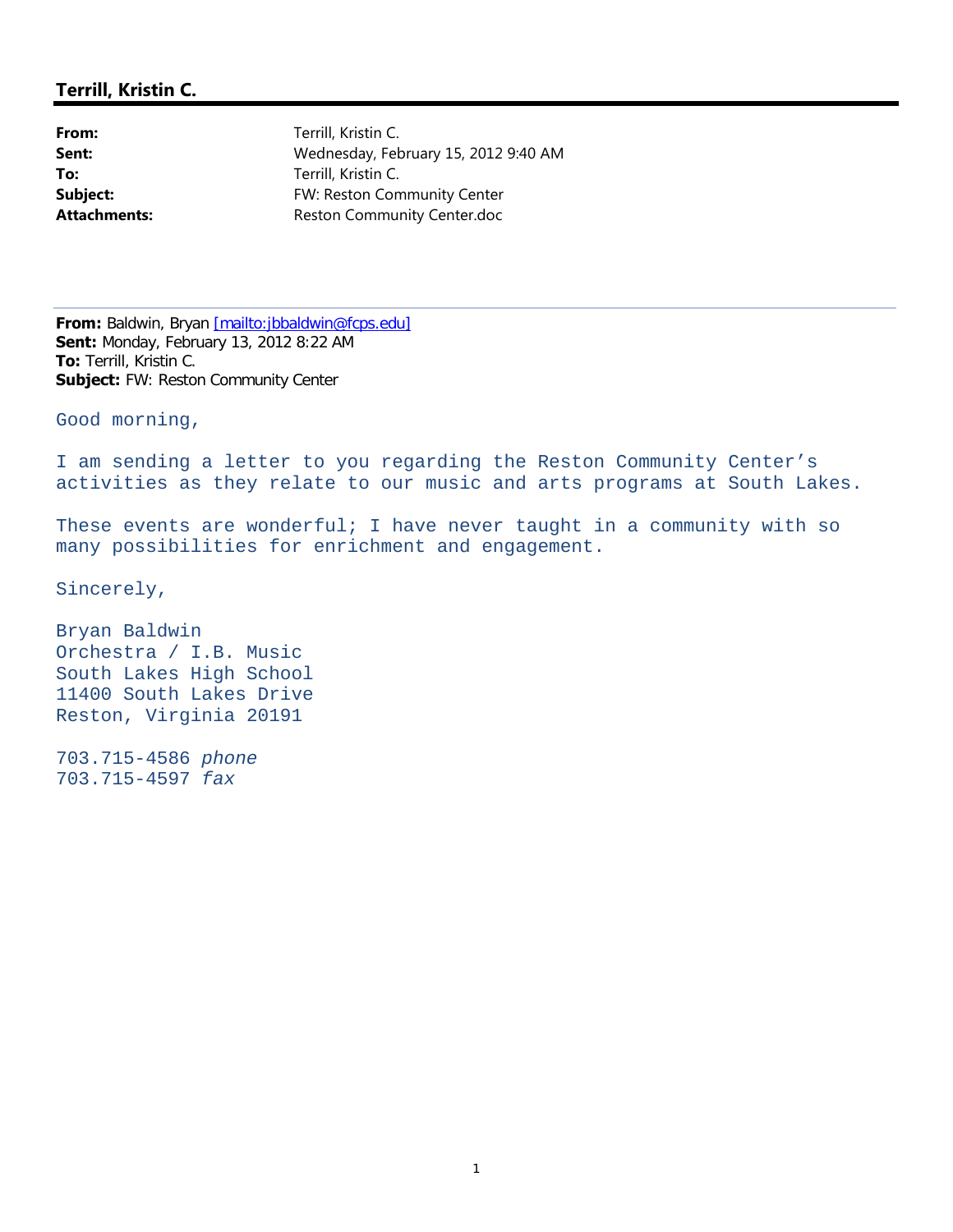South Lakes High School



FAIRFAX COUNTY 11400 South Lakes Drive PUBLIC SCHOOLS **Reston, Virginia, 20191** (703) 715-4500

13 February 2012

To The Reston Community Center Board of Directors:

I am writing to express my thanks to the RCC and their support of our arts programs at South Lakes High School.

During the past several years, the RCC has made it possible for our students and faculty to meet and work with some of the finest professional musicians in the United States. Our music, dance, visual-art, and theatre students have participated in clinics and workshops at South Lakes, the RCC, and other venues. These events have been invaluable for inspiring both the students and the teachers with new techniques and insights into our respective art forms.

The staff of the RCC have brought the music teachers in the South Lakes pyramid together for an inspiring day-long conference where we, the teachers, were able to discuss our vision for music education in Reston and to begin to develop plans to ensure engagement of the community as a whole, which is certainly in keeping with the founder's philosophy regarding community engagement as well as arts education.

We at South Lakes are grateful for the RCC for providing this cultural enrichment and we are equally grateful to the staff and the board for making these events a priority. We are also most grateful for the performance opportunities afforded our students by the wonderful staff of the RCC.

I am a resident of Reston (and Small Tax District 5), and I believe that funding for the RCC and its outreach events to be one of the most important projects the board undertakes. These events touch thousands of lives and I earnestly hope they continue.

Sincerely,

Bryan Baldwin Orchestra / I.B. Music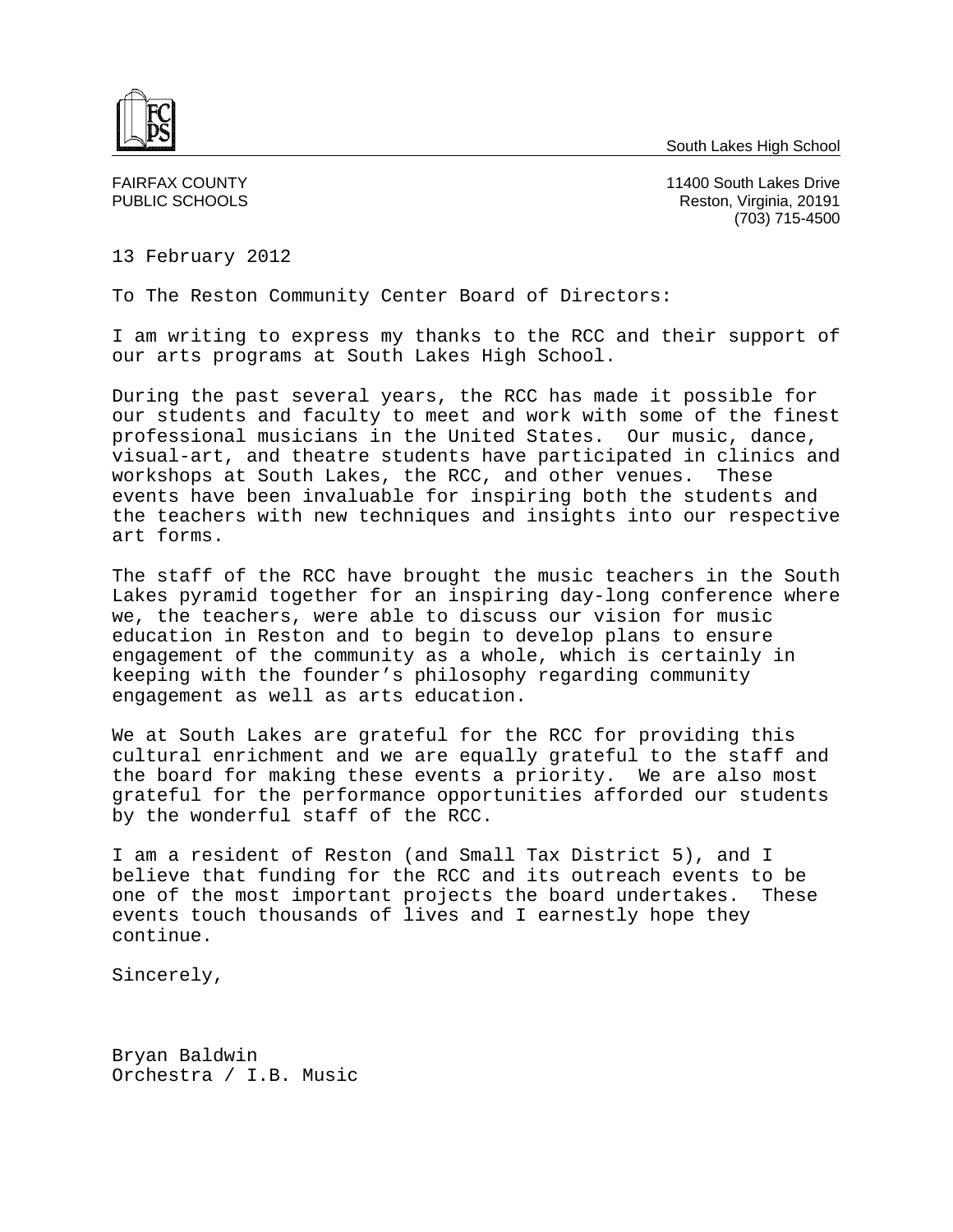From: Terrill, Kristin C. **Sent:** Thursday, February 16, 2012 10:57 AM **To:** Terrill, Kristin C. **Subject:** FW: THANK YOU!

**From:** GEETA CHUMBLE [mailto:gchumble@gmail.com] **Sent:** Tuesday, February 14, 2012 12:47 PM **To:** Gordon, Leila **Subject:** Re: THANK YOU!

## HELLO,

appriciate to rcc. iwant to thank s to all board of memebrs& all staff of rcc. Last four years iam connecting with RCC. WITH IN these year s learn  $\&$  enjoy all programs and did the painings., sclpturs, pottry & ceramics.also can exsibit my arts in various exsibition only because of RCCso ifeel family memberof rcc. and also thanku to all my teachers of rcc programs.------geeta On Tue, Feb 14, 2012 at 10:31 AM, Gordon, Leila <Leila.Gordon@fairfaxcounty.gov> wrote: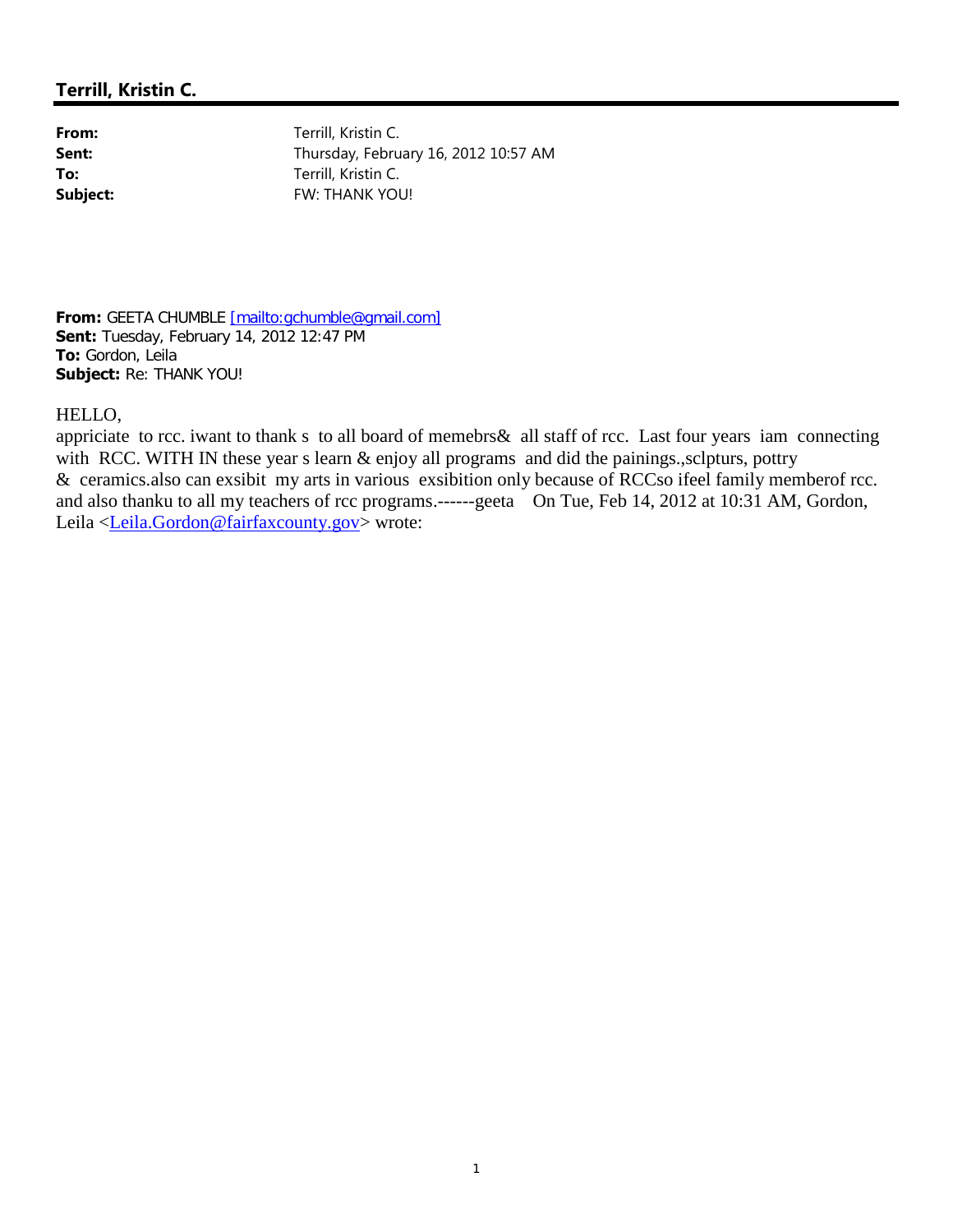From: Terrill, Kristin C. **Sent:** Wednesday, February 15, 2012 9:37 AM **To:** Terrill, Kristin C. **Subject:** FW: We Need Your Input - RCC BOG Meeting on February 13 at 6:30 p.m.

From: Cochran, Robyn [mailto:RECochran@fcps.edu] **Sent:** Monday, February 13, 2012 3:21 PM **To:** Gordon, Leila **Subject:** RE: We Need Your Input - RCC BOG Meeting on February 13 at 6:30 p.m.

Leila—

I had planned on attending the meeting today at 6:30; however, I've had a pretty big need that came up and I have a 5 PM meeting to work through it. I may not be finished in time to attend. I didn't want you to be surprised by this, so I wanted to drop you a note.

I had planned to extend my deep and sincere thanks to the RCC Board for the generous gift of funds that will allow us to DOUBLE our summer offerings for students at Dogwood. I will be sharing pictures and information with the Board so that all can "see" it firsthand.

Many thanks,

Robyn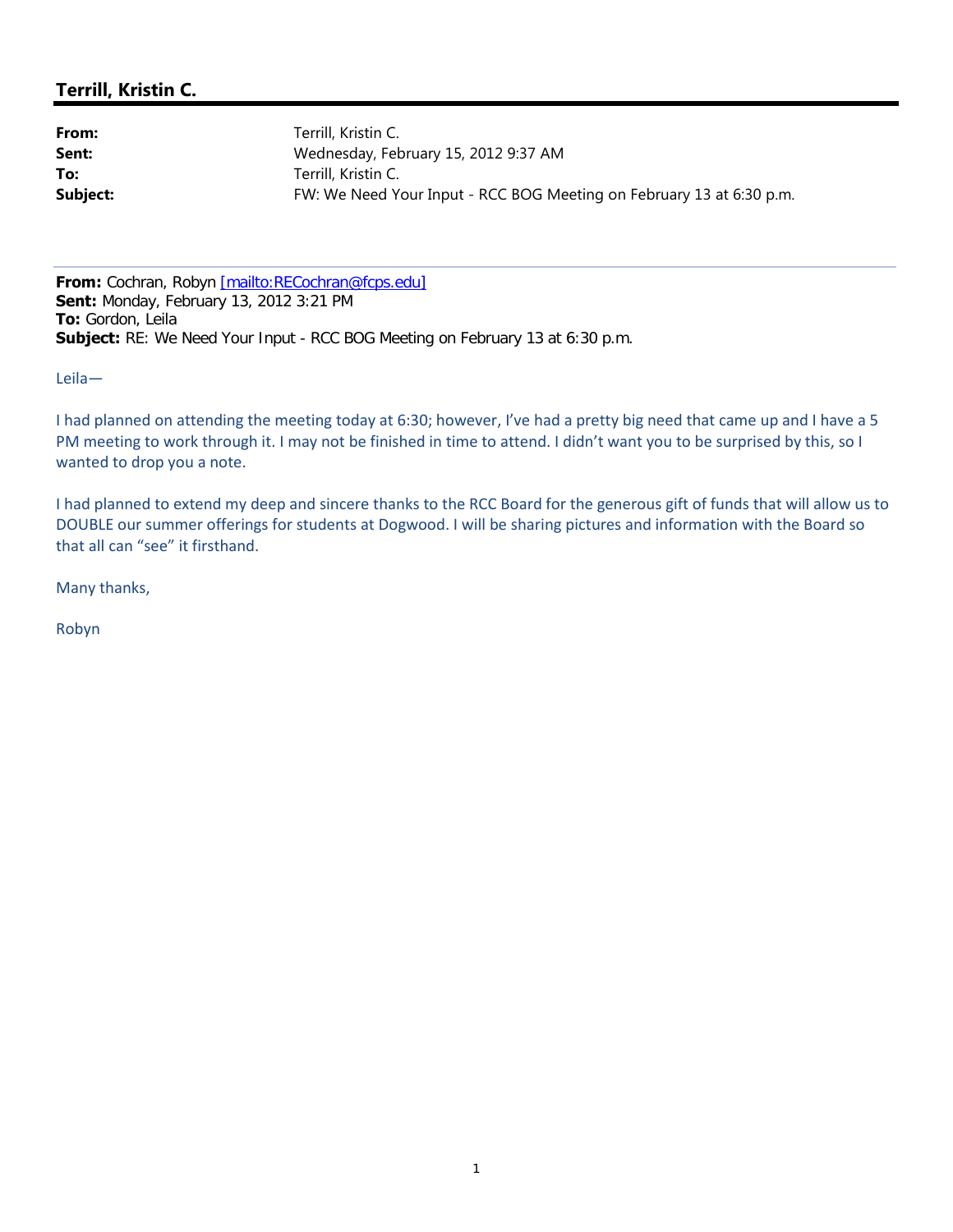| From:    | Leary, Pamela                        |
|----------|--------------------------------------|
| Sent:    | Wednesday, February 08, 2012 1:54 PM |
| To:      | Terrill, Kristin C.                  |
| Subject: | FW: Program suggestion               |

## FYI: Feb. 13 BOG meeting

**From:** K. Fredgren [mailto:fredgren.k@gmail.com] **Sent:** Wednesday, February 08, 2012 10:48 AM **To:** RCC Contact **Subject: Program suggestion** 

Dear Leila and all,

I cannot come to the Monday night meeting. Please consider this thought. Over the last two years or so, matinee performances (3:00) have diminished. Can that opportunity be replenished? A half dozen would be great.

Thanks for all you do! Best regards, Ken Fredgren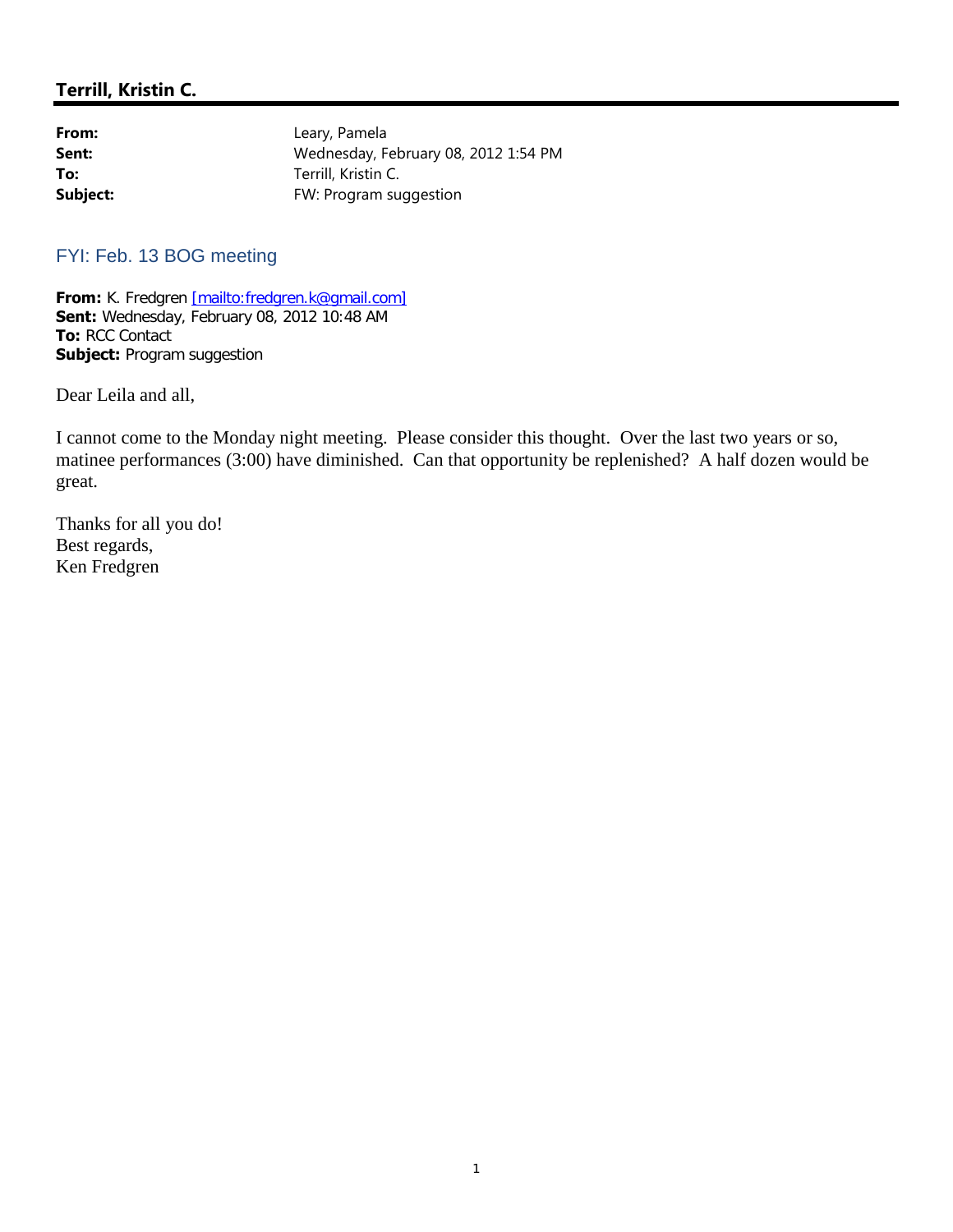From: Terrill, Kristin C. **Sent:** Wednesday, February 15, 2012 9:39 AM **To:** Terrill, Kristin C. **Subject:** FW: Upcoming Community Input Meeting with RCC BOG on February 13 at 6:30 p.m. at RCC HW

**From:** Amanda Layton [mailto:amanda@groundworksdance.com] **Sent:** Monday, February 13, 2012 12:38 PM **To:** Gordon, Leila **Subject:** Re: Upcoming Community Input Meeting with RCC BOG on February 13 at 6:30 p.m. at RCC HW

Hi Leila,

I was hoping to make it out tonight, but as it turns out I am without a husband this evening and on baby duty. I wasn't sure who to send this to, could you kindly pass along my input...

I want to address the need for a larger performance venue in the Reston community. As a modern dance company based in Reston, we love working at The Center Stage, but would really benefit from a larger space, one that could meet the needs of our youth and adult companies. It would allow us to stage larger scale productions and bring in other members of the community to partner. On top of that, just finding an available venue in the community can be tricky. The Center Stage has a very full season, and can't possibly accommodate everyone's needs. I see Reston as a community which cultivates the performing arts, another venue would only benefit this greatly.

Thank you,

Amanda Layton Whiteman Artistic Director, GroundWorks Dance Ensemble www.groundworksdance.com 703-593-4384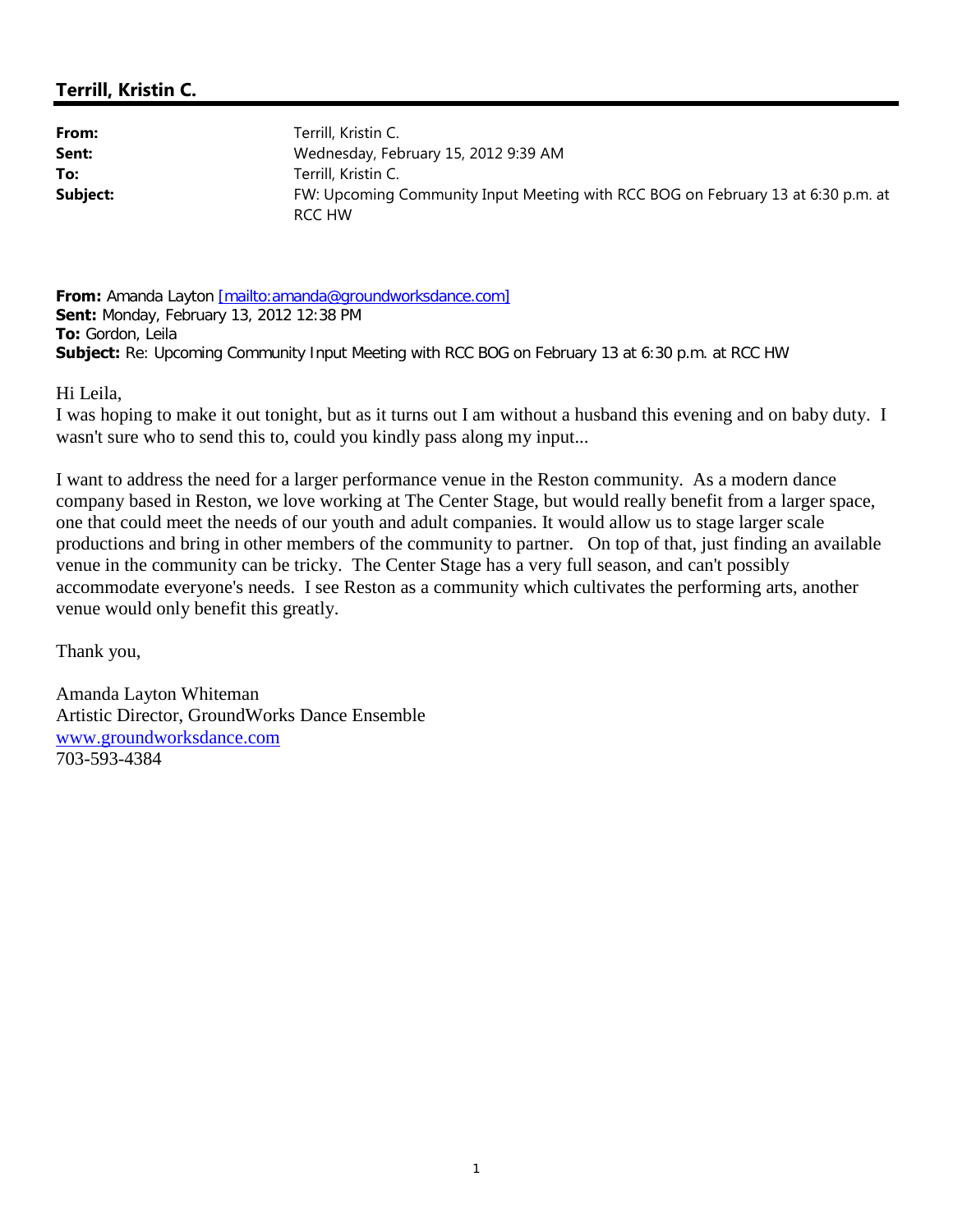From: Terrill, Kristin C. **Sent:** Wednesday, February 15, 2012 9:30 AM **To:** Terrill, Kristin C. **Subject:** FW: Testimony for February 13 Meeting

**From:** Susan Jones [mailto:slejones@verizon.net] **Sent:** Thursday, February 09, 2012 2:51 PM **To:** RCC Contact **Cc:** Gordon, Leila **Subject:** Testimony for February 13 Meeting

To the Community Relations and Program/Policy Committees:

Thank you for the opportunity to offer my thoughts to your committees as you continue your program planning for the Reston Community Center.

I wanted you to know that – as a resident of Small Tax District 5 – I am so pleased with the visionary stance that your board takes in its planning efforts with respect to programs and facilities. I strongly support program expansion to meet the growing and changing needs of the community, particularly the newly opened expanded Lake Anne facility. I will strongly support an additional indoor pool facility when you begin to consider that again. We must keep our facilities competitive and updated. It's important to meet the needs of Reston's residents and for keeping our property values high.

Sometimes, it's also important to assess ongoing programs and make a decision to discontinue them for lack of community interest and support. Some programs just outlive their usefulness. The Reston Festival is, I believe, one of those programs, and I want to commend you for your decision to discontinue funding the Festival. We have so many festivals in Reston that meet the needs of our time, or that are particularly appropriate to our distinctive community. The Multi-Cultural Festival fits that category, and I appreciate your continuing support for that festival.

I also want to commend you for your support for programs that build Reston pride and that enhance the community's understanding of our historical roots. The "Reston story" is important to tell. It is important to our future because people who live here and those who will come must understand what made this community great in order that it be preserved. In particular, I want to commend you for your support for the 50/25 committee, especially your critical role in creating the film footage and briefing paper on the development of Reston Town Center. I hope you will continue to support the 50/25 committee as we near Reston's  $50<sup>th</sup>$  anniversary in 2014 (and Bob Simon's 100<sup>th</sup> birthday!)

Keep up your excellent work!

Susan Jones Greenwich Point Road Reston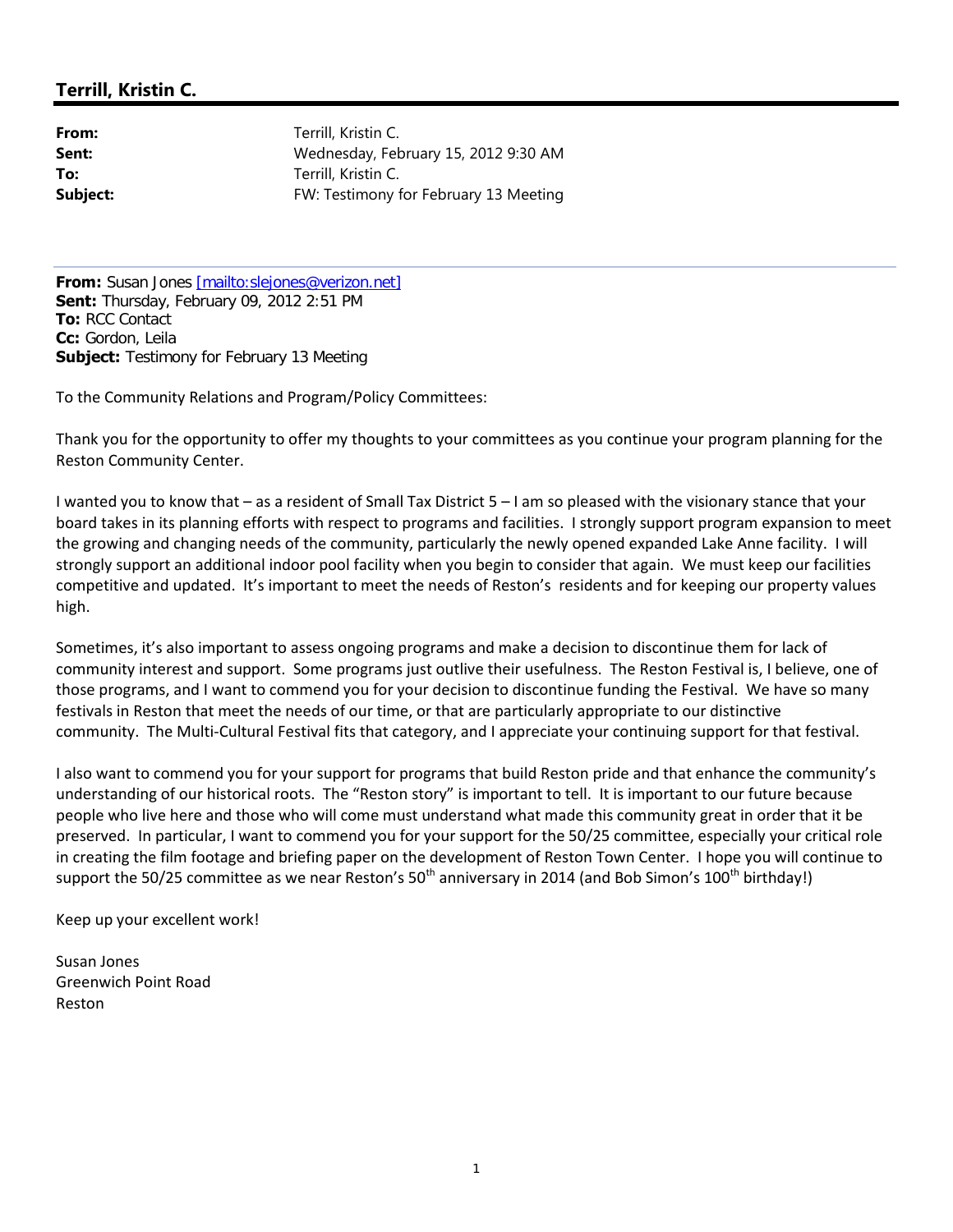From: Leary, Pamela **Sent:** Wednesday, February 08, 2012 1:57 PM **To:** Terrill, Kristin C. **Subject:** FW: Recreation suggestion

FYI: Feb. 13 BOG

**From:** Kelly [mailto:skellytoo@verizon.net] **Sent:** Wednesday, February 08, 2012 9:26 AM **To:** RCC Contact **Subject:** Recreation suggestion



Some time ago I suggested a tour to New York that provided just a bus ride to and from the city. This is now included in the program and I am pleased to see it. I would like to suggest a minor amendment to it. Currently the bus stops in one place to let off passengers and collects them again at the same place later.

Couldn't the bus drop off passengers in three places and pick them up again in those same places later.

One of the places, of example, could be the Metropolitan Museum on Park Ave. another could be in the theater district. I assume the bus sits in NY somewhere and waits for the passengers to come back. If you are paying for it to be there, why not put it to better use?

My husband and I took the bus and then took a local bus to the Metropolitan Museum. Later, we took a cab back. The cab cost \$15 plus the tip. The local bus took forever.

Thanks for asking for input.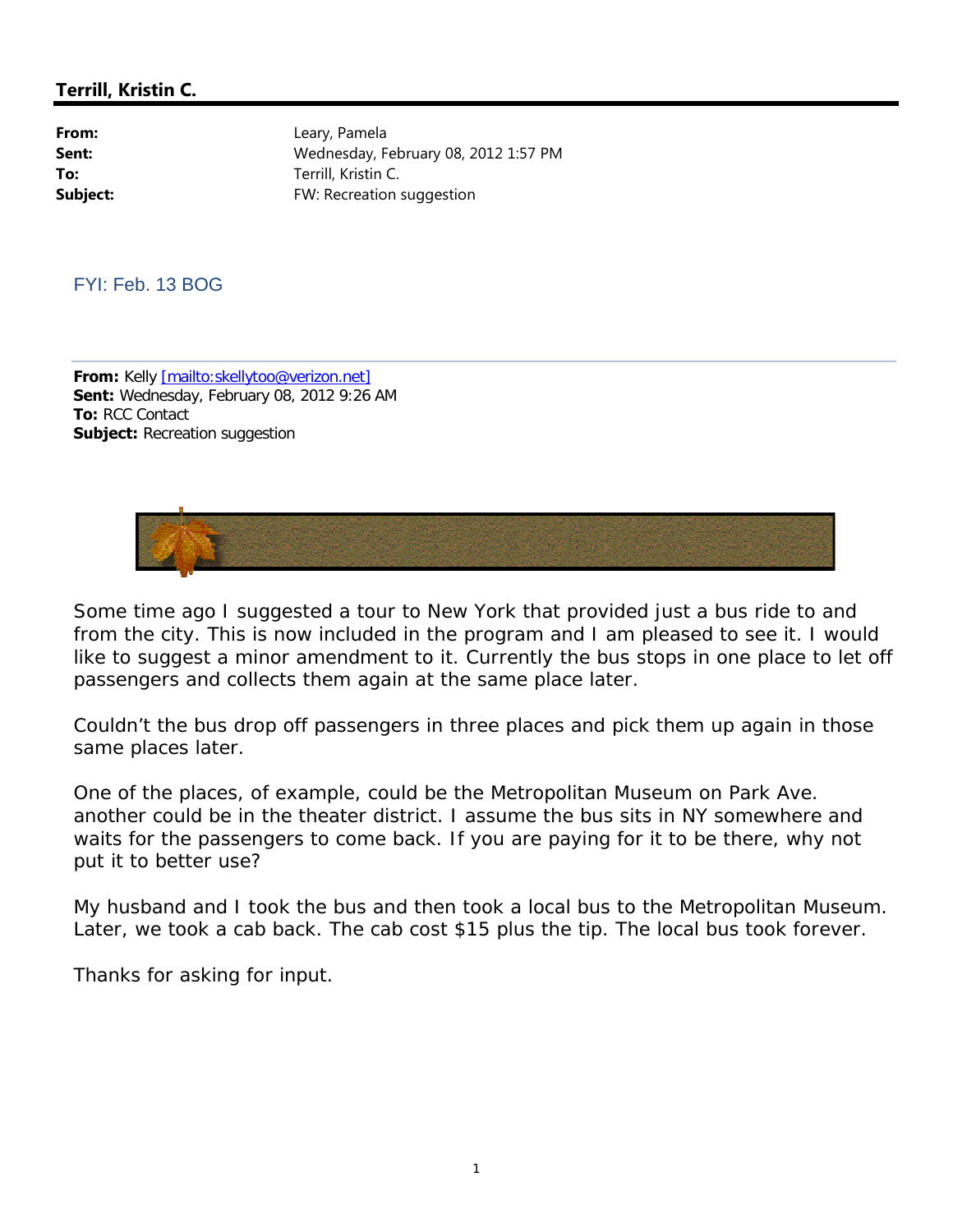| From:    | Cyndee.Hochstrasser@HCAHealthcare.com |
|----------|---------------------------------------|
| Sent:    | Monday, February 06, 2012 12:30 PM    |
| To:      | Terrill, Kristin C.                   |
| Subject: | <b>RCC Community Input Meeting</b>    |

Thank you for inviting me to this meeting. Unfortunately, I will not be able to attend. I would like to stress how valuable it has been for the hospital to work collaboratively with RCC and RA. We have developed a strong bond over the years –Eileen Boone, RCC and Ashleigh Soloff from Reston Association. It is so nice to have a great working relationship and to work on initiatives together. Example – Older American Month in May – we all work together to plan one event instead of all three organizations creating three events. Please let me know if you need more detail!

## **Cyndee Hochstrasser, RN Director, Community Outreach & Volunteer Services**

**Reston Hospital Center 1850 Town Center Parkway Reston, VA 20190 703-689-9240 cyndee.hochstrasser@hcahealthcare.com**

Our mission: <sup>A</sup> passion for excellence. Compassion for you.

*This email and any files transmitted with it may contain PRIVILEGED or CONFIDENTIAL information and may be read or used only by the intended recipient. If you are not the intended recipient of the email or any of its attachments, please be advised that you have received this email in error and that any use, dissemination, distribution, forwarding, printing, or copying of this email or any attached files is strictly prohibited. If you have received this email in error, please immediately purge it and all attachments and notify the sender by reply email or contact the sender at the number listed.*

Visit our websites: www.restonhospital.com www.hcavirginia.com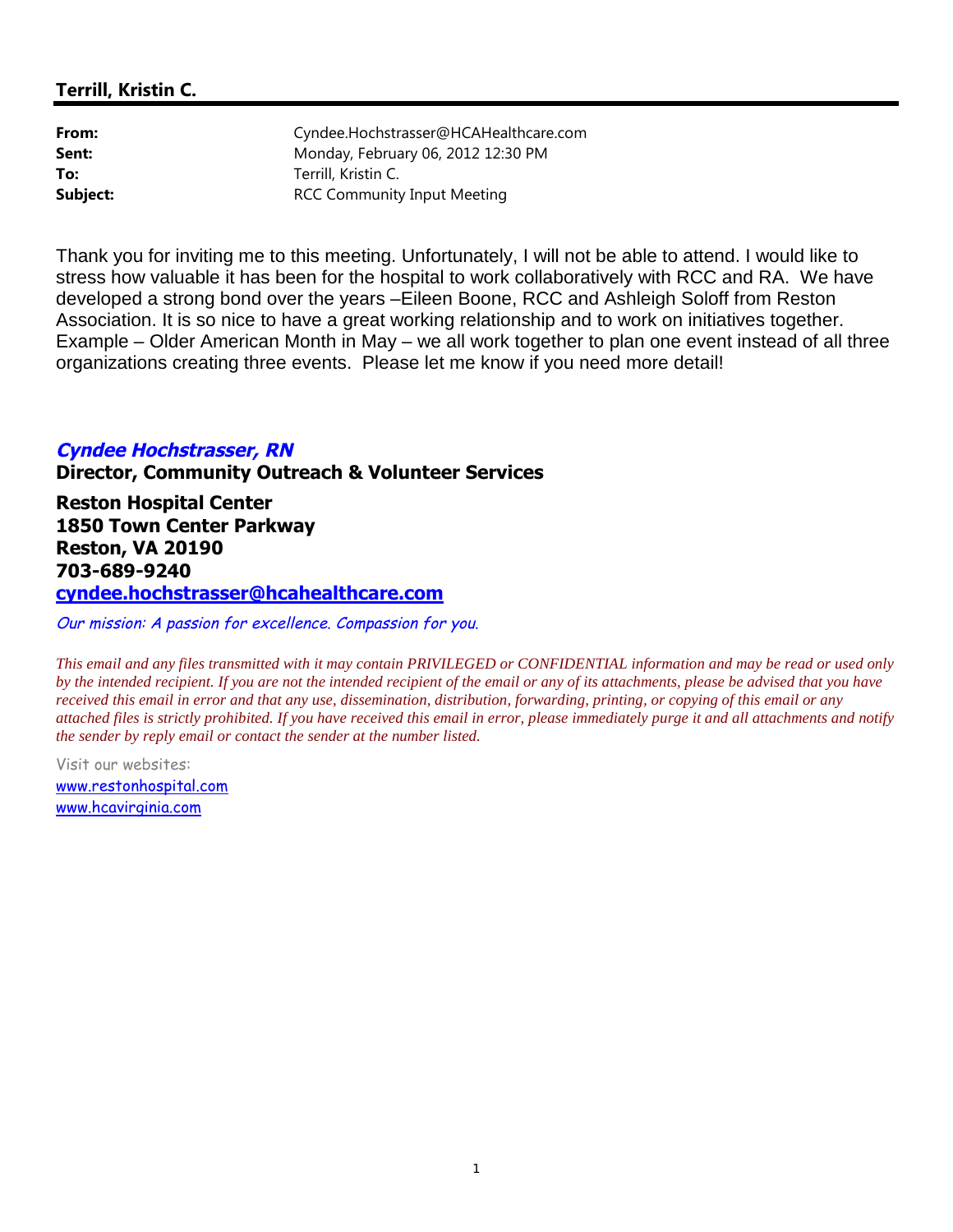My name is Scott Brown and I have just finished by 18th year as the head coach of south Lakes swim and clive ham. Kids who have possed through the pool have won 2 state championships, set National records, and have gene on to compete for some of the nations finest Universities. The pool and RCC has served us well during my<br>tenure, and as #9thears <del>a close</del> to try coaching career I wonder what a future coach may face. while it is nice to train. meters, a Facility in yards, which occur, would be nice, ouring the post 18 years, due to new regulations to protect'swimmers and divers, The team has been restouted to being able to use 2 starting blocks and the dive team, due to the slope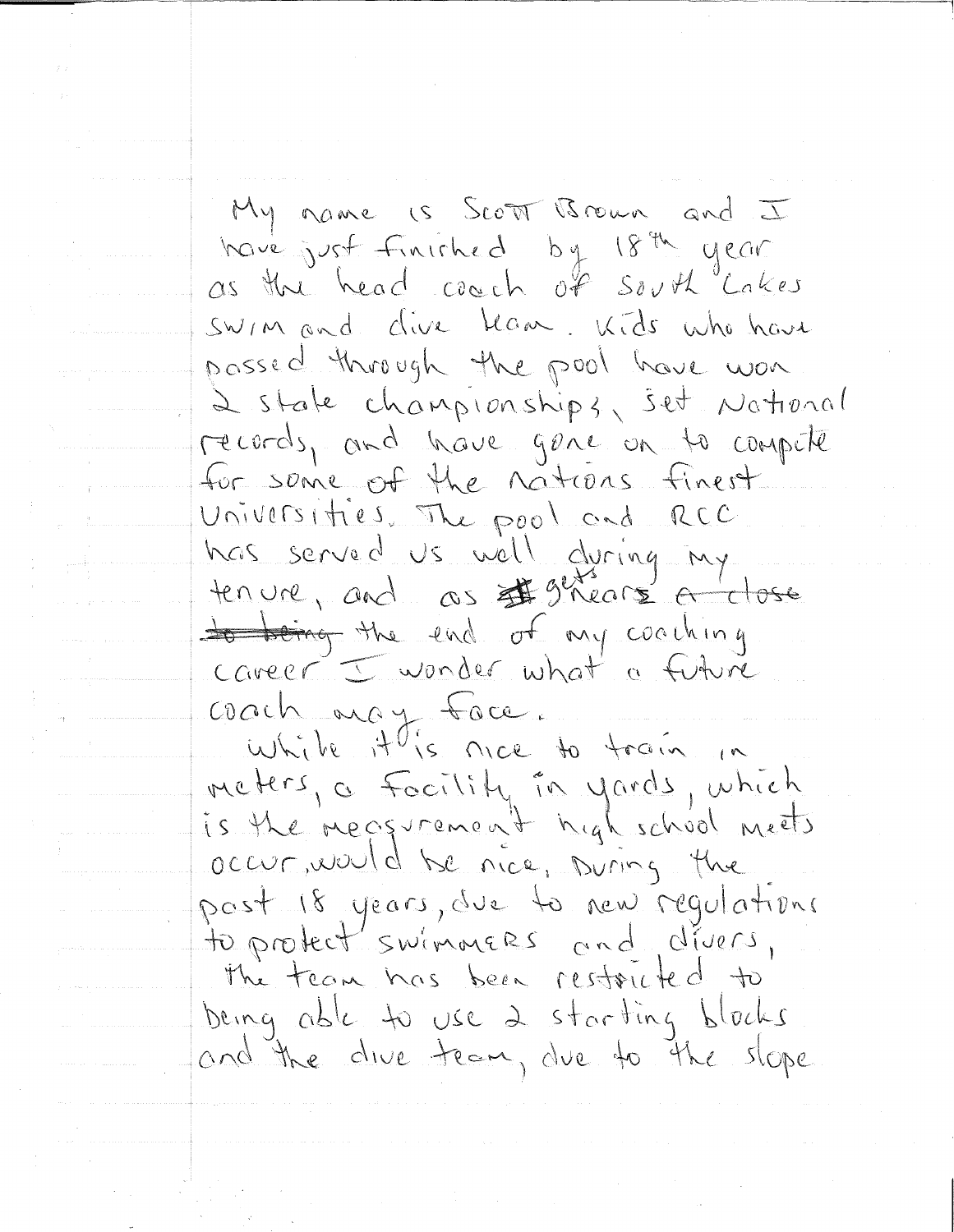of the current dive well, has had to relocate to Herndon Com, Ctc for proctice, which OCCUrs From 8:15-9:30 3 rights a week. Pools are expensive, with ruch

property needed for the facility facility and subsequent partiag. It is My hope that the possibility of a new facility is explored, that not only would serve the interest of competitive swimmers, but also continue to offer the classes and programs that RCC currently provides.

Thank you

<u>Scott Brown</u> SOUTH LAKES H.S. SWIM & DIVE